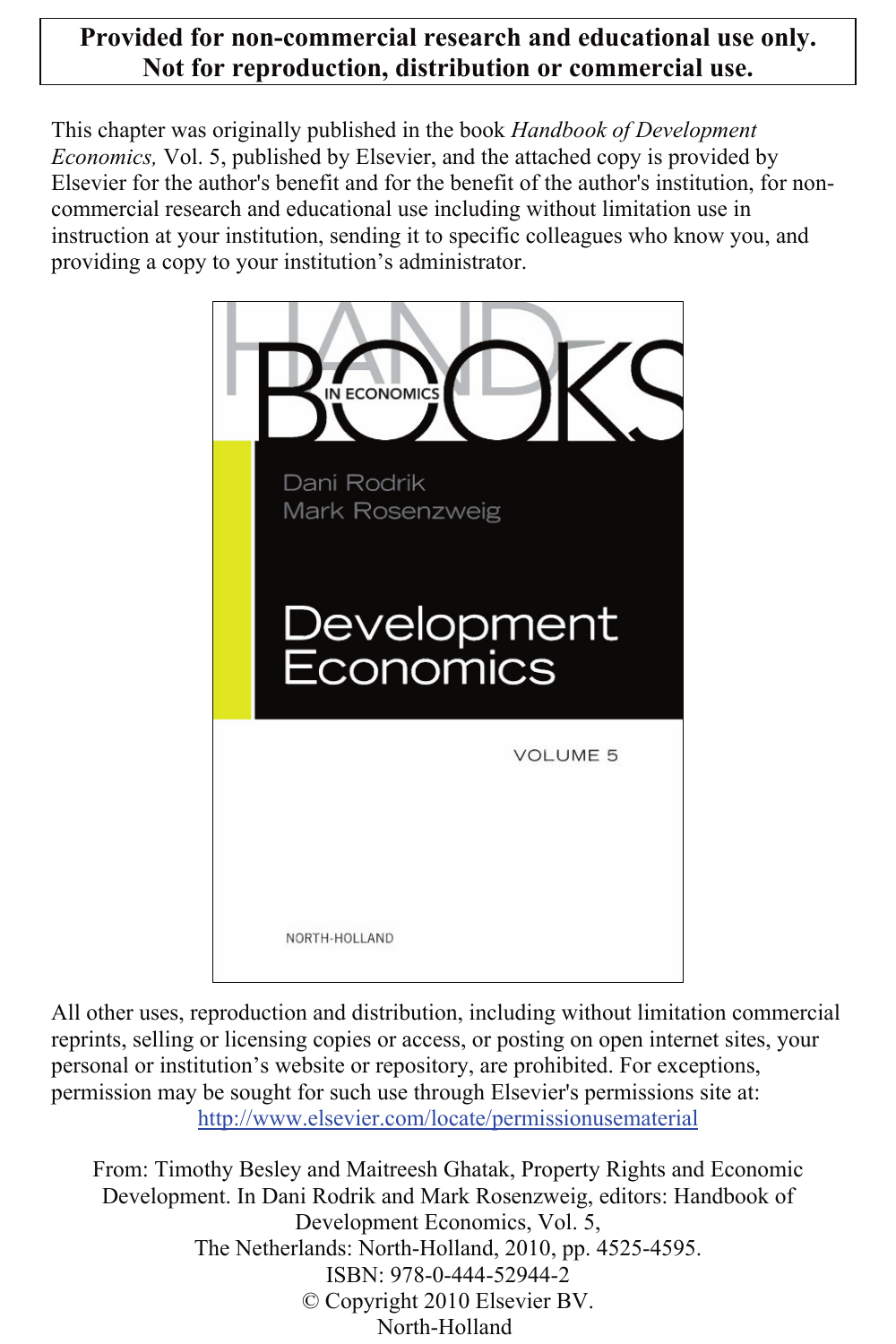

# Property Rig[ht](#page-65-0)s and Economic Development<sup>\*</sup>

# Timothy Besley and Maitreesh Ghatak

Department of Economics, R532, London School of Economics, Houghton Street, London WC2A 2AE, United Kingdom

# **Contents**

| Introduction                                              | 4526 |
|-----------------------------------------------------------|------|
| Resource Allocation and Property Rights                   | 4528 |
| 2.1 The role of property rights in limiting expropriation | 4529 |
| 2.2 Insecure property rights as a barrier to trade        | 4534 |
| 2.3 Optimal assignment of property rights                 | 4545 |
| 2.4 Fvidence                                              | 4552 |
| <b>3.</b> Endogenous Property Rights                      | 4559 |
| 3.1 Expropriation                                         | 4559 |
| <b>3.2</b> Improving state effectiveness                  | 4583 |
| 4. Concluding Comments                                    | 4588 |
| <b>Fnd Notes</b>                                          | 4589 |
| References                                                | 4592 |
|                                                           |      |

# Abstract

This chapter develops a unified analytical framework, drawing on and extending the existing literature on the subject, for studying the role of property rights in economic development. It addresses two fundamental and related questions concerning the relationship between property rights and economic activity. (i) What are the mechanisms through which property rights affect economic activity? (ii) What are the determinants of property rights? In answering these, it surveys some of the main empirical and theoretical ideas from the extensive literature on the topic.

JEL classifications: H210, O120, O170, P480, Q150

# Keywords

property rights investment incentives economic development

Handbook of Development Economics, Volume 5 Doi 10.1016/B978-0-444-52944-2.00006-9  $\oslash$  2010 Elsevier B.V. All rights reserved.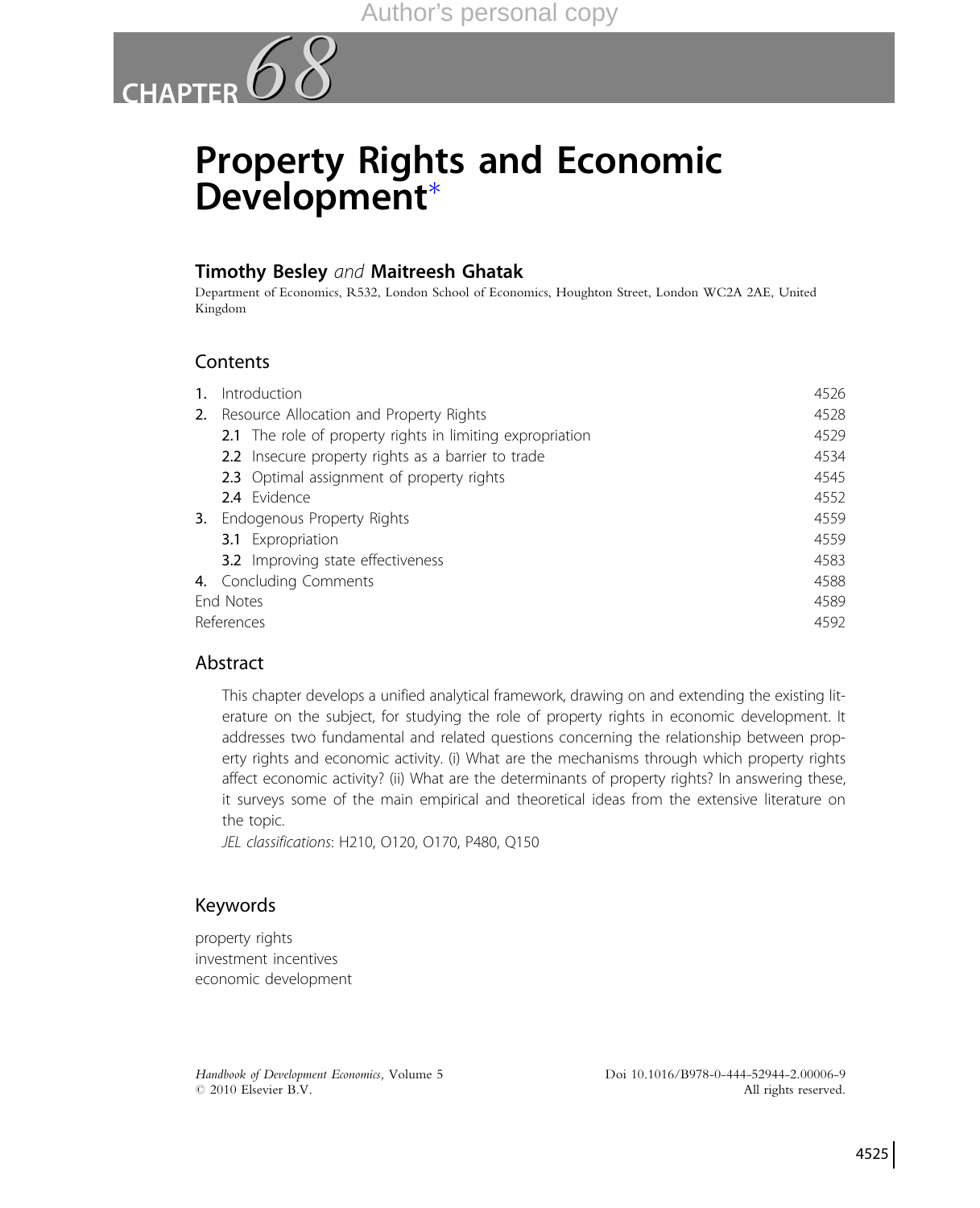# 1. INTRODUCTION

The term *property right* refers to an owner's right to use a good or asset for consumption and/or income generation (referred to as "use rights"). It can also include the right to transfer it to another party, in the form of a sale, gift, or bequest (referred to as "transfer rights"). A property right also typically conveys the right to contract with other parties by renting, pledging, or mortgaging a good or asset, or by allowing other parties to use it, for example, in an employment relationship.<sup>[1](#page-65-0)</sup>

While the classical economists, from Smith to Marx, accorded a central position to the role of property rights (or, "relations of production") in the process of economic development, it is only recently that mainstream economics has come around to this point of view. The core welfare results of economics concerning the role of competitive markets assume that property rights are well defined and costlessly enforced. The literature on economic growth has traditionally focused on savings and capital accumulation in an institution-free world with perfect property rights.

The new institutional approach to development economics ([North, 1990](#page-71-0)) has, however, put concerns about effective property rights at the centre of thinking about development, recognizing that this requires an explicit departure from a frictionless world. According to North:

## Institutions are the rules of the game in a society, or more formally, are the humanly devised constraints that shape human interaction. In consequence, they structure incentives in human exchange, whether political, social, or economic.

Seen from this perspective, property rights are an important element of the institutional structure of an economy. However, property rights are not exogenously given—they evolve over time, driven by economic and political forces. Therefore, a study of property rights also requires consideration of the arrangements, both formal and informal, that ensure that property rights are well defined and enforced. Recent advances in political economy have given greater prominence to the role of the state in codifying and protecting such rights.<sup>[2](#page-65-0)</sup>

By property rights economists typically refer to *private* property rights a key feature of which is being able legally to exclude others from using a good or asset. This affects resource allocation by shaping the incentives of individuals to carry out productive activities involving the use of the good or asset, undertake investments that maintain or enhance its value, and also, to trade or lease it for other uses.<sup>[3](#page-65-0)</sup>

However, other forms of property rights, such as communal property rights, are important in many societies.<sup>[4](#page-65-0)</sup> In the case of common property, such as a lake or a forest, individuals have use rights but do not have the right to exclude others from using it. There are also assets where the transfer rights of owners are circumscribed. For example, slavery is prohibited in modern economies. In general, property rights (both use rights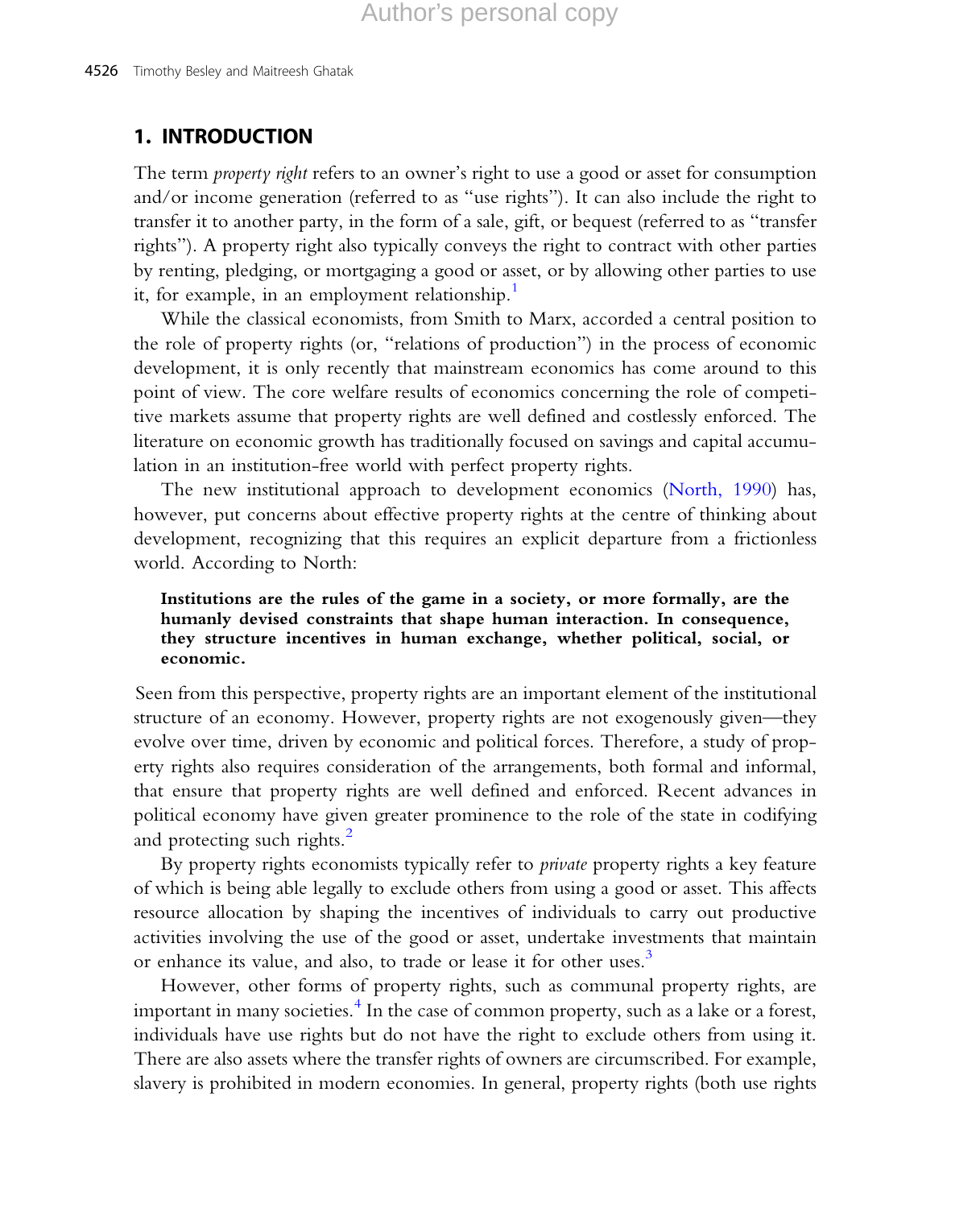and transfer rights) are always circumscribed—for example, the owner of a plot of land is does not have the right to carry out illegal activities on it. The nature of these restrictions depends on the political, legal, and enforcement system in place at a particular time and place.

When unpacking these ideas, it quickly becomes clear that there are many important facets of property rights which go to the heart of how economies work and give incentives for individuals and firms to make productive investments. The term effective property rights refer to a number of economically relevant concepts. First and foremost, it refers to the fact that ownership structures (whether collective or individual) are well defined. This has a first-order impact on the distribution of wealth and consumption. By the same token, property rights affect the pattern of production by influencing who has use rights to an asset and allowing separation of ownership from control. Thus the depth and nature of rental markets depend on the development of property rights. Such rights also affect the inter-generational evolution of the wealth distribution, by having an impact on whether assets can be transferred from parents to children. Rights may also affect the development of markets, particularly credit markets, to the extent assets can be pledged against default.

An important conceptual issue concerns the relationship between contracts and property rights. Both specify a set of decision rights: rights to take some actions or to proscribe others. In a world with perfect contracting, a rental contract is effectively equivalent to a change in ownership because these rights can be specified for every foreseeable contingency. This idea lies at the heart of the celebrated Coase theorem [\(Coase, 1960](#page-69-0)): in a world with complete information and no contracting costs, resource allocation will be independent of the allocation of property rights.

In a world with costly contracting, owning and renting are not equivalent since not all uses of a good or asset can be specified for all eventualities up front. A corollary of this is the idea that property rights convey residual control rights to the owner ([Hart,](#page-70-0) [1995](#page-70-0)). These rights represent a source of freedom to those who hold them, allowing them to decide what he or she would like to do with the object (subject to any legal or technical constraints). This will also affect the holder's incentives to invest in enhancing the value of the asset, as well as those of others who might also have contractual rights to use the asset.

This chapter develops a unified analytical framework, contributing to and drawing on the existing literature on the subject, to address two fundamental and related questions concerning the relationship between property rights and economic development. (i) What are the mechanisms through which property rights affect economic activity? (ii) What are the determinants of property rights? In each case, the aim of the chapter is to survey the main ideas in the field rather than to provide an exhaustive review of the literature.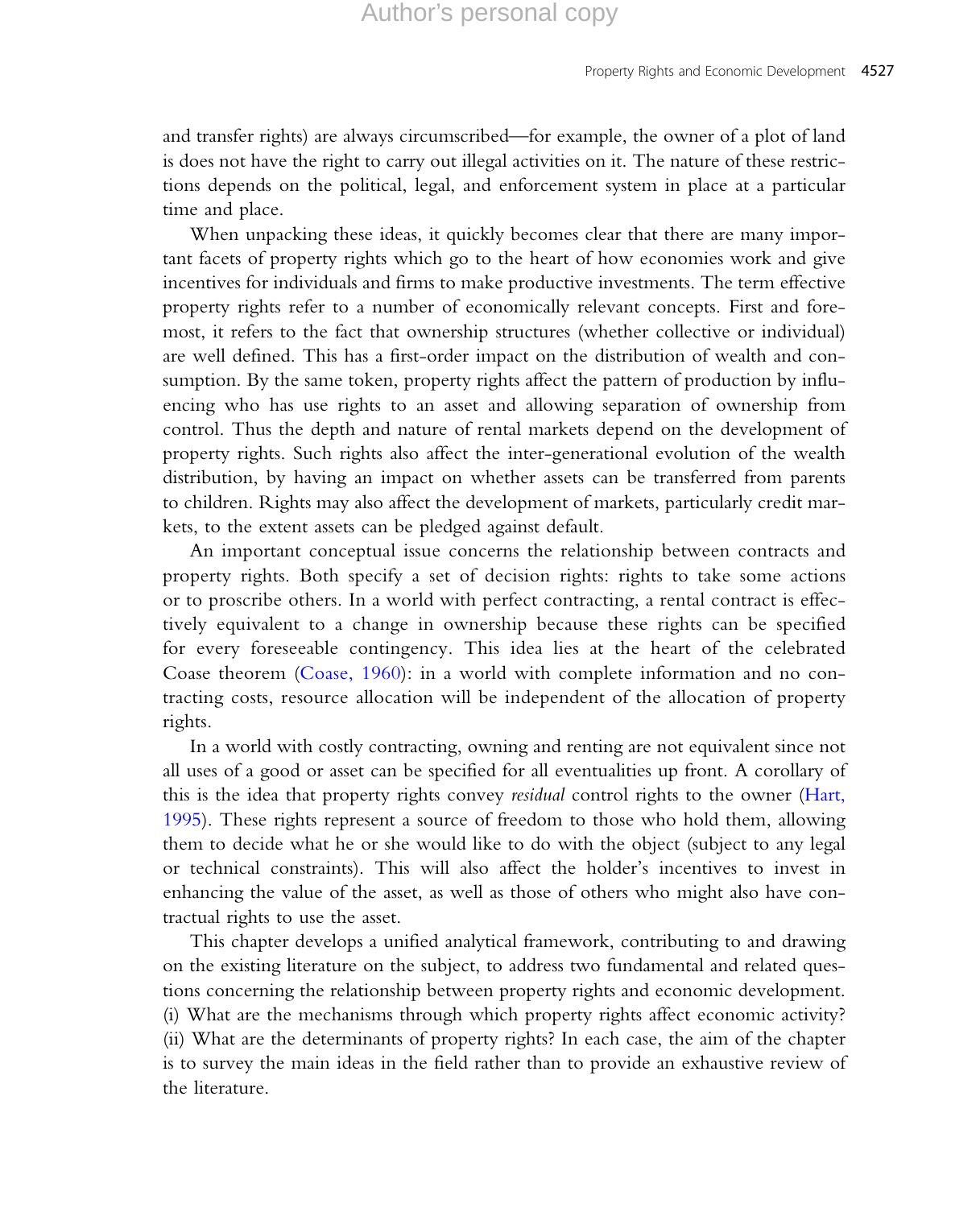In terms of the first question, we emphasize four main aspects of how property rights affect economic activity.<sup>[5](#page-65-0)</sup> The first is expropriation risk—insecure property rights imply that individuals may fail to realize the fruits of their investment and efforts. Second, insecure property rights lead to costs that individuals have to incur to defend their property which, from the economic point of view, is unproductive. The third is failure to facilitate gains from trade—a productive economy requires that assets are used by those who can do so most productively and improvements in property rights facilitate this. In other words, they enable an asset's mobility as a factor of production (e.g., via a rental market). The fourth is the use of property in supporting other transactions. Modern market economies rely on collateral to support a variety of financial market transactions and improving property rights may increase productivity by enhancing such possibilities. We will explore these arguments and discuss some of the relevant empirical evidence.

As far as the second question goes, the contribution of the chapter is to explore how systems of property rights are created and evolve over time. To understand this requires an appreciation of the gainers and losers from such rights and the institutions that shape the process by which rights are created and destroyed. Here, we look at lessons from history as well as contemporary experiences.<sup>6</sup>

This chapter is organized as follows. In Section 2, we take a microeconomic approach to studying how property rights affect resource allocation in theory. We use this approach as a basis for reviewing some of the empirical evidence on how property rights affect household behavior. We also review some general equilibrium implications of property rights improvements. [Section 3](#page-35-0) then discusses endogenous property rights. We look in detail at forces that shape expropriation risk. We also discuss investing resources to improve state effectiveness in improving property rights. [Section 4](#page-64-0) offers some concluding comments.

# 2. RESOURCE ALLOCATION AND PROPERTY RIGHTS

In this section, we examine in detail the key economic arguments about the economic role of property rights and how they affect productivity. In this section, we unify and extend the arguments for secure property rights studied in [Besley \(1995\).](#page-69-0) We classify the various channels through which property rights affect efficiency of resource allocation under two broad categories: first, limiting expropriation, and second, facilitating market transactions. The former includes two subcategories: enhancing investment incentives by limiting expropriation risk, and reducing the need to divert private resources to protect property. The latter too includes two subcategories: facilitating trade in assets and improving collateralizability of assets, thereby facilitating credit transactions. We will discuss both individual behavioral responses as well as general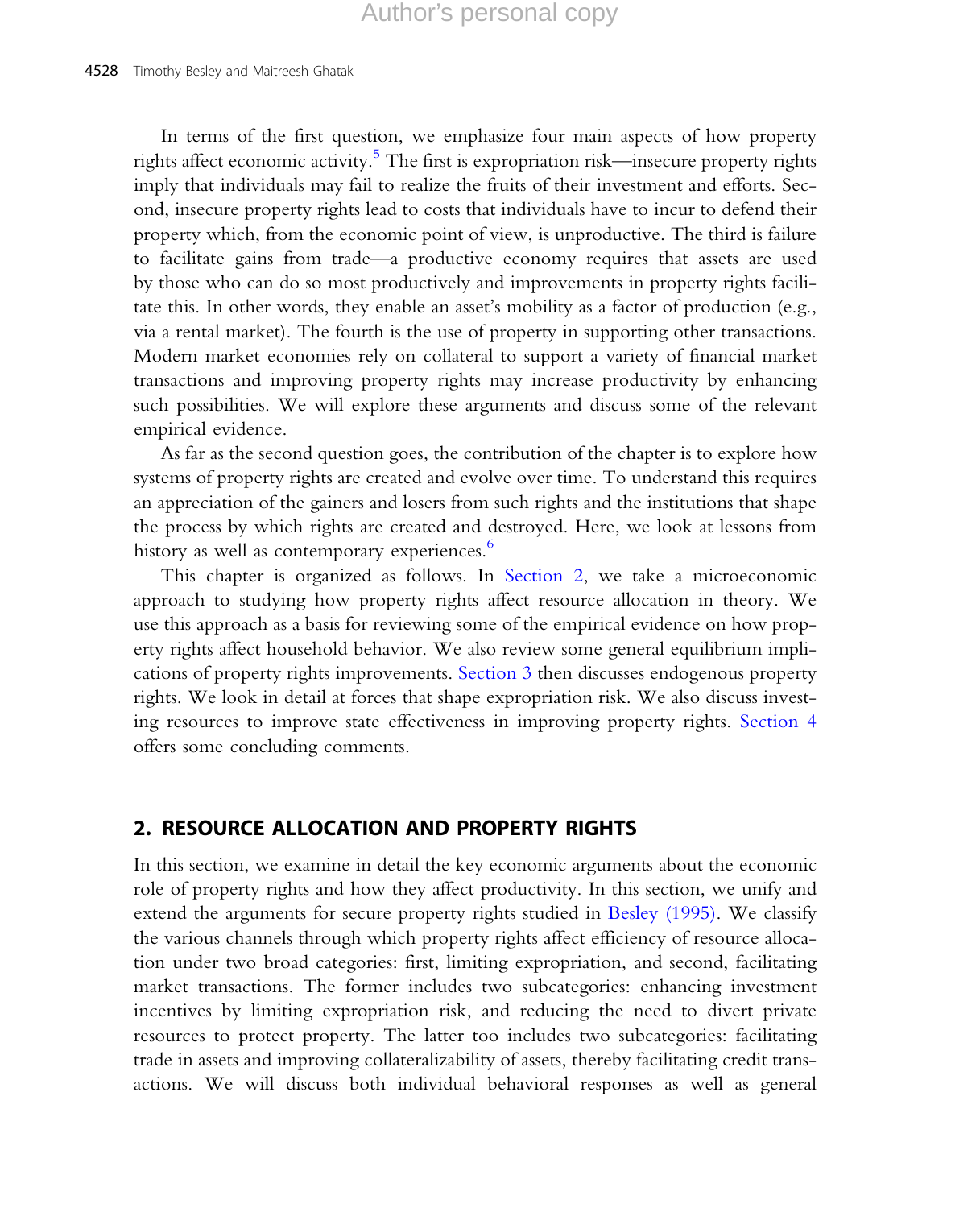equilibrium implications. We will also discuss the insights from the literature on the property rights approach to the theory of the firm, which suggests a theory of optimal allocation of property rights.

# 2.1 The role of property rights in limiting expropriation

## 2.1.1 The basic model

We begin with a very simple set up which will allow us to illustrate a series of arguments very transparently. We begin by looking at a single producer economy. For the moment, we assume that there are no markets or any form of exchange. To fix ideas, think of this as a farmer who is endowed with a quantity of land.

We work with a very simple stochastic output model where the farmer commits effort (time)  $e \in [0, 1]$  of which he has an endowment  $\overline{e} \leq 1$ . This yields output A with probability  $\sqrt{e}$  and zero with probability  $1 - \sqrt{e}$ . Expected output y is therefore:

$$
\gamma = A\sqrt{e}.\tag{1}
$$

In this single input setting, the farmer's decision is to choose his optimal level of e. Since there are no labor markets, this choice will be driven by his own disutility cost of supplying labor.

We assume that the farmer's utility function is linear in consumption  $(c)$  and leisure  $(l)$ :

$$
u(c, l) = c + l. \tag{2}
$$

This formulation rules out income effects and risk aversion.

We assume that property rights are imperfect in the sense that there is an exogenously given probability  $\tau \in [0, 1]$  of expropriation. This could apply to the output that is produced, or the land which is needed to produce output. These are equivalent, so long as labor is a sunk input prior to whether or not there is going to be expropriation.<sup>[7](#page-65-0)</sup>

Given this formulation, expected consumption is  $c = (1 - \tau)A\sqrt{e}$ . At this stage, we<br>can definite between expression and taxation por do we consider the choice make no distinction between expropriation and taxation nor do we consider the choice of  $\tau$ . The implicit assumption, which we will make more precise later, is that there is an actor in the economy with coercive power which can be used to tax, confiscate, or steal. In [Section 3,](#page-35-0) we discuss the factors that determine the choice of  $\tau$ .

The producer selects e to maximize:

$$
(1 - \tau)A\sqrt{e} + \overline{e} - e \tag{3}
$$

subject to the constraint  $e \leq \overline{e}$ . The first-order condition for an interior solution is:

$$
\frac{(1-\tau)A}{2\sqrt{e}} = 1.
$$
\n(4)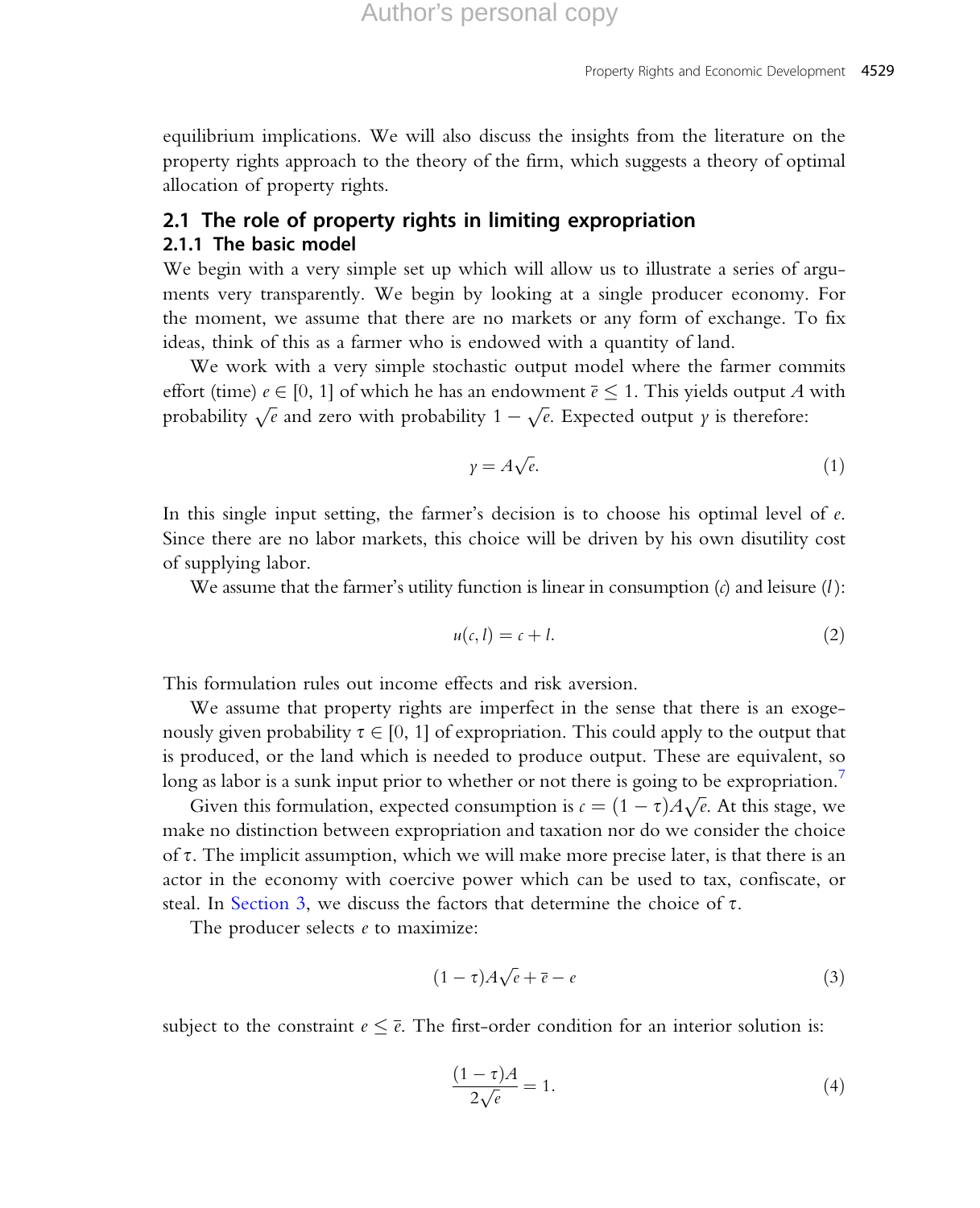The optimal choice of labor of the producer is therefore given by:

$$
e^* = \left[\frac{(1-\tau)A}{2}\right]^2.
$$
\n(5)

Since we require that  $e \leq 1$ , we assume throughout that  $A \leq 2$ . Correspondingly, (expected) gross output is  $y(\tau) = ((1 - \tau)A^2)/2$ , and the producer's net surplus (taking into account the cost of *e*) is given by  $\pi(\tau) = [(1 - \tau)A/2]^2 + \overline{e}$ . Using this, we have the following observation:

**Result 1.** Labor supply, output and profits are strictly decreasing in  $\tau$ .

This is really only like a standard model in which taxes create a disincentive to commit effort. In this risk neutral setting, it also does not matter whether  $\tau$  is a fixed or known proportion of output, as with a tax or a probability of full expropriation of all output. This result underpins the standard "security" argument in favor of property rights which allow lower  $\tau$ . The same logic would extend to other inputs such as fertilizer or land improvements.

There are three key assumptions that drive this result. First, the input is sunk before the farmer knows whether there is going to be expropriation or not. Second, more efficient instruments for transfer are not available. Therefore, as with any form of outcome-contingent transfer policy, there is a standard disincentive effect. A lump-sum tax or a "profit-tax" would benefit both the farmer and the coercive authority.<sup>[8](#page-65-0)</sup> Third, the resource-endowment constraint (here, labor) is not binding.

To explore the importance of the latter, suppose that the resource constraint is binding, that is,  $e^* = \overline{e}$ . In this case, gross output is  $A\sqrt{\overline{e}}$ , and the producer's net surplus is  $(1 - \tau)A\sqrt{\overline{e}}$ . At this corner solution, marginal changes in  $\tau$  have only distributional<br>implications: labor supply and gross output are unaffected implications: labor supply and gross output are unaffected.

If competitive labor markets exist, then resource constraints are unlikely to be bind-ing.<sup>[9](#page-66-0)</sup> To see this, suppose that *e* can be sold in the market with  $w = 1$ . We would get the same outcome in terms of productive efficiency in the benchmark model irrespective of the specific form of preferences of the producer, or his endowments, such as  $\bar{e}$ . In particular, the outcome will be the same whether or not the labor endowment constraint binds. If, for example,  $e^* \geq \overline{e}$  the producer would hire in labor from the labor market.<sup>10</sup><br>The effect of  $\tau$  would, of course, stay the same; like a tay, it distorts labor usage. The effect of  $\tau$  would, of course, stay the same: like a tax, it distorts labor usage.

#### 2.1.2 Guard labor

In the basic model, there is only one margin of choice: how much labor to put into production. Suppose now that labor can also be used to reduce the risk of expropriation. This potentially creates an additional margin of distortion caused by imperfect property rights. Poor property rights not only reduce incentives to supply productive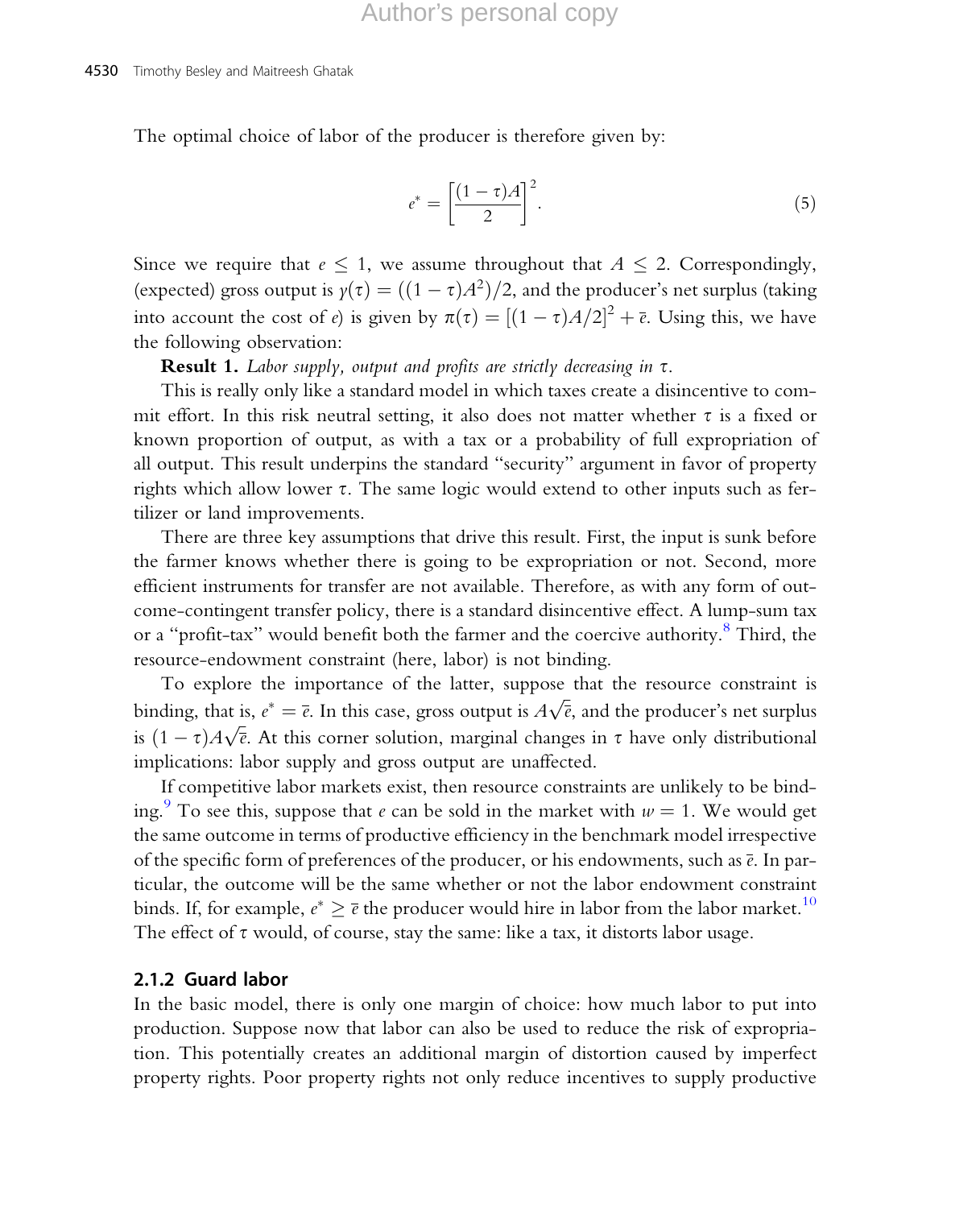labor, it also diverts resources (here labor) from productive to unproductive uses. Improvements in the protection of property rights can then free up labor and enable households to make unconstrained decisions.

There are two cases to consider. First, where the asset that is subject to insecure property rights is involved in the production or income-generation process, as in our basic model. A good example of this is agricultural land. Second, where the asset subject to insecure property rights is not directly involved in the production or incomegeneration process. Residential property is a good example of this.

To explore this, we modify the model by having two types of labor. Let  $e_1 \in [0, 1]$ denote "productive" labor and  $e_2 \in [0, 1]$  denote "guard" labor that reduces the probability of expropriation. We use a simple technology to describe the probability of expropriation:  $\tau(1 - \gamma \sqrt{\epsilon_2})$ , where  $\tau \in [0, 1]$  and  $\gamma \in [0, 1]$ . This captures very simply the idea that currentiation is lower if a is bigher with a representing the effectiveness the idea that expropriation is lower if  $e_2$  is higher with  $\gamma$  representing the effectiveness of efforts put into guard labor. Otherwise the model is the same as the basic model, with  $A\sqrt{e_1}$  denoting expected output. Now the producer's decision problem is:

$$
\max_{e_1, e_2} \left( 1 - \tau \left( 1 - \gamma \sqrt{e_2} \right) \right) A \sqrt{e_1} + \overline{e} - e_1 - e_2. \tag{6}
$$

Solving the first-order conditions for both effort choices yields:

$$
e_1 = \left(\frac{2(1-\tau)A}{4 - (\tau\gamma A)^2}\right)^2 \text{and} \quad e_2 = \left(\frac{\gamma\tau(1-\tau)A^2}{4 - (\tau\gamma A)^2}\right)^2. \tag{7}
$$

Several interesting implications follow immediately from these two expressions:<sup>[11](#page-66-0)</sup>

**Result 2.** If the insecure asset is involved in the production process, then in the case where the resource constraint is not binding: (i) improved property rights (lower t) increases productive labor; (ii) there exists  $\overline{\tau} \leq 1$  such that guard labor is increasing in  $\tau$  so long as  $\tau \leq \overline{\tau}$  and decreasing otherwise; and (iii) economic efficiency is increasing in improved property rights (lower t).

This result says that the link between productive labor and secure property rights remains. However, the effect of property rights security on guard labor is ambiguous in sign. $^{12}$  $^{12}$  $^{12}$ 

The intuition for this finding is as follows. As productive and guard labor are *com*plementary, more effort to protect property rights will raise the expected marginal returns from efforts to produce more output.<sup>[13](#page-66-0)</sup> Formally,  $e_1$  is increasing in  $\gamma$ , and so compared to the basic model, introducing guard labor increases productive labor. Given this, there are two effects of increasing  $\tau$  on  $e_1$  as can be seen from the first-order condition. The direct effect is negative for the same reasons as in the basic model. But there is an indirect effect operating via  $e_2$  in the presence of guard labor. However, this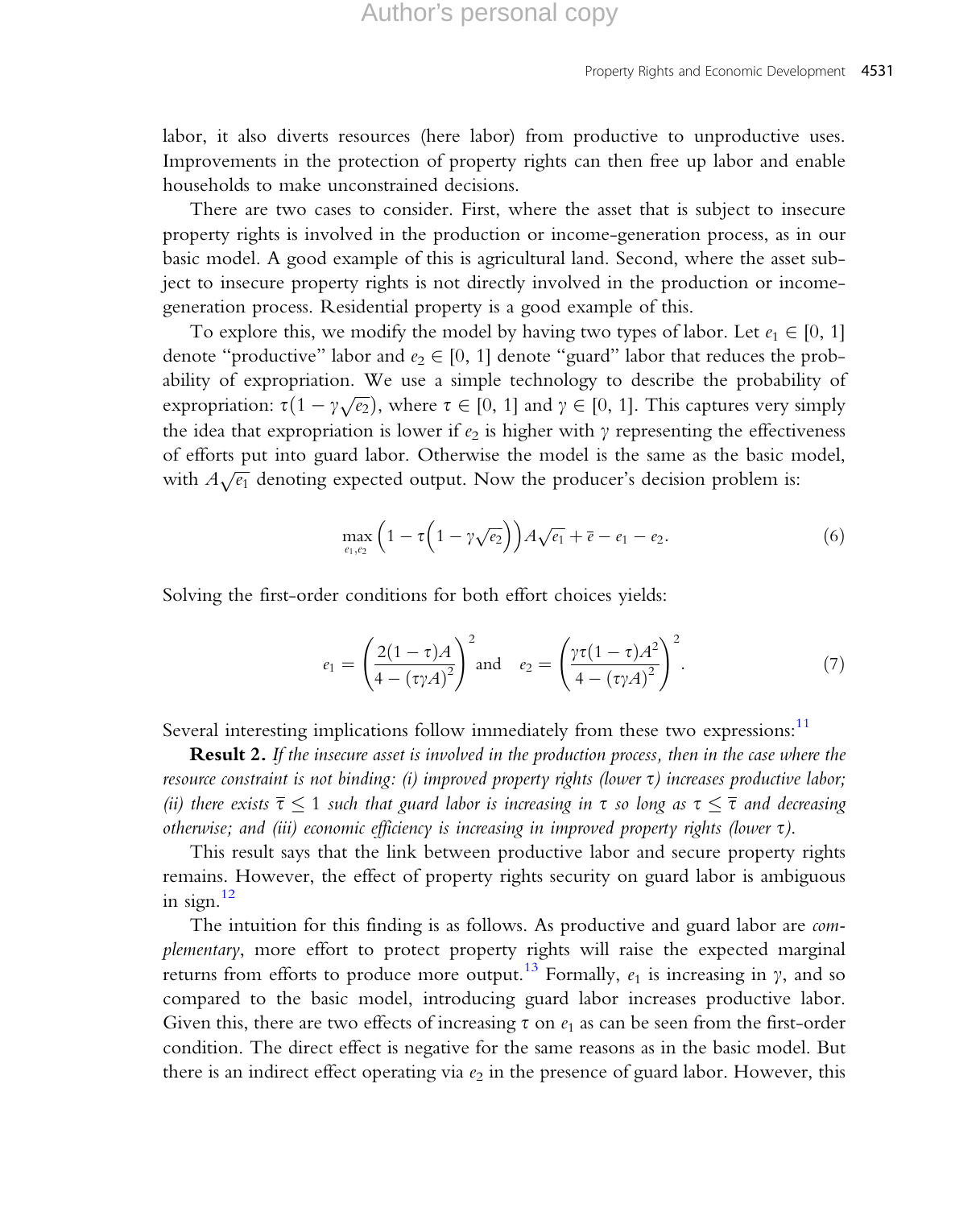effect is always dominated by the direct effect. For (ii) observe that an increase in  $\tau$  raises the expected marginal return from guard labor while lowering  $e_1$ . The complementarity between  $e_1$  and  $e_2$  means that this tends to reduce the expected marginal return from guard labor. For small values of  $\tau$  the first effect dominates and for larger values of  $\tau$ , the second effect dominates. However, as one would expect, economic efficiency increases when property rights are more secure following the logic of the previous section: namely, because it is a first-order "tax" on output.

Consider now what happens when the resource (i.e., labor endowment) constraint is binding (i.e.,  $(1 - \tau)^2 A^2 (4 + \tau^2 \gamma^2 A^2) / (4 - \tau^2 \gamma^2 A^2)^2 > \bar{e}$ ). Then the first-order conditions are:

$$
(1 - \tau + \tau \gamma \sqrt{\epsilon_2}) A \frac{1}{2\sqrt{\epsilon_1}} = 1 + \lambda,
$$
  
\n
$$
\tau \gamma \frac{1}{2\sqrt{\epsilon_2}} A \sqrt{\epsilon_1} = 1 + \lambda,
$$
\n(8)

where  $\lambda$  is the Lagrangian multiplier associated with the binding resource constraint (the shadow price of labor). Using these two conditions together with the binding laborendowment constraint, we obtain the following quadratic equation determining  $\sqrt{e_2}$ :

$$
2\tau\gamma e_2 + (1-\tau)\sqrt{e_2} - \tau\gamma \overline{e} = 0.
$$
\n(9)

Solving (and picking the larger root as the smaller root is negative) we obtain:

$$
e_1 = \overline{e} - \left[\frac{1}{4\gamma} \left(1 - \frac{1}{\tau}\right) + \sqrt{\left\{\frac{1}{4\gamma} \left(1 - \frac{1}{\tau}\right)\right\}^2 + \frac{\overline{e}}{2}}\right]^2,
$$
  

$$
e_2 = \left(\frac{1}{4\gamma} \left(1 - \frac{1}{\tau}\right) + \sqrt{\left\{\frac{1}{4\gamma} \left(1 - \frac{1}{\tau}\right)\right\}^2 + \frac{\overline{e}}{2}}\right)^2.
$$
 (10)

It is now straightforward to check that  $e_2$  is always increasing in  $\tau$  and  $e_1$  is always decreasing in  $\tau$ . Also, now anything that raises  $e_2$  (e.g., an increase in  $\gamma$ ) will directly reduce  $e_1$  via the binding labor-endowment constraint. In this case, productive and guard labor are substitutes, and the intuition that guard labor diverts resources away from productive uses applies quite clearly.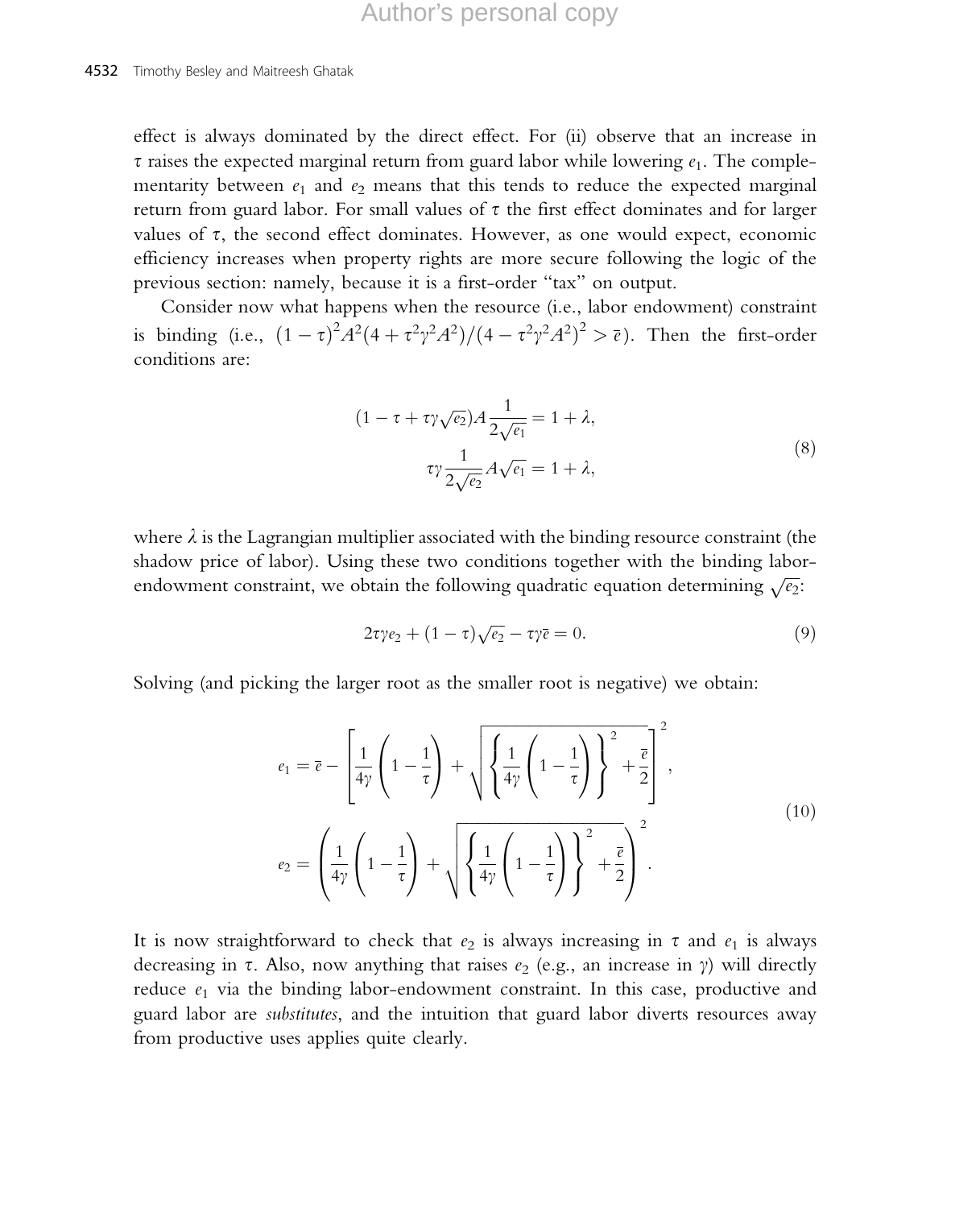We next consider the case where the insecure asset is not involved in the production process. This could apply, for example, if residential property is subject to insecure property rights. This might affect labor supply decisions even though the asset is not directly used for income generation. Suppose the asset is worth  $\overline{h}$  to the producer if property rights are not violated and is worth h otherwise. As before, let  $e_1$  and  $e_2$ be productive and guard labor. In this case,  $A\sqrt{e_1}$  is expected income and  $(1 - \tau(1 - \tau))$  $(\gamma\sqrt{e_2})$ ) is the probability that property rights are not violated. Therefore, the produ-<br>can's degitien is now shape to ind cer's decision is now characterized by:

$$
\max_{e_1,e_2} \left(1 - \tau \left(1 - \gamma \sqrt{e_2}\right)\right) \overline{h} + \tau \left(1 - \gamma \sqrt{e_2}\right) \underline{h} + A \sqrt{e_1} + \overline{e} - e_1 - e_2. \tag{11}
$$

For this case, we have:

**Result 3.** If the insecure asset is not involved in the production process, then in the case where the resource constraint is not binding, the productive and guard labor supply decisions are independent and accordingly,  $e_1$  is unaffected by  $\tau$ .

If the labor endowment constraint is binding, as before,  $e_1$  and  $e_2$  are substitutes and any reduction in guard labor will increase productive labor. In this case, if  $\tau$  goes up, then  $e_2$  goes up and therefore  $e_1$  has to go down. Therefore,  $e_1$  is decreasing in  $\tau$ . If  $e_1$  and  $e_2$  are substitutes in the disutility of labor (e.g., the cost of labor being  $e_1 + e_2 +$  $\phi_{e_1e_2}$  where  $\phi > 0$ ) then this effect is further reinforced.

Note, however, that a binding labor-endowment constraint is an issue only when the labor market is imperfect or absent. Otherwise, the opportunity to hire labor at a given wage rate should, in principle, make the cost function linear and separable as is the case when the labor endowment constraint is not binding. However, it may be that there are difficult agency problems in hiring guard labor, that is, preventing the hired guards from appropriating the asset which would need to be considered.

We have abstracted so far from income effects by making the assumption of linear preferences over consumption and leisure. If this is not the case, then there is a further channel through which property rights can affect resource allocation. To see this, consider a slight modification of the above model. Suppose that the insecure asset is not involved in the production process. However, in the utility function of the producer, consumption (e.g., food) and the asset (e.g., consumption value of housing) are complements. The producer then maximizes expected utility as follows:

$$
\max_{e_1,e_2} \left(1 - \tau \left(1 - \gamma \sqrt{e_2}\right)\right) \left(A\sqrt{e_1}\right)^{\alpha} \left(\overline{h}\right)^{\beta} + \tau \left(1 - \gamma \sqrt{e_2}\right) \left(A\sqrt{e_1}\right)^{\alpha} \left(\underline{h}\right)^{\beta} + \overline{e} - e_1 - e_2,\tag{12}
$$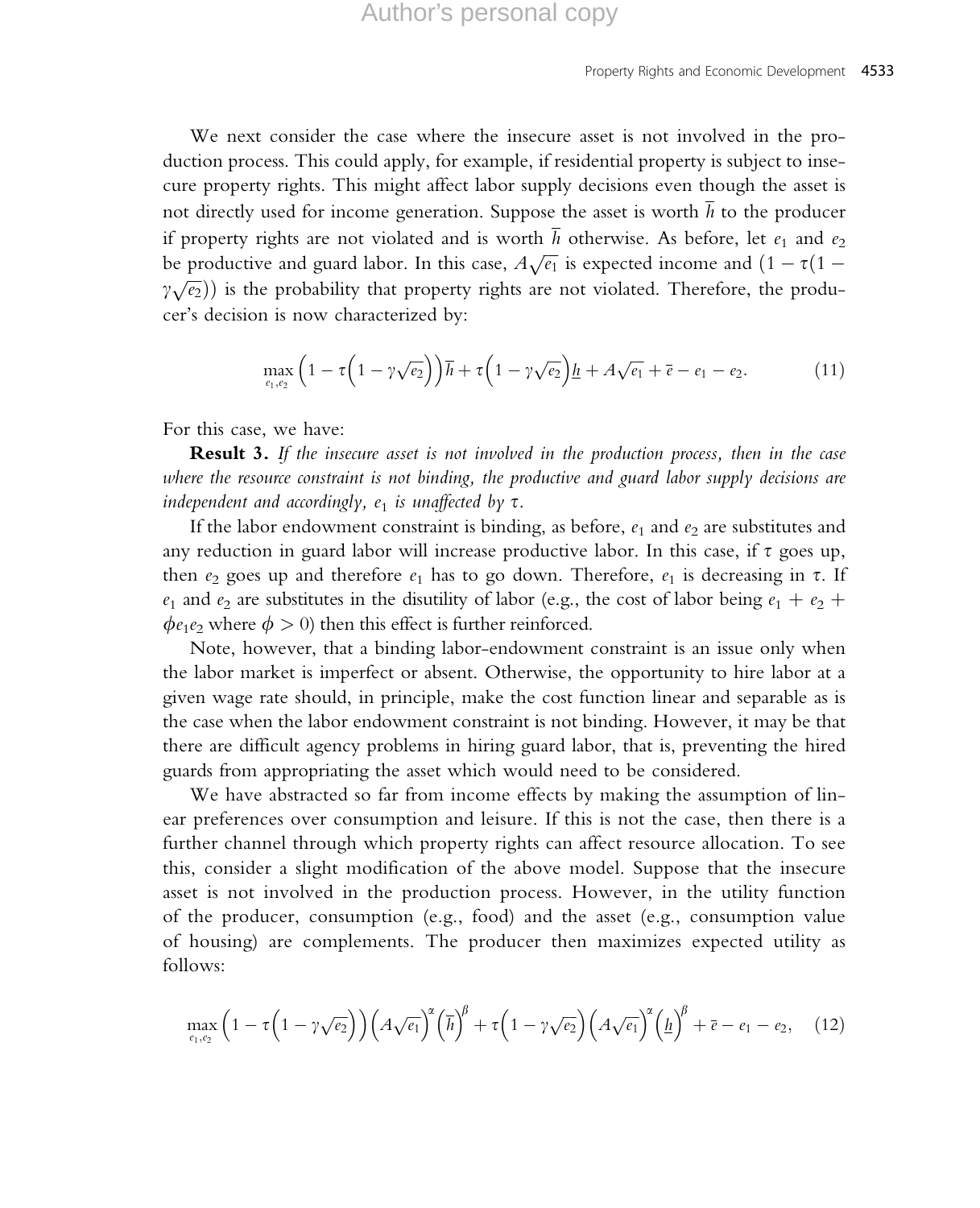<span id="page-10-0"></span>where  $\alpha \in (0, 1), \beta \in (0, 1)$  and  $\alpha + \beta < 1$ . In this case, the first-order conditions are:

$$
\left\{ \left(1 - \tau \left(1 - \gamma \sqrt{e_2}\right)\right) \overline{h}^{\beta} + \tau \left(1 - \gamma \sqrt{e_2}\right) \underline{h}^{\beta} \right\} \frac{\alpha}{2} A^{\alpha} (e_1)^{(\alpha/2) - 1} = 1,
$$
\n
$$
\frac{\tau \gamma}{2 \sqrt{e_2}} A^{\alpha} e_1^{\alpha/2} (\overline{h}^{\beta} - \underline{h}^{\beta}) = 1.
$$
\n(13)

Substituting  $e_2$  from the second equation to the first, and then totally differentiating with respect to  $\tau$  it is straightforward to verify that  $\partial e_1/\partial \tau < 0$  for small values of  $\tau$ . Thus worsening property rights protection reduces productive effort. The intuition is as follows: the expected marginal return from supplying productive labor falls when  $\tau$  goes up as consumption is complementary with the asset that is subject to insecure property rights. Clearly, if there is a competitive insurance market then the risk of losing the asset can be insured away, and once again  $\tau$  will not affect  $e_1$ .

To summarize, there is a variety of ways that guard labor supplied in response to insecure property rights can be modeled. Moreover, the theoretical predictions are somewhat sensitive to the case being considered. Thus broad brush conclusions are probably not warranted even though there are a number of reasonable cases where the intuitive idea, that less secure property rights property rights encourages the use of guard labor, emerges from the analysis.

There is a literature that deals with the general equilibrium effects of guard labor (or, more broadly, self-defense) in a model similar to the one above, but with many producers. The key idea is that individual investments in protection entail a negative externality on the other producers as predators are deflected from the protected to the unprotected properties. This implies that the decentralized equilibrium is generally inefficient as it has too much protection.<sup>[14](#page-66-0)</sup>

#### 2.2 Insecure property rights as a barrier to trade

The effects that we have studied so far could be studied in the absence of markets. One key role of property rights is to facilitate exchange and allow producers/consumers to exploit gains from trade. In the following two sections we examine the role of property rights in facilitating exchange in land markets (rental, sales) and in credit markets, respectively.

#### 2.2.1 Property rights and trade in assets

Economic efficiency is enhanced by having assets managed by those who can use them most productively. But this depends on being able to write efficient contracts to trade. In our basic model everyone has the same amount of land, and also, everyone has the same skill level. As a result, so long as there is a competitive labor market, there are no efficiency gains from having a land market. Now we relax this assumption and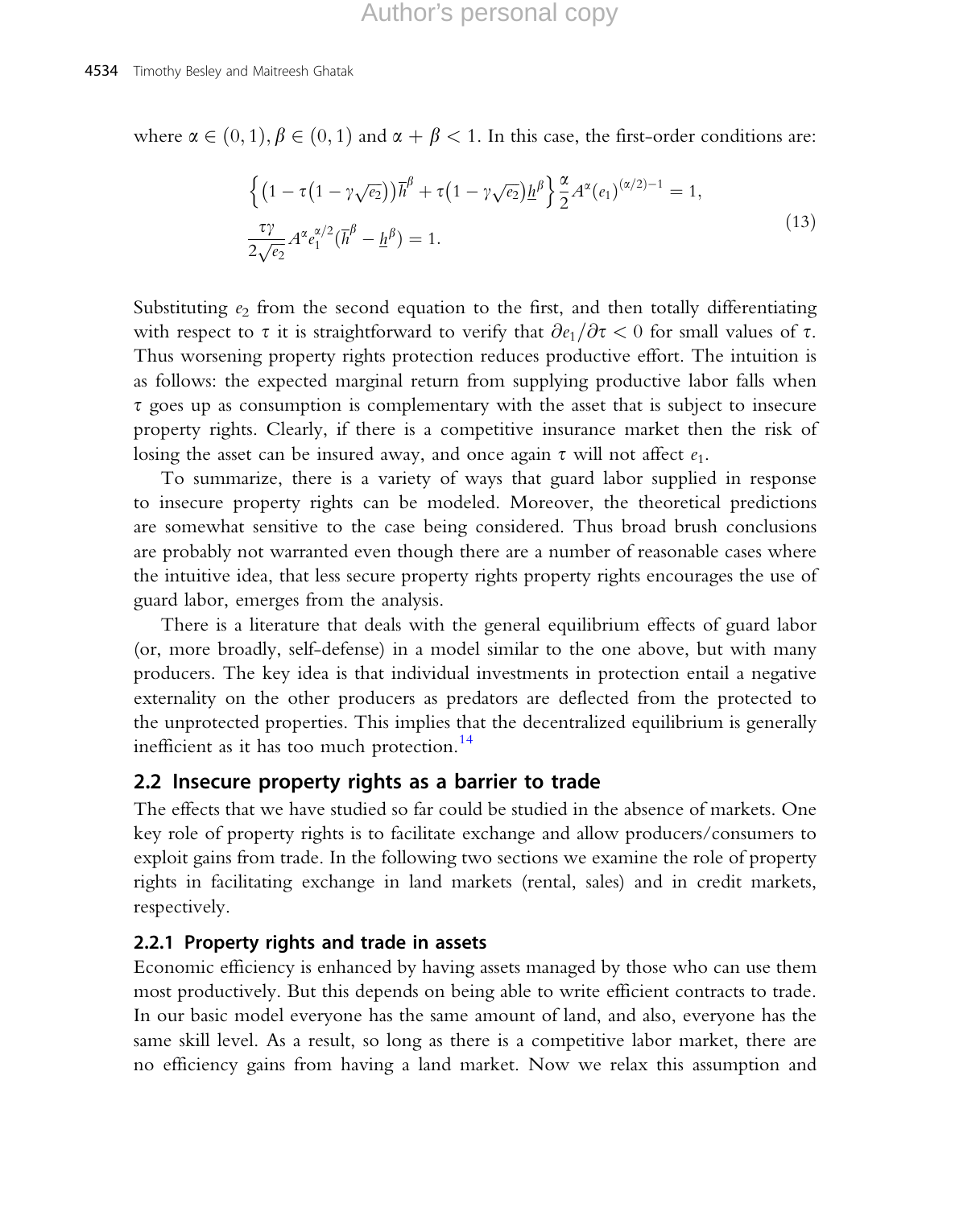allow some agents to have more land than they want to optimally cultivate themselves, and some agents to have less. This creates potential gains from trade via a rental or sales market in land. But a necessary (but not sufficient) condition for this to take place is to have well-defined property rights in land. Otherwise, land will not be offered for rental or sale driven by the fear that lenders could lose the land with some probability, or equivalently, receive only a fraction of the market returns to land due to imperfect property rights in land. This will create an additional margin of distortion due to imperfect property rights. As a consequence, potentially gainful trades will be lost.

To model this in a simple way we assume there is a continuum of agents divided into landed (a fraction of  $\delta$ ) and landless (a fraction  $(1 - \delta)$ ). Suppose that time is infinite and rental contracts involve an up-front payment from the landless farmer to the landlord. However, there is a probability  $\tau$  of losing ownership of the land at the end of the rental contract which we assume to be one period.

At the beginning of each period a farmer receives a productivity shock  $\theta \in {\{\theta, \overline{\theta}\}}$ with  $0 \le \theta < \overline{\theta} \le 1$ . Let the probability of low productivity  $\theta = \theta$  be p. This is assumed to be distributed independently and identically across individuals, as well as over time (for the same individual).

Given  $\theta$ , output is  $\theta A \sqrt{e}$ . Therefore, for a given  $\theta$ , a producer who owns land chooses:

$$
\max_{e} \theta A \sqrt{e} + \overline{e} - e. \tag{14}
$$

This yields, given perfect property rights (and ignoring corner solutions):  $e^* = [\theta A/2]^2$ <br> $\frac{1 - \epsilon}{2}$ ,  $\frac{1}{2}$ ,  $\frac{1}{2}$ ,  $\frac{1}{2}$ ,  $\frac{1}{2}$ ,  $\frac{1}{2}$ ,  $\frac{1}{2}$ ,  $\frac{1}{2}$ ,  $\frac{1}{2}$ ,  $\frac{1}{2}$ ,  $\frac{1}{2}$ ,  $\frac{1}{2$ and  $\pi^*(\theta) = [\theta A/2]^2 + \overline{e}$ . From now on, we set  $\overline{e} = 0$ .<br>For a landless individual or someone who leases of

For a landless individual or someone who leases out land, there is an alternative activity which could be thought of as working for a wage, that yields utility  $\overline{u} \geq 0$ . We assume that:

$$
\pi^*(\underline{\theta}) > \overline{u},\tag{15}
$$

that is, that any landowner prefers to operate his land to taking the outside opportunity. In this situation, there are clearly gains from trade.

Suppose both landed and landless farmers face the same distribution of productivity shocks. Then there is a fraction  $p\delta$  of which is low productivity and landed and a fraction  $(1 - p) (1 - \delta)$  which is high productivity and landless. Assume that

$$
(1-p)(1-\delta) > p\delta \text{ or } 1 > \delta + p. \tag{16}
$$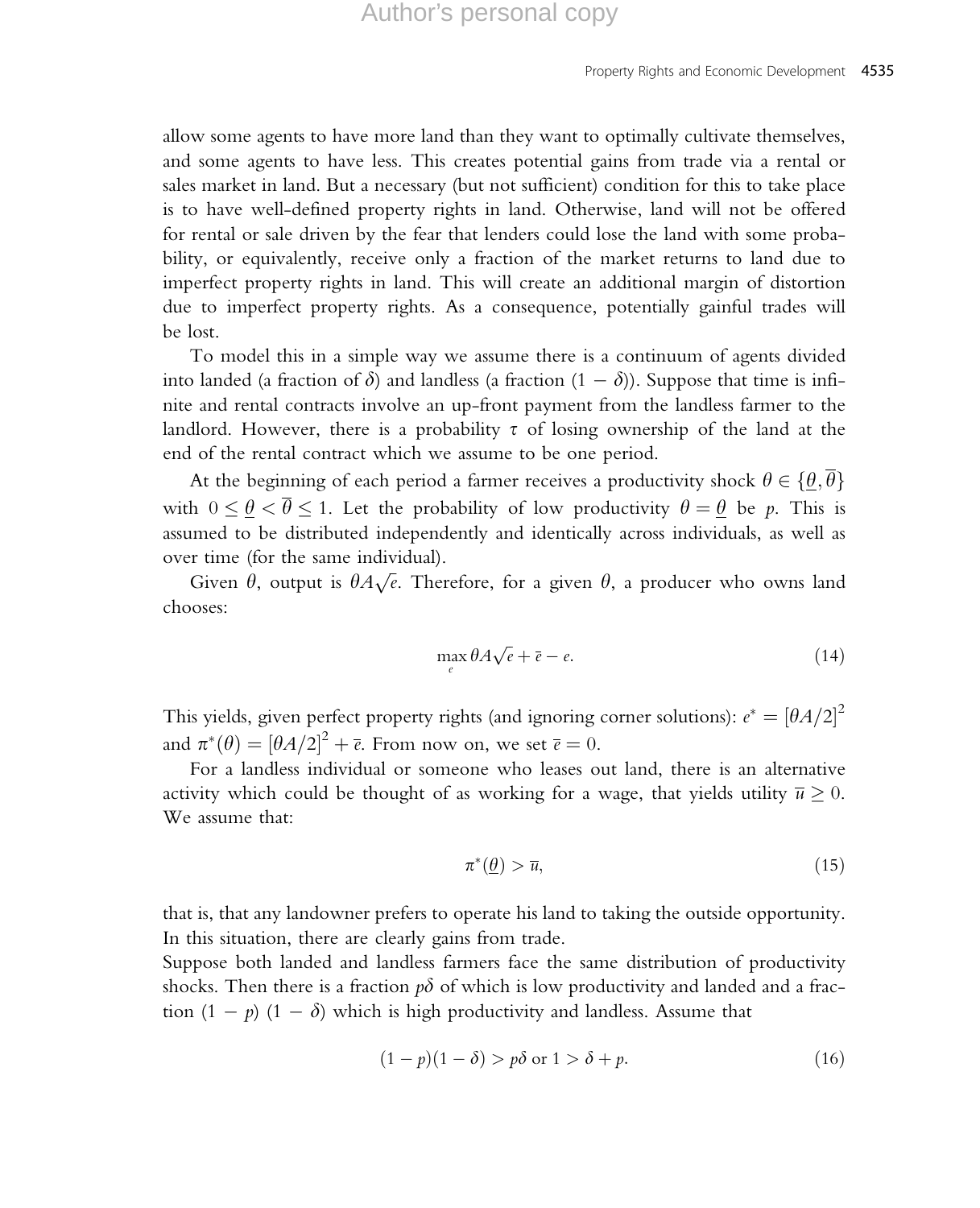This says that there are more high productivity and landless than there are low productivity and landed. Given this, in a competitive market, land is scarce and rents will accrue to land owners.

In a perfect rental market land trades at a price

$$
r^* = \pi^*(\overline{\theta}) - \overline{u}.\tag{17}
$$

All land is fully utilized and has high productivity.

Now let us consider the decision problem when there is a probability  $\tau$  that the tenant will not return the land. Now we contrast two strategies for a low-productivity landlord: renting out the land and bearing the risk of losing his land or cultivating it himself. As productivity shocks are assumed to be i.i.d. over time, and in any future period when the landowner is lucky and draws  $\overline{\theta}$  he would prefer to cultivate the land himself as this way he does not bear the risk of losing it. Following this argument, we can now set up two value functions, one which we call V when in the current period land is rented out, and one which we call  $W$  when in the current period the landowner cultivates the land himself. Then,

$$
V = \pi^*(\overline{\theta}) + \beta(1 - \tau)[(1 - p)W + pV],
$$
  
W = \pi^\*(\overline{\theta}) + \beta[(1 - p)W + pV]. (18)

Solving for  $W$  as a function of  $V$  yields

$$
W = \frac{\pi^*(\theta) + \beta p V}{1 - \beta(1 - p)}.
$$
\n(19)

We can now plug  $W$  into  $V$ , and after some manipulation we obtain

$$
V = \frac{1 - \beta \tau (1 - p)}{1 - (1 - \tau p)\beta} \pi^*(\overline{\theta}).
$$
\n(20)

Observe that  $V$  is decreasing in  $\tau$ , as we would expect.

Consider the autarky option whereby a landowner always cultivates his own land. Let  $V'$  and  $W'$  denote his lifetime expected payoff from autarky when, respectively, he has a low- and a high-productivity shock in the current period:

$$
V' \equiv \pi^*(\underline{\theta}) + \beta \{pV' + (1-p)W'\},
$$
  
\n
$$
W' \equiv \pi^*(\overline{\theta}) + \beta \{pV' + (1-p)W'\}.
$$
\n(21)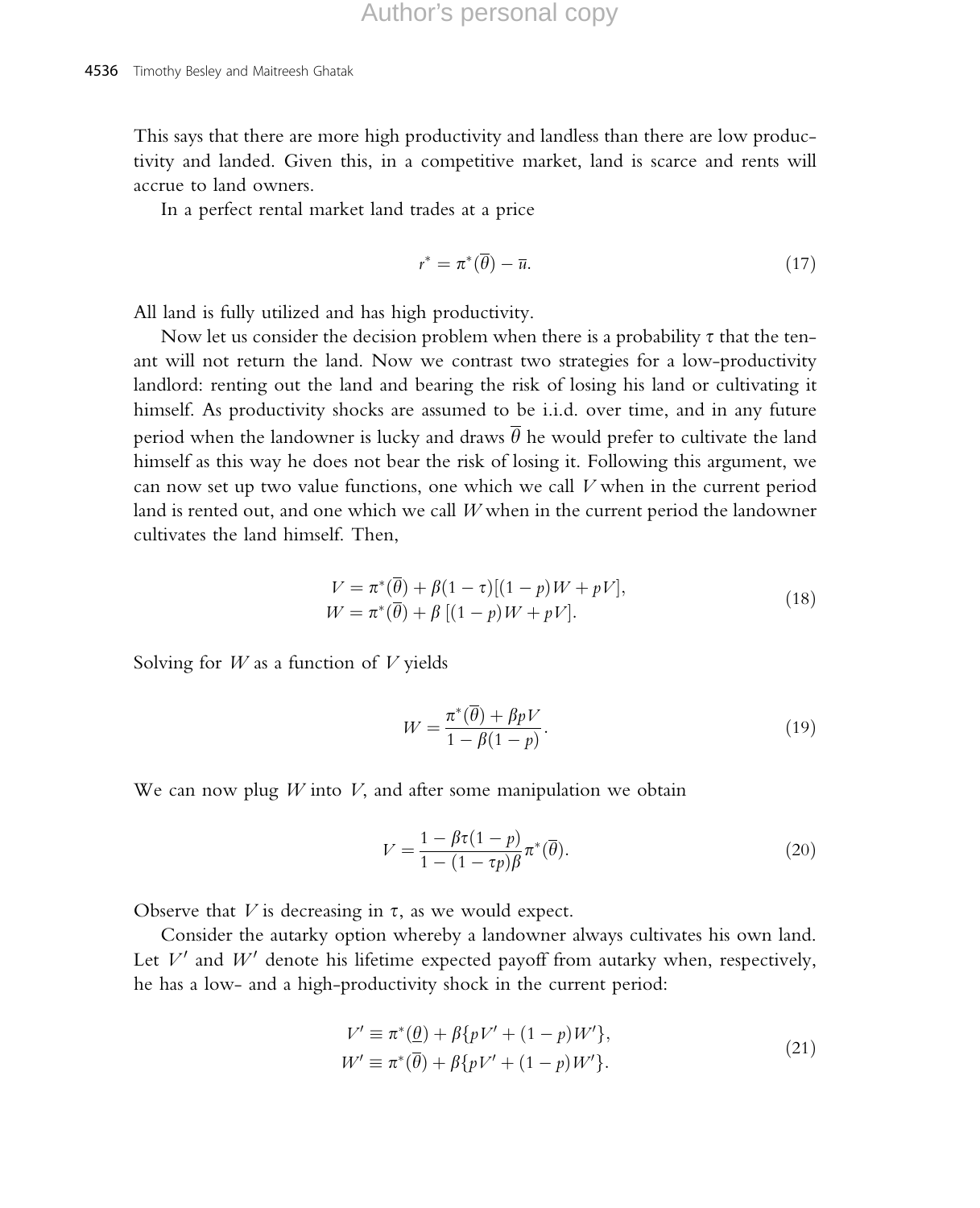<span id="page-13-0"></span>Solving these, we get:

$$
V' = \frac{\pi^*(\underline{\theta})(1 - \beta(1 - p)) + \beta(1 - p)\pi^*(\overline{\theta})}{1 - \beta}.
$$
 (22)

Comparing V and V' we can see that if  $\tau$  is small then  $V > V'$  because in the limit when  $\tau = 0$ , V has to exceed V' as the land is always with a high-productivity producer and the owner gets the full surplus. Consider the opposite case when  $\tau$  is high. Now there is a trade-off: with autarky there are periods when the land is used unproductively, and with tenancy, there is a risk that the owner may lose the land. Take the extreme case where  $\tau = 1$ . Now it is easy to check that if

$$
\frac{\pi^*(\underline{\theta})}{\pi^*(\overline{\theta})} > \left(1 - \frac{\beta}{1 - \beta + \beta p}\right)
$$

then  $V' > V$ . A sufficient condition for this is  $\beta > 1/(2 - p)$ , in which case the righthand side is negative and so even if  $\pi^*(\underline{\theta}) = 0$  the condition would be satisfied. Naturally, if  $V' > V$  for  $\tau = 1$  by continuity and the fact that V is monotonically decreasing in  $\tau$ , we have the following result:

**Result 4.** If  $\beta > 1/(2 - p)$ , then there is a  $\hat{\tau} \in (0,1)$  such that for  $\tau \geq \hat{\tau}$  there is no trade in assets and land is cultivated by low-productivity farmers.

The insecure property rights now lead to no trade and a *per capita* output loss equal to  $\delta p[\pi^*(\theta)-\pi^*(\theta)]$ . In this case, a fall in  $\tau$  constitutes a Pareto improvement because those who rent out their land are better off, while those who rent in land are indifferent.

In the case  $\pi^*(\underline{\theta}) = 0$  the autarky option, in a period the producer receives a lowproductivity shock, is equivalent to keeping the land idle. This is consistent with the fact that in the developing world assets are often kept undeveloped or idle due to inse-cure property rights.<sup>[15](#page-66-0)</sup> Increasing the security of property rights can therefore reduce the extent to which assets are underutilized.

#### 2.2.2 Property rights and collateralizability of assets

Above, we showed that property rights facilitate trade in assets and thereby achieve efficient allocation of resources. In the presence of agency costs, effective property rights can facilitate the use of assets to mitigate agency costs, thereby facilitating trade. A prime example of this is in the credit market; when agency or enforcement costs are important, lenders may not be willing to lend an efficient amount or, in some cases, lend at all. Property rights improve the ability of borrowers to pledge their assets as col-lateral, and thereby relax credit constraints.<sup>[16](#page-66-0)</sup>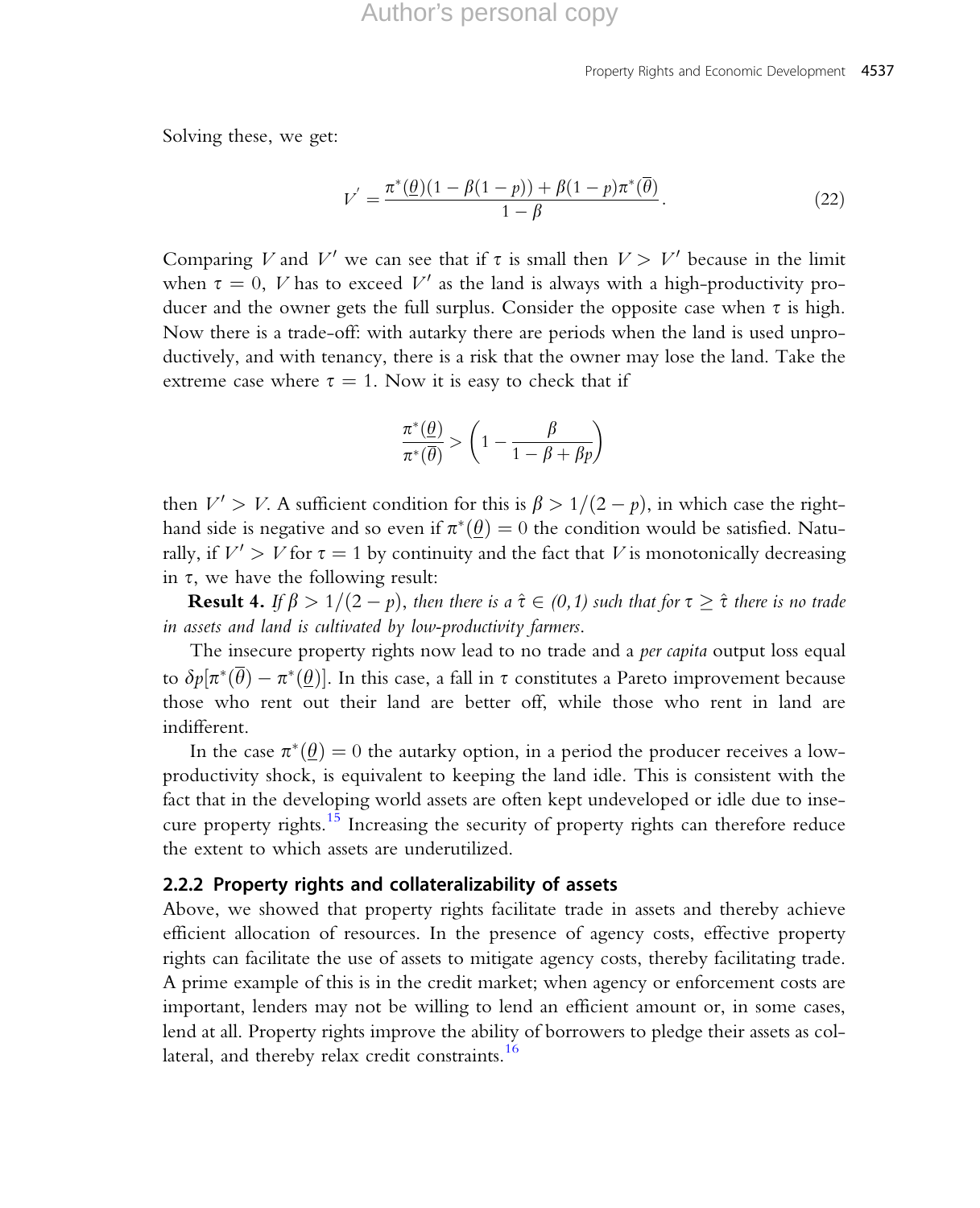A recent influential advocate of the importance of this link between property rights and economic efficiency is [de Soto \(2000, 2001\)](#page-69-0) who calls this the problem of "dead capital." For example, he argues that:

What the poor lack is easy access to the property mechanisms that could legally fix the economic potential of their assets so that they could be used to produce, secure, or guarantee greater value in the expanded market. [de](#page-69-0) [Soto \(2001\)](#page-69-0).

He proposes the following metaphor:

Just as a lake needs a hydroelectric plant to produce usable energy, assets need a formal property system to produce significant surplus value. [de Soto \(2000](#page-69-0), p. 48).

While de Soto is the modern incarnation of this view, it has an important lineage. For example, in his perceptive study of West African trade, [Bauer \(1954\)](#page-69-0) also recognizes the importance of poorly developed property rights and the impediment to trade that they create when he observes that:

Both in Nigeria and in the Gold Coast family and tribal rights in rural land are unsatisfactory for loans. This obstructs the flow and application of capital to certain uses of high return, which retards the growth of income and hence accumulation. (p. 9).

To explore these issues, we use the same basic model as above. Thus,  $\sqrt{e}$  remains the probability that output is A. We now assume explicitly that  $e \in [0, 1]$  is private information to the producer (borrower) and set  $\bar{e} = 0$  for simplicity. In addition to committing effort, we now allow the producer to use capital to enhance productivity. For simplicity, capital x is a discrete variable that takes on the values 0 and 1. When  $x = 1$ , output is  $A(1 + \Delta)$  with probability  $\sqrt{e}$  and 0 with probability  $1 - \sqrt{e}$ . Thus, expected output is  $A(1 + \Delta)\sqrt{e}$ . The cost of a unit of capital is  $\rho$ , which for now is<br>experienced with We abstract from any direct insecurity of property rights to focus exogenously given. We abstract from any direct insecurity of property rights to focus on how they work through the ability to pledge assets. Given this, and absent any frictions, the producer's decision problem is:

$$
\max_{e \in (0,1), x \in \{0,1\}} A(1 + \Delta x)\sqrt{e} - e - \rho x.
$$
 (23)

The optimal choice of effort,  $e$ , is given by:

$$
e = \left(\frac{A(1 + \Delta x)}{2}\right)^2.
$$
 (24)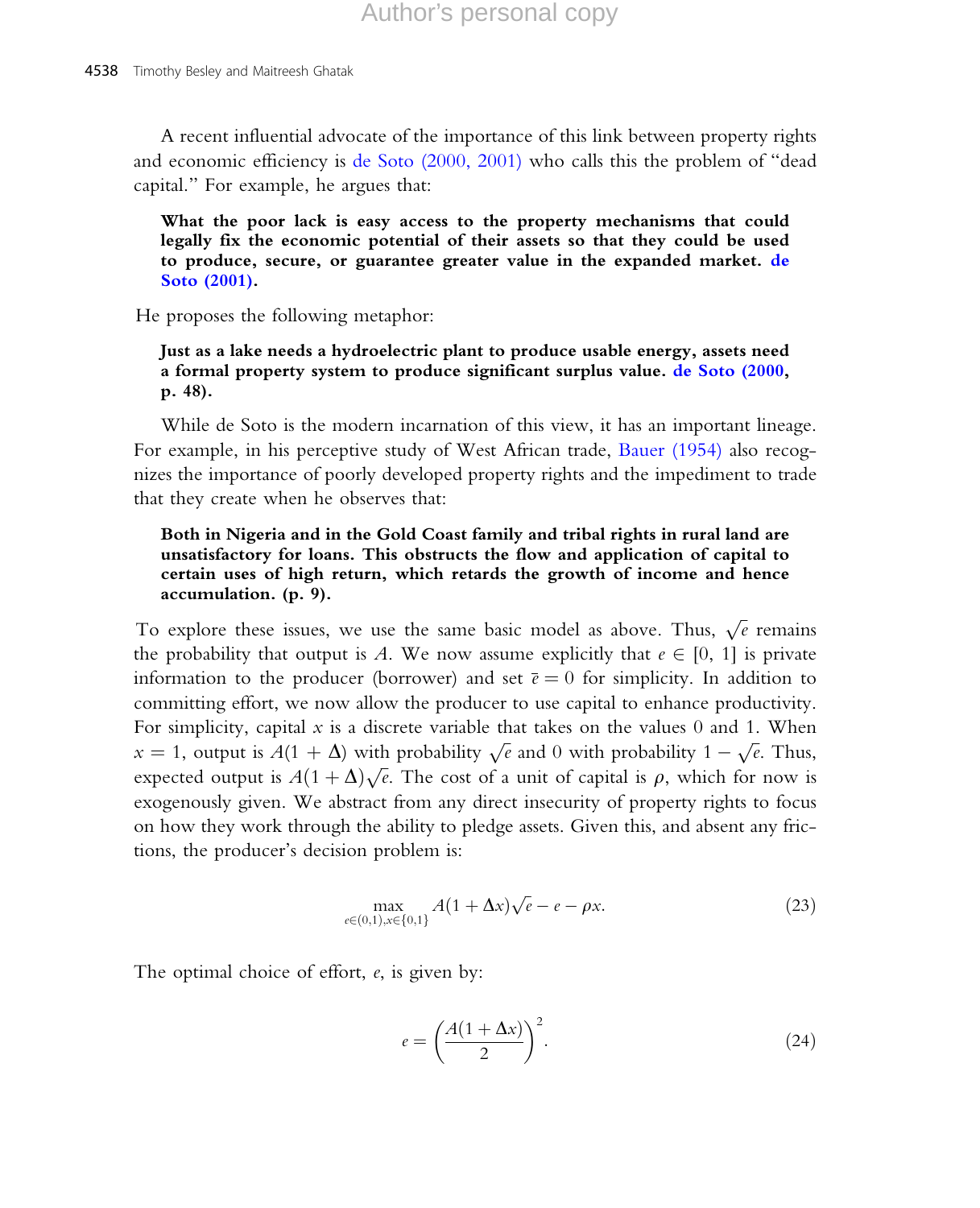<span id="page-15-0"></span>In this model the capital good  $x$  and effort are complements. The expected surplus at the optimal effort level is

$$
\frac{1}{4}A^2(1+\Delta x)^2 - \rho x.\tag{25}
$$

For concreteness sake, we assume

$$
\frac{1}{4}[A(1+\Delta)]^2 - \rho > \frac{1}{4}A^2 \quad \text{and} \quad \frac{A(1+\Delta)}{2} < 1.
$$
 (26)

The first condition ensures that under the first best (where effort is observable), it is profitable to use the capital good. The second assumption ensures an interior solution for e.<sup>[17](#page-66-0)</sup> We will therefore refer to  $e^* = [A(1 + \Delta)/2]^2$  as the first-best level of effort.<br>If the producer owned the capital or if there were no moral hazard, that is, a lende

If the producer owned the capital, or if there were no moral hazard, that is, a lender could specify a level of effort as a condition of lending to the producer, then effort as above would be efficient and  $x = 1$  would be optimal. The analysis is more interesting when we make two key assumptions: (i) effort is unobservable and hence cannot be specified in lending contracts (moral hazard) and (ii) the producer has insufficient wealth to post as a bond in the event that he defaults (limited liability). To capture the latter, we suppose that the producer has an illiquid asset whose value is  $w$ . We assume, however, that the assets can be pledged as collateral against borrowing  $x$  from the lender. Limited liability implies that he can pay only up to  $A(1 + \Delta) + w$ , when output is high and  $w$  when output is low.

If illiquid wealth were large enough, we would be back to first-best case. It is as if effort could be specified in the contract. By varying the level of collateral demanded, the lender could make the stakes high enough for the borrower so that he puts in the first-best effort level.

It is now clear why property right imperfections will enter the story. Even if the producer has some illiquid wealth that could be pledged as collateral, it is necessary that the legal environment be able to support its use as a bond against not repaying the loan. This is particularly striking in the case where the level of illiquid wealth that the producer owns is large enough to alleviate the moral hazard problem entirely but is prevented from doing so by insecurity of title to that wealth. The illiquid wealth in this case is "dead capital" in do Soto's sense. As we shall see, an economy could then be constrained (in terms of output and efficiency) by the absence of secure title rather than by absence of wealth.

For the purposes of our exposition here, we model this constraint on contracting in a very simple way. Suppose that if a borrower has wealth  $w$ , then its collateral value is  $(1 - \tau)$  w, that is, only a fraction of that wealth can be used as effective collateral. This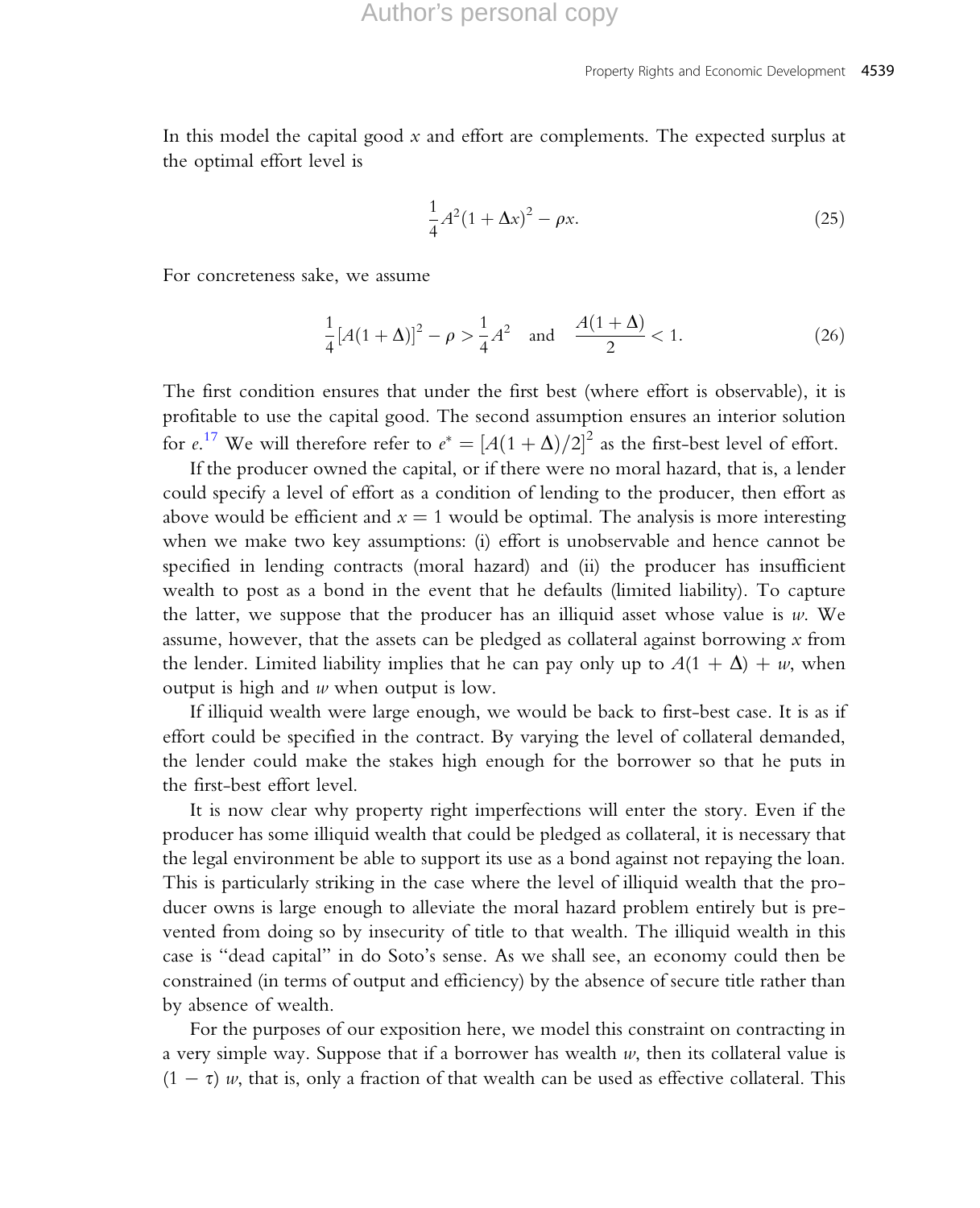<span id="page-16-0"></span>could be given a stochastic interpretation: with probability  $1 - \tau$  the lender will be able to foreclose on the asset that was pledged as collateral if output is low and the borrower is unable to repay his loan from the output/revenue of his project.<sup>[18](#page-66-0)</sup> In concrete terms, the parameter  $\tau$  reflects that in many countries registering assets as property is time consuming and costly.

To understand how property rights matter, we now solve for the optimal debt contract as a function of  $\tau$ . We will then be explore how changing  $\tau$  affects optimal debt contracts. A debt contract is an interested payment on a successful project, denoted by  $r$ , and a level of collateral, denoted by  $c$ , to be paid if the project is unsuccessful. The expected payoff of the producer with a contract  $(r, c)$  is:

$$
\sqrt{e}\{A(1+\Delta)-r\} - (1-\sqrt{e})c - e \tag{27}
$$

while that of a lender is:

$$
\sqrt{er} + (1 - \sqrt{e})c - \rho. \tag{28}
$$

The producer always has the option of not borrowing  $x$ . This creates an outside option equal to  $\frac{1}{4}A^2$ . Assumption (26) guarantees that (in principle) there are gains from trade as long as effort can be specified in the contract. A loan transaction takes place so long as the producer's expected payoff is above her outside option and the lender makes nonnegative expected profits. Otherwise, the producer is credit-constrained.

Given  $r$  and  $\epsilon$  the producer chooses her effort to maximize her expected payoff, which yields the first-order condition:

$$
\frac{1}{2\sqrt{e}}\{A(1+\Delta) - (r-c)\} = 1.
$$
 (29)

Solving this yields an optimal effort level:

$$
e = \left[\frac{A(1+\Delta) - (r-\epsilon)}{2}\right]^2.
$$
\n(30)

This is the incentive compatibility constraint of the borrower. Observe that  $e$  and  $r$  are negatively related, while e and c are positively related. This is intuitive as r is a tax on success, while  $\epsilon$  is a penalty for failure.

In addition, the contract also has to satisfy the limited liability constraint:

$$
(1 - \tau)\omega \geq c. \tag{31}
$$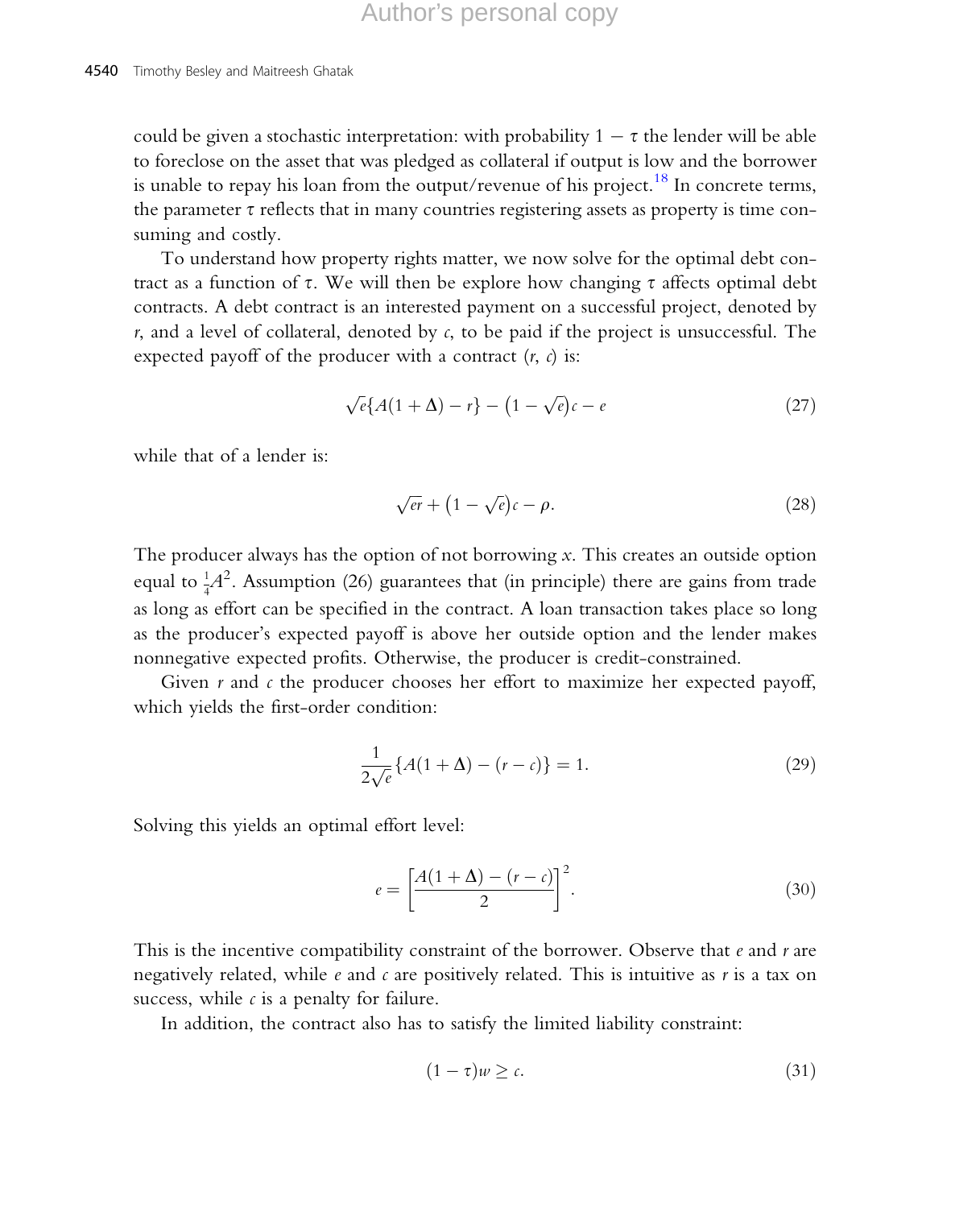This says that the payment demanded from the producer when the project is unsuccessful cannot exceed her pledgeable wealth.

Inspecting [Eq. \(30\),](#page-16-0) it may appear as if it is possible to achieve the first-best effort level by setting  $r = c$ . However, since c cannot exceed  $(1 - \tau)$  w this might not be enough for the lender to recover the opportunity cost of capital  $(\rho)$ . If that is the case, then the lender will need to set  $r > \rho > c$ . This will imply that effort will fall below the efficient level. This illustrates how agency costs have bite in this world.

We now sketch how the lender will fix the optimal contract when the incentive compatibility and limited liability constraints are binding. Substituting [Eqs. \(30\)](#page-16-0) and [\(31\)](#page-16-0) into the lender's payoff function yields the following single variable decision problem to determine the optimal interest payment:

$$
\max_{r} \frac{A(1+\Delta) - (r - w(1-\tau))}{2} (r - w(1-\tau)) + w(1-\tau) - \rho.
$$
 (32)

Solving this yields:

$$
r = \frac{A(1+\Delta)}{2} + w(1-\tau).
$$
 (33)

In this case, the lender takes one half the return from a successful project in addition to the value of the pledged collateral. The effort level that the producer puts in is therefore:

$$
e = \left[\frac{A(1+\Delta)}{4}\right]^2\tag{34}
$$

which is below the first-best level. Notice that this result does not depend on the security of collateral— $\tau$ . The borrower's and the lender's expected payoffs are, respectively:  $u \equiv {A(1 + \Delta)/4}^2 - w(1 - \tau)$  and

$$
\pi \equiv \frac{1}{2} \left\{ \frac{A(1+\Delta)}{2} \right\}^2 + w(1-\tau) - \rho.
$$

For trade to take place on these terms, we require that  $\frac{1}{4}u \geq \frac{1}{4}A^2$ . This will happen when

$$
w(1-\tau) \le \frac{A^2}{4} \left[ \frac{(1+\Delta)^2}{4} - 1 \right] \equiv \underline{\omega}.
$$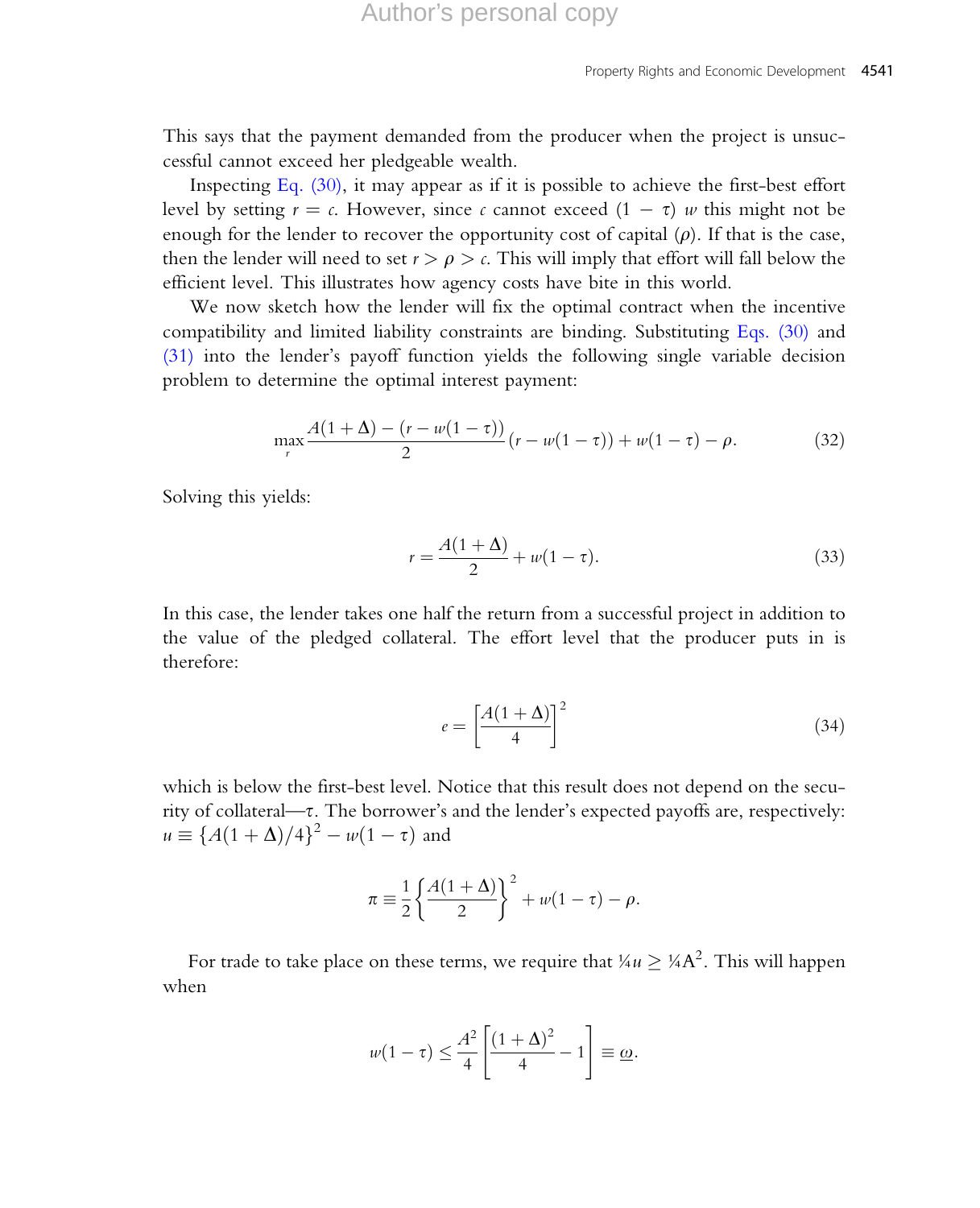When the outside option is a binding constraint, then r will be determined by:

$$
\left\{\frac{A(1+\Delta)-(r-w(1-\tau))}{2}\right\}^2-w(1-\tau)=\frac{1}{4}A^2.
$$
 (35)

This yields

$$
r = A(1 + \Delta) - 2\sqrt{\frac{A^2}{4} + w(1 - \tau)} + w(1 - \tau),
$$
\n(36)

with effort equal to  $(A^2/4) + w(1 - \tau).$ <sup>[19](#page-66-0)</sup> Now effort is a (decreasing) function of the security of collateral.

We can now define precisely when pledgeable wealth is a constraint on economic efficiency. This will be the case if wealth is insufficient for the first-best effort level to be attainable, that is,

$$
\sqrt{\frac{A^2}{4} + w(1-\tau)} \le \frac{A(1+\Delta)}{2}
$$

or

$$
w(1-\tau) \le \frac{A^2}{4}[(1+\Delta)^2 - 1] \equiv \overline{\omega}.
$$
 (37)

If  $w(1 - \tau) > \overline{\omega}$  then we have a first-best outcome. Evidently, this requires that the availability of illiquid assets  $(w)$  has to be large enough. However, this is not sufficient— $\tau$  must also be far enough away from one. An economy is constrained by property rights when  $w \ge \overline{\omega} > w(1 - \tau)$ . For  $\overline{\omega} > w$  imperfect property rights increase the existing level of inefficiency, while for  $w \ge \overline{\omega} > w(1 - \tau)$  imperfect property rights create new inefficiencies.

As in previous sections, we turn our focus now to what happens when  $\tau$  changes marginally. Our simple setup allows us to get a complete understanding of the compar-ative static of the optimal contract. Our main result drops cleanly out of the analysis.<sup>[20](#page-66-0)</sup>

**Result 5.** For  $w(1 - \tau) \in [\omega, \overline{\omega}]$ , the interest payment, r, is lower and producer effort is greater after a marginal increase in the security of collateral which increases the level of pledgeable wealth,  $w(1 - \tau)$ . For  $w(1 - \tau) < \omega$ , or  $w(1 - \tau) > \overline{\omega}$ , marginal improvements in the security of collateral do not affect resource allocation (i.e., loan size and effort) in the credit market. However, in the former case, it has a redistributive effect with lenders gaining relative to borrowers.

The result captures the mechanism suggested by [de Soto \(2000\)](#page-69-0) linking property rights that increase the use of collateral and efficiency. However, it also makes precise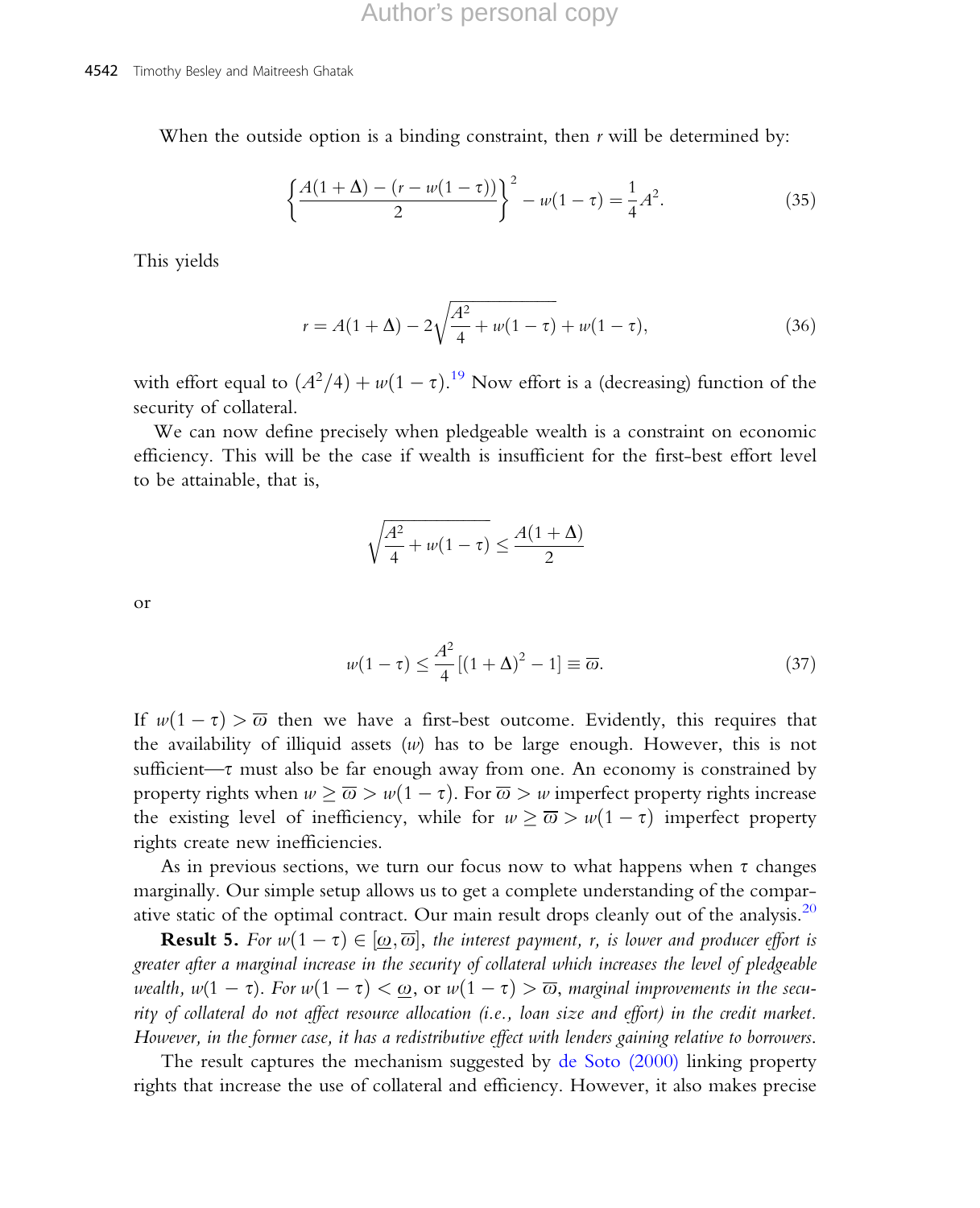the range of illiquid wealth for which this argument is relevant. If wealth is very low, that is,  $w(1 - \tau) < \omega$ , then the outside option constraint is not binding. In this case, the terms of the contract are affected by improvements in property rights, but there is no increase in effort conditional on credit being granted. However, improvement in property rights eases the constraint of transferring resources from the borrower to the lender, and this benefits the lender at the expense of the rent that the borrower gets. Improving property rights have a purely redistributive effect in this case. Similarly, if wealth is very high, the resource allocation is already efficient at the first-best level, and therefore, marginal improvements in property rights will not have any effect.

The upshot of this discussion is that even where there is a "de Soto effect" on effort observed (or, loan size), we would expect that effect to be heterogeneous with  $\partial e/\partial \tau$ being proportional to illiquid wealth  $w$ . Those with larger levels of illiquid wealth will respond more strongly to a given improvement in property rights. However, beyond the pledgeable wealth of  $\overline{\omega}$ , the effect again becomes zero.

This illustrates the importance of modeling in seeking to study the impact of property rights improvements on economic outcomes through the collateral channel. Looking for an average effect across a group of producers with heterogeneous wealth could well underestimate the impact which we would expect to find only in the middle wealth group.

There are also implications for looking at the effect of improving property rights in aggregate data. The size of the gains from reducing  $\tau$  will depend on the distribution of wealth. In particular, in very rich, very poor, or very unequal societies (comprising only very rich or very poor) the overall effect will not be large.

Our model can also highlight another set of effects that have been largely ignored in the empirical and theoretical literature to date. So far our analysis has not considered how changing property rights affects the structure of the credit market and who trades with whom. To illustrate this, suppose that there are many potential lenders who vary in their opportunity costs of capital,  $\rho$ , determined by their access to loanable funds.

A simple way to thinking about this is to consider a two-sector model using the labels formal and informal to describe the lenders. In the formal sector, there is a common transactions technology 1 –  $\tau_F$  and access to funds  $\rho = \rho_F$ . We imagine that producers are also connected to potential lenders through social networks in which case they face property rights enforcement  $1 - \tau_N$  and lenders with cost of loanable funds  $\rho_N$ . The most natural and interesting case to study is where  $\tau_F > \tau_N$  and  $\rho_F < \rho_N$ . This says that formal lenders have better access to loanable funds while the informal sector is better at enforcing contracts. If networks had both lower  $\rho$  and lower  $\tau$  then they would clearly dominate the formal sector.

We will not provide a complete treatment of how people are assigned to the two sectors—that would require a more involved analysis than can be undertaken here. Instead, we will look at some of the issues that arise as property rights change. The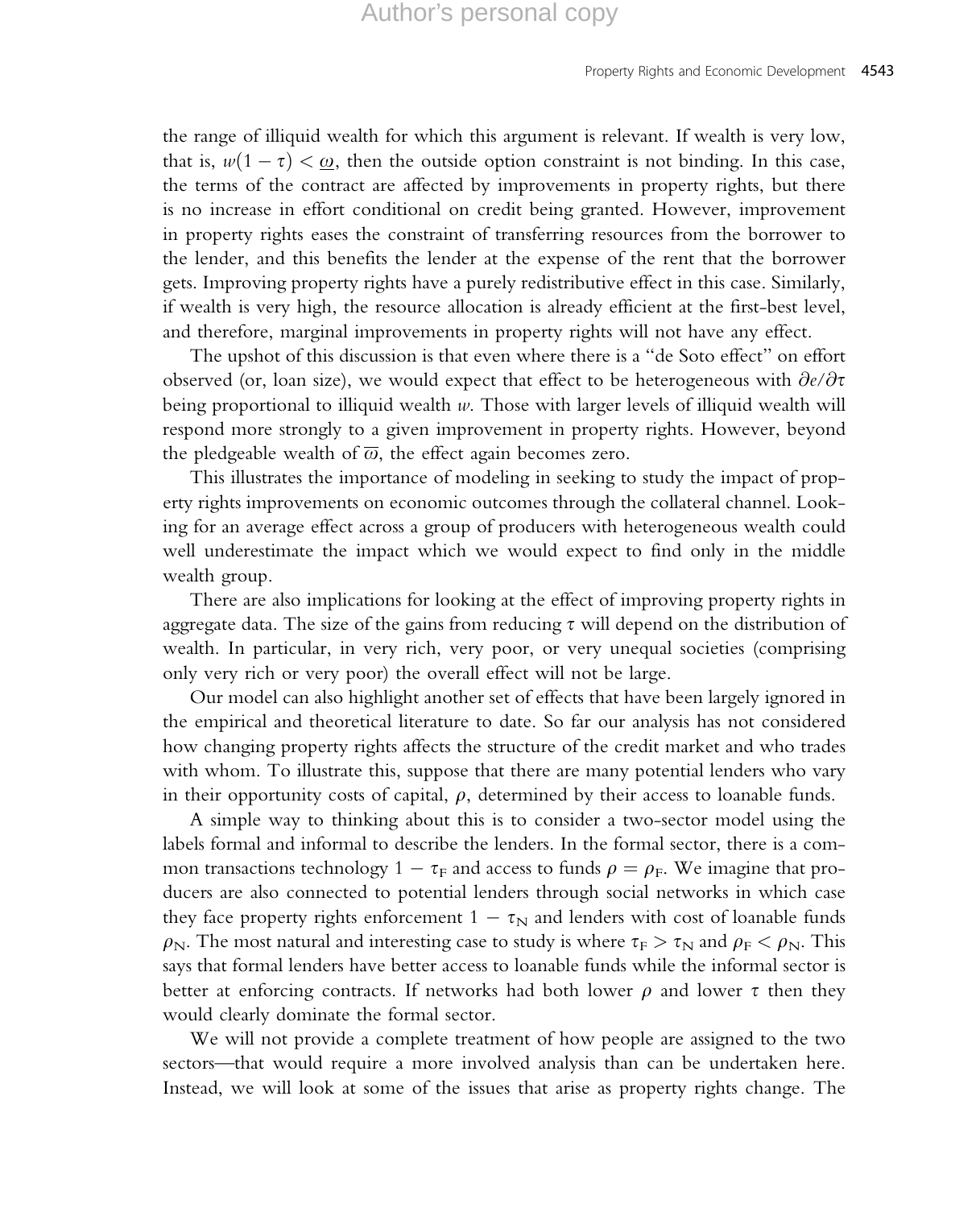analytical change that is needed to study this is to recognize that the relevant outside option for a producer may no longer be  $4A^2$  but trading with another lender.

Suppose (somewhat unrealistically) that both networks and markets are competitive so that lender rents are bid to zero in each. Then it is straightforward to show that the level of producer utility is:

$$
U(\tau_i, \rho_i) = \left[ \frac{A(1+\Delta) + \sqrt{[A(1+\Delta)]^2 + 8[\psi(1-\tau_i) - \rho_i]}}{4} \right]^2 - \psi(1-\tau_i), \quad (38)
$$

where  $i \in \{F, N\}$ . We assume  $u_i > \frac{1}{4}A^2$  because, otherwise given [Eq. \(26\)](#page-15-0) no trade will take place. In this competitive world, we would expect the producer to match with the lender for whom this zero profit utility is greatest. Thus, the formal sector will dominate if  $U(\tau_F, \rho_F) > U(\tau_N, \rho_N)$ . It is clear now that improving formal sector property rights can potentially lead to a move from networks to formal lending as  $\tau_F$  falls. Since effort is now set by the outside option and is equal to  $[(A(1+\Delta)+\sqrt{[A(1+\Delta)]^2+8[w(1-\tau_i)-\rho_i}$  $\sqrt{[A(1+\Delta)]^2+8[w(1-\tau_i)-\rho_i]})/4]^2$ , moving to a more efficient producer now leads also to greater efficiency. This is a general equilibrium response to an improvement in property rights allowing trade to prosper in its most efficient form. It is related to the effect identified in [Section 2.2.1.](#page-10-0) However, it is now the effect of improved property rights to allow superior trade in another market, the credit market, that drives the result.

There are other possible general equilibrium effects to consider if we move away from the perfect competition story. In the other extreme suppose that there is a single network lender and a single formal sector lender. Each gets to propose a contract to a producer and she picks her preferred outcome. In this case, the reservation outcome is now set by the outside opportunity available either in autarky or else by trading in the other sector. Suppose that the latter is the case. In this case, a producer who chooses to trade in a network will be affected by an improvement in formal sector property rights even if she chooses not to obtain credit in the formal sector. This is because of a pure outside option effect. Improving formal property rights now, through this route, increases effort in the network. However, if trading in the other sector does not provide a good enough outside option (e.g., the borrowers are poor, or the cost difference is large), then an improvement in property rights will benefit the lender and hurt the borrower without having any efficiency effects, as discussed earlier.

Finally, there is the possibility that improving property rights increases competi-tion.<sup>[21](#page-66-0)</sup> To see this, we need to suppose that there are different possible levels of  $\rho_F$  with some formal sector firms being more efficient. Suppose, for example, there is no informal sector, but two formal sector lenders with different levels of  $\rho_F$  but the same level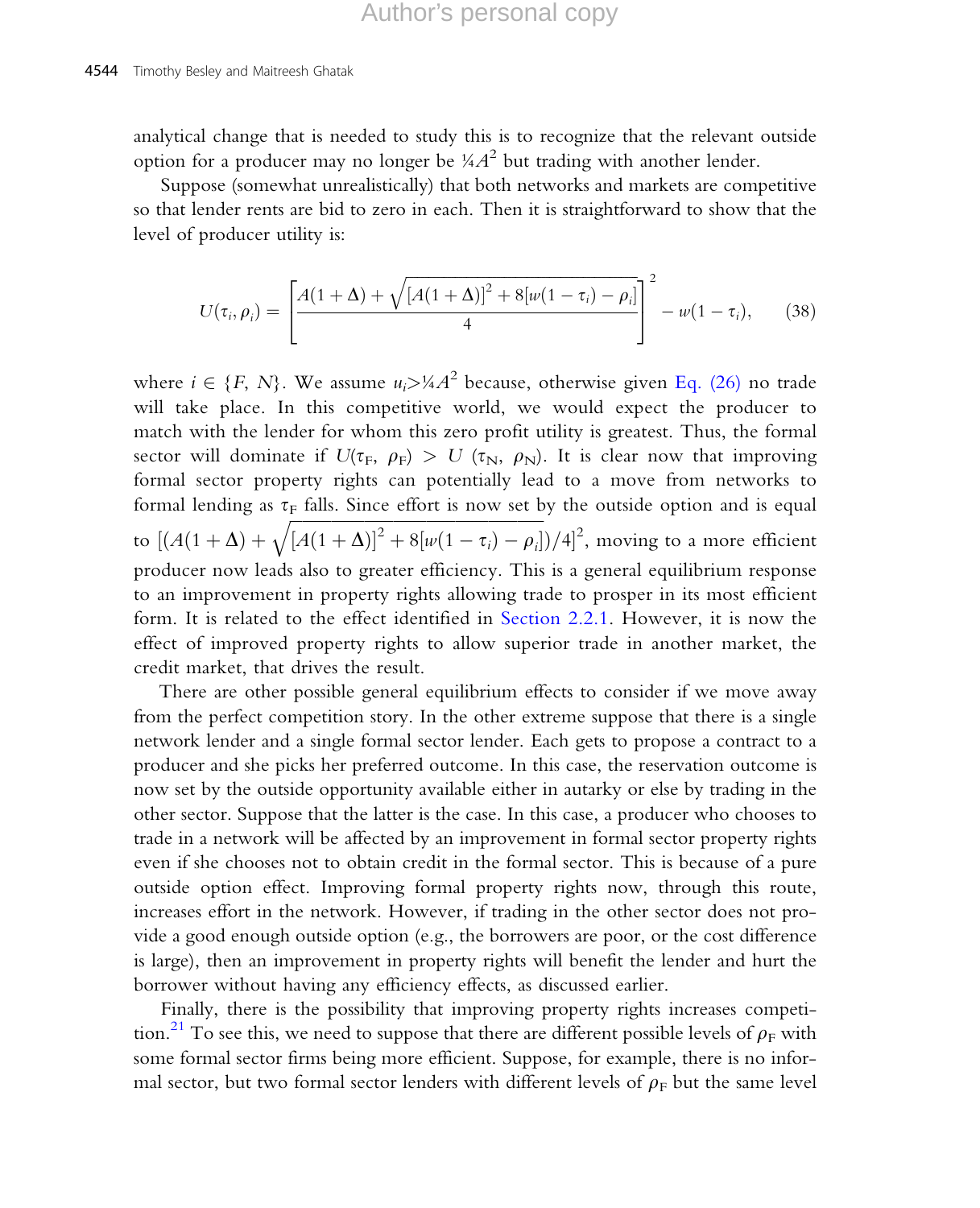Author's personal copy

of  $\tau_F$ . Suppose that the cost difference between the two lenders and the level of  $\tau_F$  are such that the higher cost formal sector lender cannot provide any competition to the lower cost lender, and autarchy is the only outside option of a borrower. A further effect of improving  $\tau_F$  can now be to induce entry in the formal sector increasing the outside option of the producer. This leads to a redistribution of surplus from the efficient formal sector producer to the producer. But it also increases efficiency by increasing the outside option of the producer. This will increase producer effort.

The latter effects that we have identified come from thinking about how the improvement of property rights affects the set of potential trades that can be sustained between lenders and producers. One feature of formal sector enforcement is that it is a freely available contracting technology, whereas the  $\tau_N$  is available only for trades between people who know each other. When considering property rights that improve trading possibilities the benefits from the creation of formal property rights may in significant measure be due to the fact that these are widely available, that is, to all producers rather than just those who are socially connected. This highlights a potential downside in the use of networks in enforcing trade.

#### 2.3 Optimal assignment of property rights

So far we have discussed how insecure property rights impede efficiency by undermining investment incentives, and creating barriers to trade. Consequently, our analysis has focused on the channels through which making property rights more secure for the producer will improve efficiency. This implicitly assumes that the initial assignment of property rights to the producer is optimal.

In this section, we question this and discuss the role of property rights in assigning ownership to an asset to maximize its productive potential. We have already looked at one aspect of this issue in [Section 2.2.1](#page-10-0) where we allowed for the possibility that the current owner may not be the most efficiency potential user of an asset. The aspect that we address here allow for the possibility that more than one party can invest to improve the productivity of an asset. Our discussion of these issues is based on the literature on the property rights approach to the theory of the firm developed in [Grossman and Hart](#page-70-0) [\(1986\) and Hart and Moore \(1990\).](#page-70-0)

#### 2.3.1 Optimal ownership of an asset

We extend our benchmark model above by considering two individuals, A and B, who undertake investments  $e_A$  and  $e_B$  that, in combination with the asset, generate returns  $a\sqrt{\epsilon_{A}}+b\sqrt{\epsilon_{B}}$ . The costs of these investments to A and B are, respectively,  $\epsilon_{A}$  and  $\epsilon_{B}$ .<br>The terminology "investment" bere as annoyed to "offert" in the lest section empha. The terminology "investment" here as opposed to "effort" in the last section emphasizes the durability of the activity. We have in mind that the effort undertaken by each party creates something which is potentially of value to the future output from the asset even if the party who makes the decision is separated from the asset.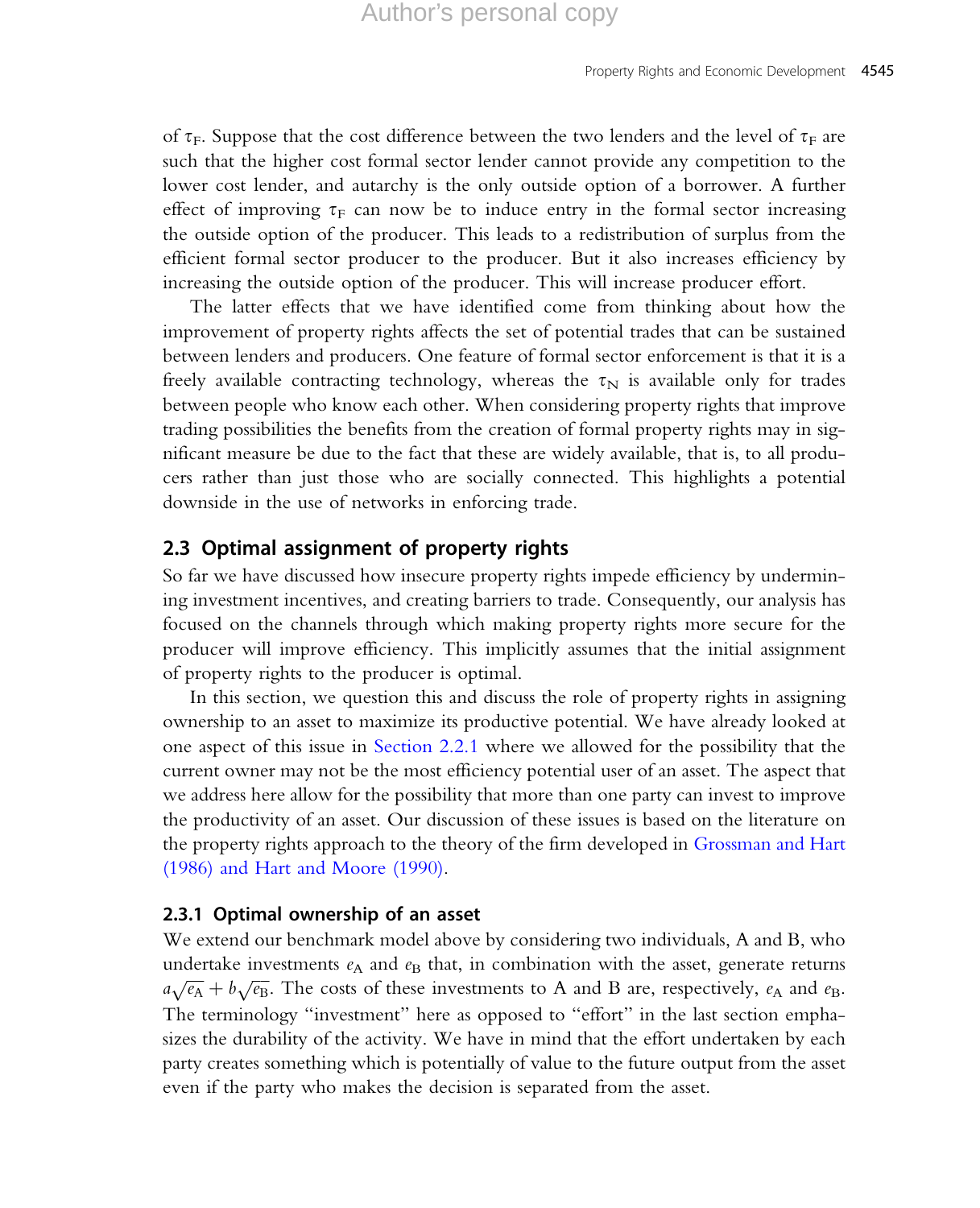The first-best levels of these investments are:

$$
e_{\rm A}^* = \frac{a^2}{4}
$$
 and  $e_{\rm B}^* = \frac{b^2}{4}$ . (39)

The associated total surplus is:

$$
S^* = \frac{1}{4}(a^2 + b^2). \tag{40}
$$

Without any contracting problems, ownership does not have allocative implications, that is, a contract can be written in which investment levels  $\{e_A^*, e_B^*\}$  are prescribed.<br>The level pricht of the property rights entroped is that ownership matters due is

The key insight of the property rights approach is that ownership matters due to contractual incompleteness. In this example, the owner has some bargaining power as he can threaten to exclude the other party from using the asset (i.e., he can "fire" the other party and exclude him from the returns from his investment). Ownership is now different from residual claimancy of a profit stream: it is the residual control right over the asset.

If the owner of an asset rents it out to someone, the tenant has residual claimancy. However, the owner retains the right not to renew the lease. This will potentially affect the incentive of the tenant to improve the asset. It is these residual control rights that give the owner a bargaining advantage over the nonowner.

As we shall see, this improves investment incentives for the owner while worsening them for the tenant. The optimal assignment of ownership takes into account how important is the investment decisions of each party and how severe is the holdup problem from having each party not owning the asset. The term holdup here refers to the fact that the owner can limit the value of an investor's input to the project by firing him ex post.

To illustrate these arguments more precisely, assume that  $e_A$  and  $e_B$  are observable but nonverifiable. The last of these assumptions implies that a court could not enforce stipulated effort levels as it would be impossible to verify whether they were implemented. Thus investment levels are noncontractible ex ante. The two parties are assumed to bargain over the *ex post* surplus once it has been created.

Suppose first that party A is owner. Then at the bargaining stage, he has the right to fire B. Let  $\overline{u}_i^j$  denote the disagreement payoff or outside option of i when j is the owner. We assume that even if A fires B at the bargaining stage, he can still make some use of the results of B's investments. Specifically, a fraction  $\lambda$  of the investment remains to be exploited by A in B's absence. It is useful to think of  $\lambda$  as measuring the extent of asset specificity. In the model of the previous section where  $e_{\rm B}$  would be generic "effort" then  $\lambda = 1$ . However, where there is something special about B's human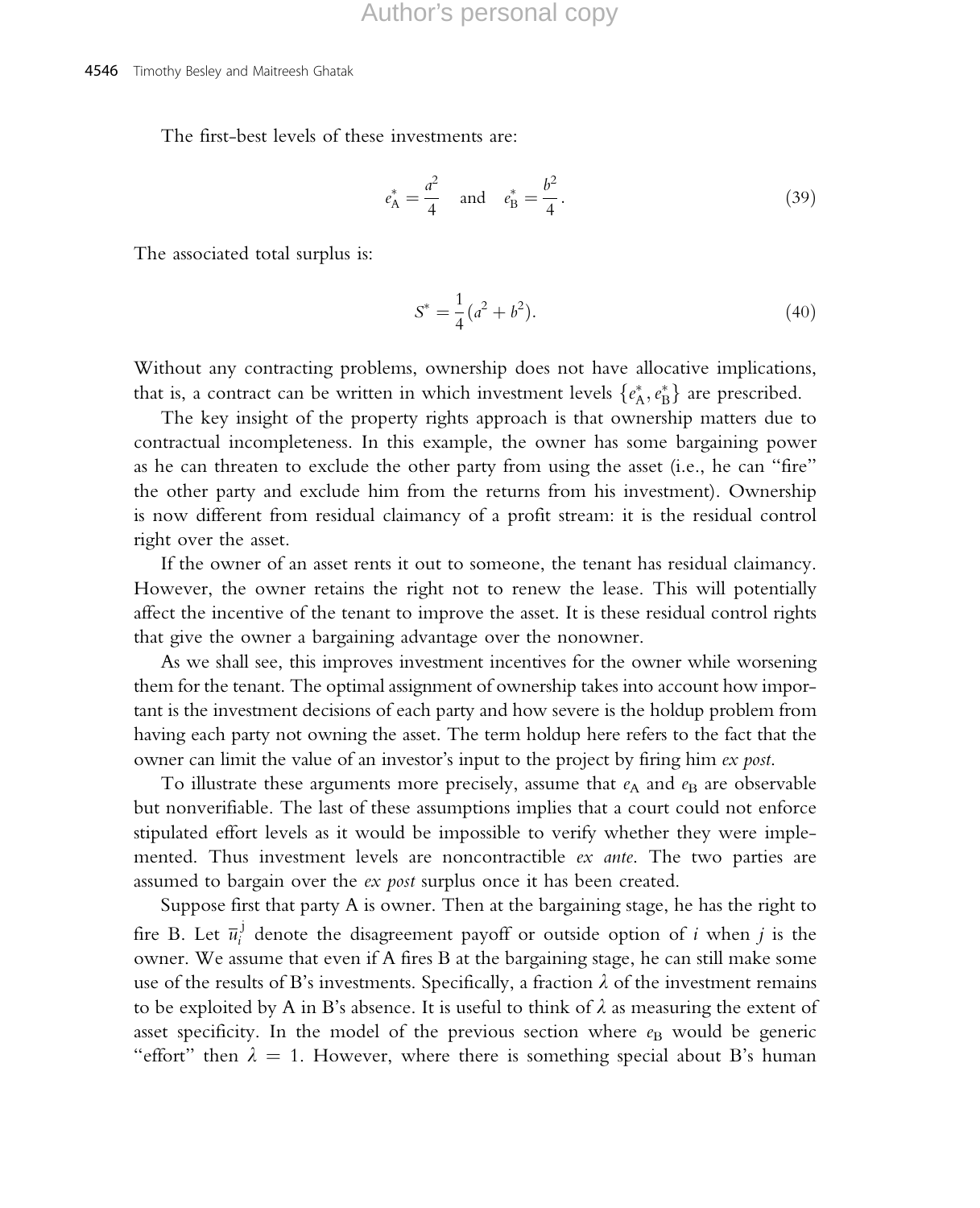<span id="page-23-0"></span>capital which requires his continued involvement in the project to make the most of it, then  $\lambda < 1$ .

Putting this together, the outside options of the two parties are  $\overline{u}_{\rm A}^{\rm A} = a\sqrt{e_{\rm A}} + \lambda b\sqrt{e_{\rm B}}$ and  $\overline{u}_{\rm B}^{\rm A} = \overline{u}_{\rm B}$  where  $\overline{u}_{\rm B}$  is the exogenously given level of the disagreement payoff of B.<br>Heing the symmetric Neck becausing formula <sup>22</sup> the ex next payoff of A is: Using the symmetric Nash bargaining formula,<sup>[22](#page-66-0)</sup> the ex post payoff of A is:

$$
\frac{1}{2}\left(a\sqrt{e_{A}}+b\sqrt{e_{B}}\right)+\frac{1}{2}\left(\overline{u}_{A}^{A}-\overline{u}_{B}^{A}\right),\tag{41}
$$

which simplifies to

$$
a\sqrt{e_{A}}+\frac{1}{2}(1+\lambda)b\sqrt{e_{B}}-\frac{\overline{u}_{B}}{2}.
$$

Similarly, the ex post payoff of B is

$$
\frac{1}{2}\left(a\sqrt{e_{A}}+b\sqrt{e_{B}}\right)+\frac{1}{2}\left(\overline{u}_{B}^{A}-\overline{u}_{A}^{A}\right),\tag{42}
$$

which in turn simplifies to

$$
\frac{1}{2}(1-\lambda)b\sqrt{e_{B}}+\frac{\overline{u}_{B}}{2}.
$$

The two parties will choose  $e_A$  and  $e_B$  at the *ex ante* stage anticipating the *ex post* payoffs derived above. As a result the optimal choice of these variables are

$$
\hat{e}_{\rm A}^{\rm A} = \frac{a^2}{4}
$$
 and  $\hat{e}_{\rm B}^{\rm B} = \frac{b^2(1-\lambda)^2}{16}$ . (43)

This yields a second-best net expected surplus of

$$
\hat{S}^{A} = \frac{a^{2}}{4} + \frac{b^{2}}{16} (1 - \lambda)(3 + \lambda). \tag{44}
$$

This is less than the first-best surplus  $\mathcal{S}^*$ .<sup>[23](#page-66-0)</sup> Since B anticipates that, after the investments are made, he will be at the mercy of A, he invests less than the first-best level. The higher is  $\lambda$ , the less costly it is for A to fire B and the greater is the incentive problem of B. However, if  $\lambda = 1$ , there is full exploitation of B's output and he does not invest at all. If we think of  $\lambda$  as representing the extent of specialized skills, then economies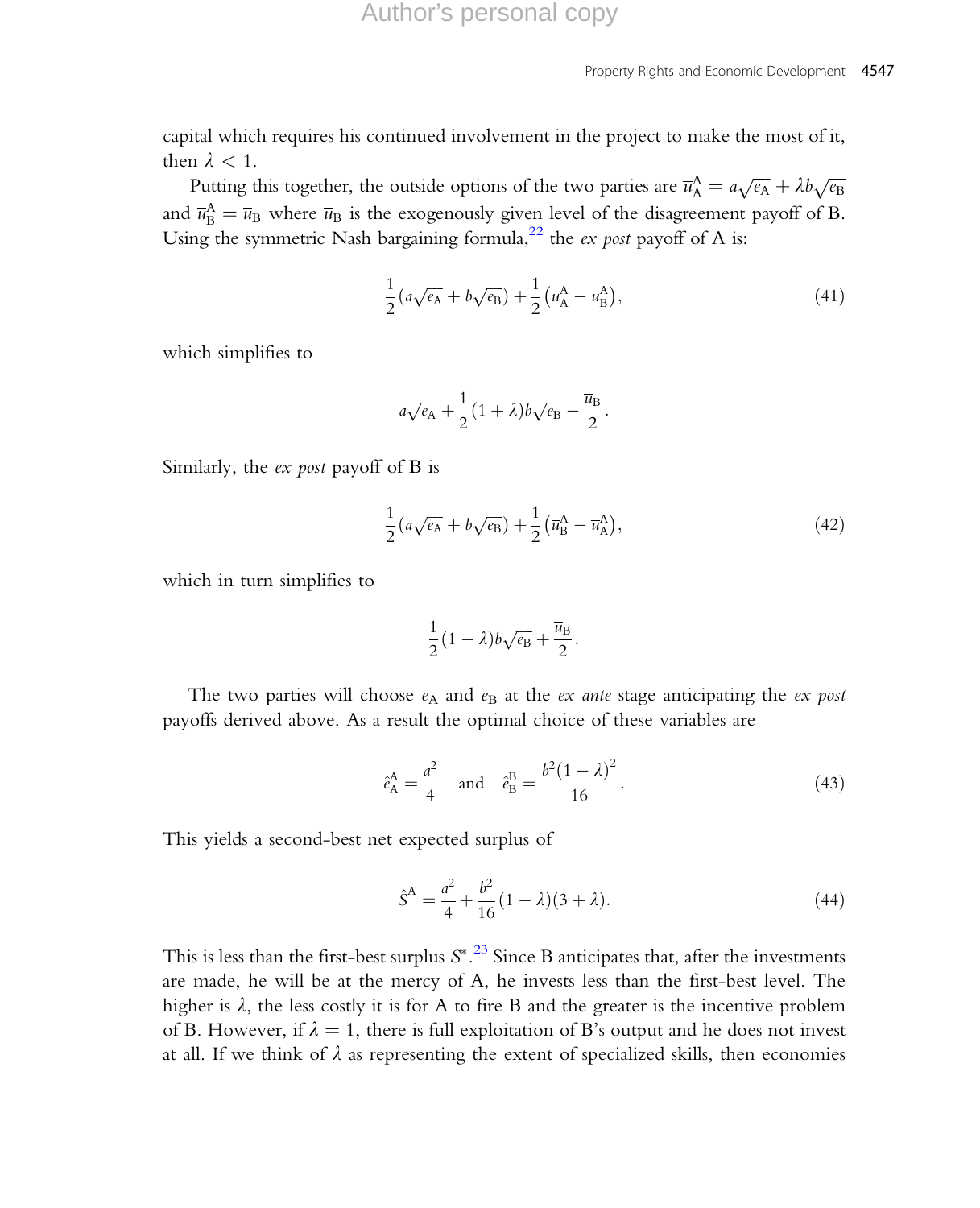with greater skill intensity will suffer a smaller efficiency loss through this effect than those which only have generic labor input.

There are symmetric expressions if B is the owner. We now use  $\mu \in [0, 1]$  to be the investment specificity parameter analogous to  $\lambda$ . By a similar analysis we find:

$$
\hat{e}_{\rm A}^{\rm B} = \frac{a^2}{16} (1 - \mu^2)
$$
 and  $\hat{e}_{\rm B}^{\rm B} = \frac{b^2}{4}$ . (45)

Second-best surplus (also less than  $S^*$ ) is:

$$
\hat{S}^{B} = \frac{a^2}{16} (1 - \mu)(3 + \mu) + \frac{b^2}{4}.
$$
\n(46)

As before, a larger value of induces a greater efficiency loss, all else equal.

We can now which party should own the asset to maximize economic efficiency (measured by total surplus) as a function of the key parameters: *a*, *b*,  $\lambda$ , and . Comparing [Eqs. \(44\)](#page-23-0) and (46), we find that A should owner the asset if  $a^2(1+\mu)^2 > b^2(1+\lambda)^2$ , while B should own it otherwise. We state this finding as:

**Result 6.** If the marginal return of A's (B's) investment is greater than that of B's (A's) or his investment is more asset-specific than B's (A's), under the efficient assignment of property rights  $A$  (B) should own the asset.

This theory of the "optimal" allocation of property rights can be thought of as reflecting two dimensions of the skill of the investors. The parameters  $a$  and  $b$  reflect their relative productivities as investors with a presumption that the most productive should own the asset. But the specificity of their skills matters too. If one investor has a very specialized skill so that replacing him would lead to a major loss in output, then it is best that he owns the asset. If not, the investment process is more prone to hold up. So if one party supplies generic effort which stays with the project whether or not he leaves, he will generally not optimally be the owner.

These ideas apply to thinking about ownership structures in agriculture in developing countries where landlords and tenants both have skills that can play a role in improving the land. The land should optimally be sold off to the tenant if the latter is more productive and has more land specific skills than the landlord. We now consider tenancy issues in more detail in light of this insight.

#### 2.3.2 Role of tenancy

The model in the last section predicts that tenancy is an efficient arrangement when the landlord has high productivity and a high level of asset specificity. But in many contexts, the first of does not seem prima facie reasonable. The persistence of tenancy would then seem more plausibly due to the fact that credit market imperfections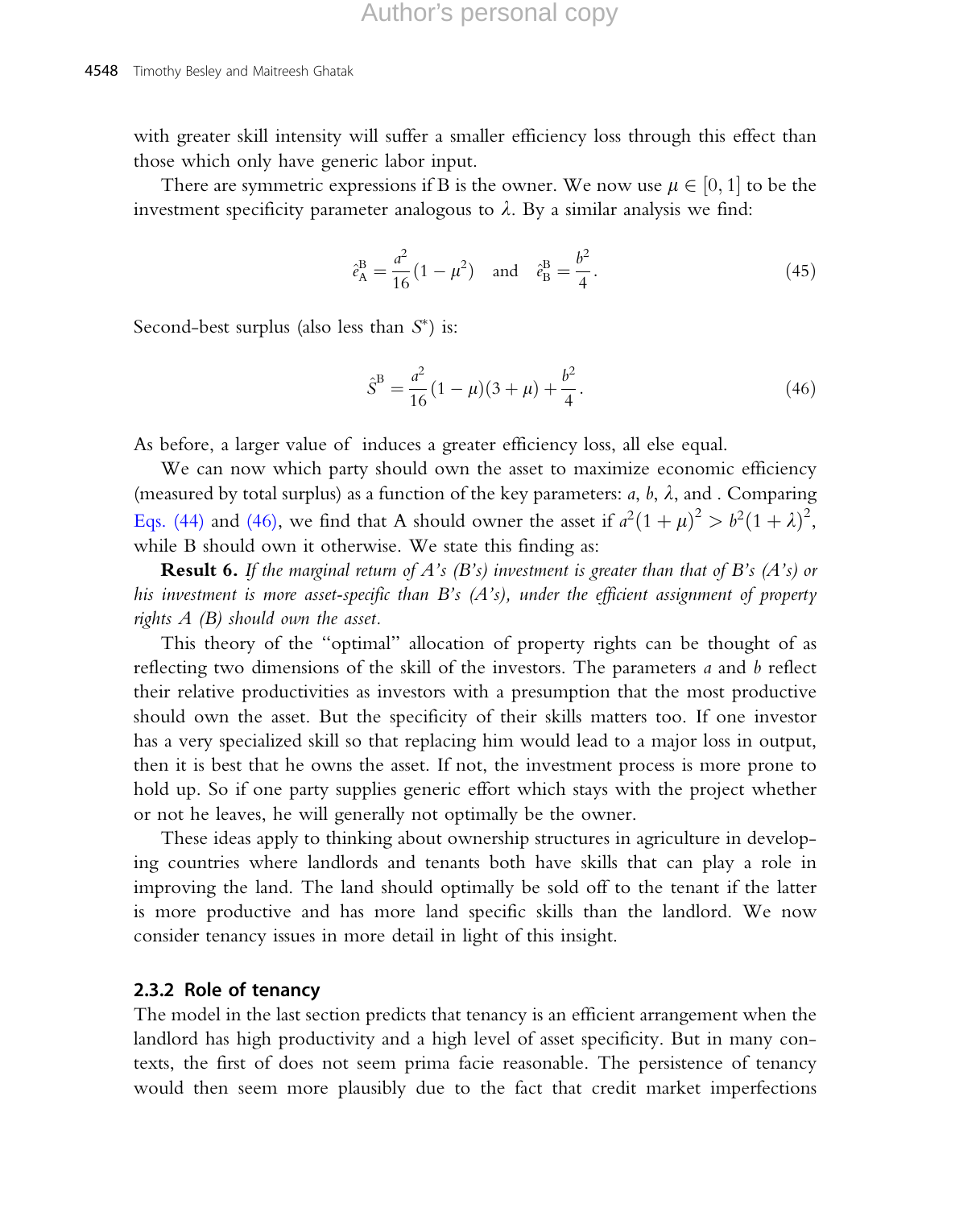prevent the transfer of the land to the tenant. There could also be other benefits to holding land such as linked benefits in the form of patronage or political power which make the land more valuable to the landlord and mean that he would always outbid the tenant for the land in an auction.

To explore this, we will suppose that A is the landlord, but  $a = 0$  so that B should optimally be the owner. The value of the asset when A is the owner is  $\hat{S}^A = (b^2/16)(1 - \lambda)(3 + \lambda)$  and since B's outside option is  $\bar{u}_B$ , A's payoff is  $\hat{S}^A - \bar{u}_B$ and B's payoff is  $\overline{u}_B$ . If B is the owner, the value of the asset is  $\hat{S}^B = b^2/4$ . If B had the ability to make up-front payments, there are gains from trade. For example, if the transfer price p is set at  $\hat{S}^B - \hat{S}^A$  then A is strictly better off and B is no worse off when ownership is transferred to B. But if B has no liquid funds, then this transfer will not take place. The arrangement that prevails will then resemble a share tenancy where B gets a 50% share of output.

It might be possible for a third-party (a bank) to enable B to buy the asset. To keep things simple, suppose that the interest rate is normalized to zero and B will simply have to pay back p to the lender. The problem now is that B will be in the same situation *vis-a-vis* the bank as he was previously *vis-a-vis* the landlord. So there is no gain in transferring ownership to a different unproductive party.

A land reform that transferred ownership to party B would now raise productivity. In fact, this is true for any land reform that dilutes the landlord's rights. To see this, suppose that with probability  $\tau \in [0, 1]$  the tenant (party B) will acquire the land. This is similar to the way that we modeled attenuated property rights in [Section 2.2.1.](#page-10-0) Now with probability  $(1 - \tau)$ , B's ex post payoff is as before, that is,  $\frac{1}{2}(1 - \lambda)b\sqrt{e_B} + \frac{1}{2}\overline{u}_B$  but with probability  $\tau$  it is  $b\sqrt{e_{\text{B}}}$  as A has been expropriated via the land reform. Now

$$
\hat{e}_{\rm B}^{\rm A} = \left\{ \frac{1}{2} (1 - \tau)(1 - \lambda) + \tau \right\} \frac{b^2}{4}.
$$
 (47)

When  $\tau = 1$  this coincides with the outcome under pure B-ownership and when  $\tau = 0$ it coincides with the outcome under A-ownership. Party B's investment is increasing in  $\tau$ . We now have:

**Result 7.** In the presence of frictions that prevent the efficient allocation of property rights, transferring property rights to the tenant will increase efficiency. Greater security of property rights for the initial owner now reduces efficiency.

This result underpins the classic argument for forcible land redistribution toward tenants. That insecure property rights of one party (here the landlord) may enhance productivity is an application of the theory of the second best. Given that ownership is inefficient due to imperfect capital markets, a second distortion (imperfectly enforced property rights) can be efficiency enhancing. This result relates to the large literature on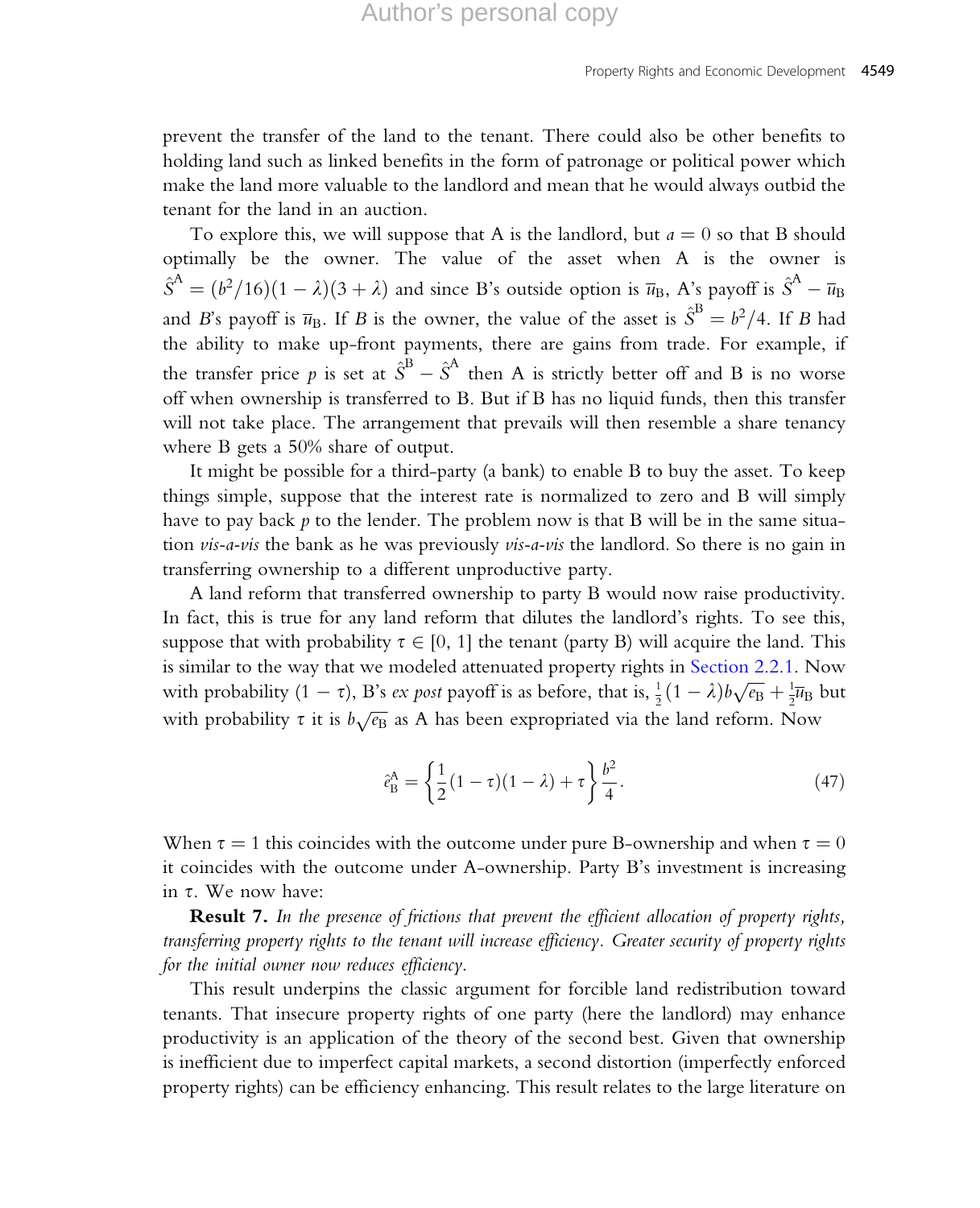tenancy showing that redistributive reforms such as land reform or tenancy reform might improve productivity and that the standard efficiency-equity trade off need not apply in all cases[.24](#page-66-0)

There is a link between this analysis of optimal property rights and the discussion of insecure property rights in the previous section. The producer in the benchmark model above could be thought of as the "rightful" owner (from the efficiency point of view) and the insecurity in the form of  $\tau$  as therefore arising out of an inefficient allocation of property rights. Since the coercive authority cannot commit not to expropriate the producer, there is an ex post holdup problem and as a result of this the producer only gets a fraction of the share of the results of his investment. It is therefore inefficient if the coercive authority ends up owning the land. In [Section 3](#page-35-0) we will examine this issue in greater detail. $^{25}$  $^{25}$  $^{25}$ 

#### 2.3.3 Communal property rights

The model developed so far looks solely at individualistic property rights. But it is often argued that communal property rights can, under some circumstances, be superior (see, e.g., [Platteau, 2000](#page-71-0)). One way to think about communal property rights is that they maximize joint surplus because consumption is shared among members of the community. In that case, by assumption, communal tenure will always achieve the first best. This is not entirely plausible since the evidence of communal property rights does not provide unambiguous support to this view. For example, the well documented increases in agricultural productivity in China after switching to a household responsibility system seems to go against this finding.<sup>26</sup> A more promising approach would be to examine under what circumstances communal property might achieve greater efficiency than individual property rights.

In the above framework, communal property rights are best thought of as joint ownership in the sense that, if there is a disagreement at the bargaining stage, then production cannot go ahead. In other words, both parties have veto power (this is how joint ownership is modeled in [Hart, 1995\)](#page-70-0), that is, the disagreement payoffs of both parties are zero. In this case, it would seem likely that the holdup problem would be worse than with either party owning the land individually.

To examine this formally, observe that, using the symmetric Nash bargaining formula, the ex post payoff of both A and B is now

$$
\frac{1}{2}(a\sqrt{e_{A}} + b\sqrt{e_{B}}). \tag{48}
$$

Then the investment levels are  $\hat{e}^J_A = a^2/16$  and  $\hat{e}^J_B = b^2/16$ , and the second-best net expected surplus is

$$
\hat{S}^1 = \frac{3a^2}{16} + \frac{3b^2}{16}.
$$
\n(49)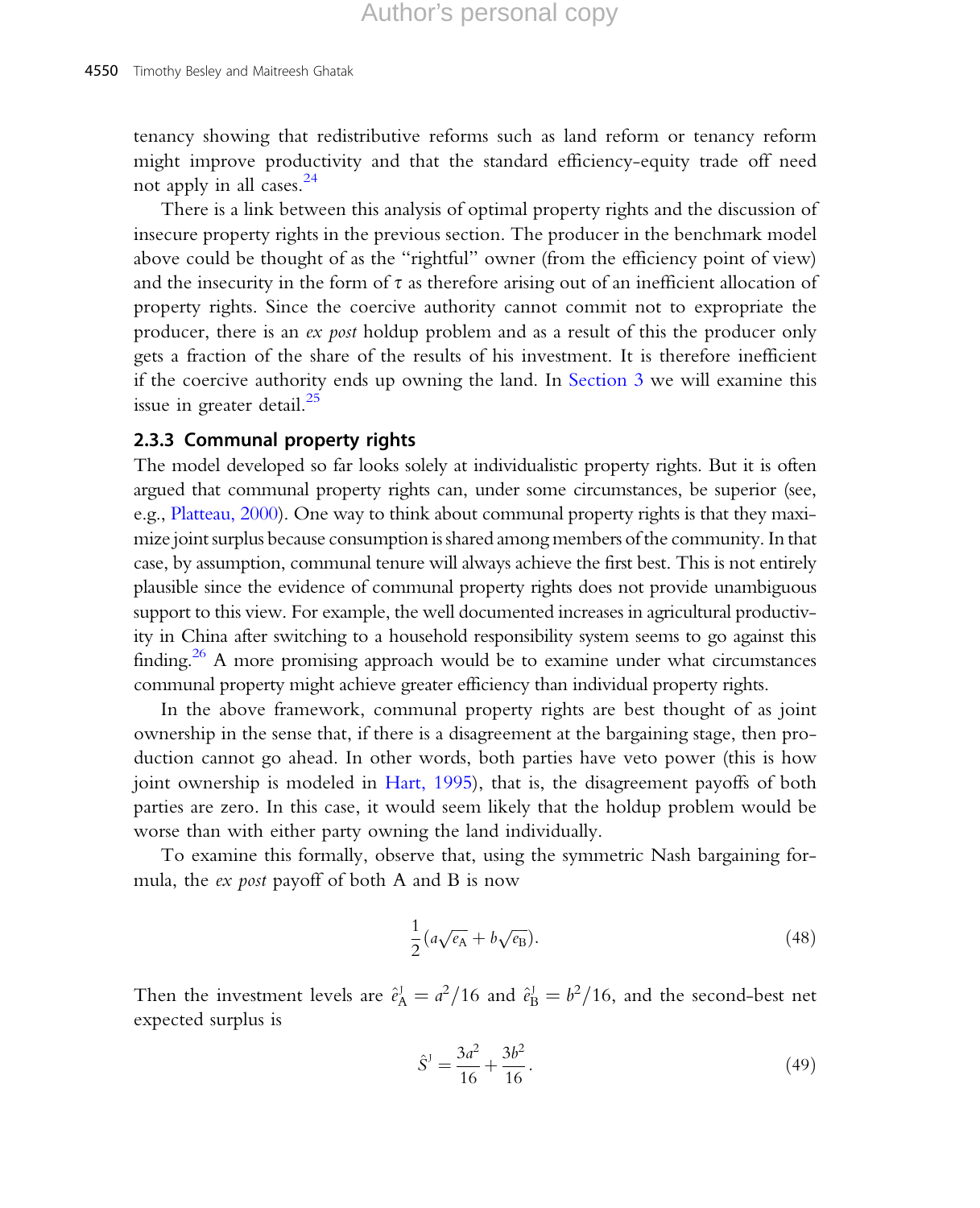It is straightforward to see that this level of surplus is less than both  ${\hat S}^\mathrm A$  and  ${\hat S}^\mathrm B.$  In other words, joint ownership is dominated by individual ownership.<sup>[27](#page-67-0)</sup> As conjectured, joint ownership exacerbates the holdup problem.

But this negative conclusion on the merits of communal property rights depends on the output being a purely private good. To see this, suppose instead that the good produced is public so that, even if one of the parties is excluded by the owner, he is still able to enjoy some of the benefits. This might be, for example, because there are features of the asset that are enjoyed in common. More generally, any investments that improve the quality of an asset might spillover in part to neighbors.

The following extension of the model to public goods is based on [Besley and](#page-69-0) [Ghatak \(2001\)](#page-69-0) which extends the property-rights approach to the case of pure public goods. They show that joint ownership may dominate private ownership in this case.

To illustrate the argument, consider the following simplified version of the above model. Suppose that  $a = 0$  implying that, if this was a private good, then B should be the owner. Suppose that the output  $b\sqrt{e_{\text{B}}}$  is now a pure public good and  $\theta_{\text{A}}$  and  $\theta_B$  are the valuations of that good of parties A and B. The joint-surplus maximizing level of investment is now given by:

$$
e_{\rm B}^* = \arg\max_{e_{\rm B}} \left\{ (\theta_{\rm A} + \theta_{\rm B}) b \sqrt{e_{\rm B}} - e_{\rm B} \right\} = \frac{b^2 (\theta_{\rm A} + \theta_{\rm B})^2}{4}.
$$
 (50)

A key distinction from the private good case is as follows. Since the output is a pure public good, then even if bargaining breaks down, the owner cannot exclude the other party from enjoying the benefit of it. Therefore, under B ownership  $\overline{u}_{\rm A}^{\rm B} = \theta_{\rm A} b \sqrt{e_{\rm B}}$  and  $\overline{v}_{\rm B}^{\rm B} = 0$  to  $\sqrt{e_{\rm B}}^2$  $\overline{u}_{\rm B}^{\rm B} = \theta_{\rm B} b \sqrt{\overline{e_{\rm B}}}^2$ .<sup>[28](#page-67-0)</sup>

As a consequence, the choice of investment is given by  $\hat{e}_{\text{B}}^{\text{B}} = b^2 \theta_{\text{B}}^2 / 4$ . Under we are the choice of investment is A-ownership  $\overline{u}_{A}^{B} = \theta_{A} \lambda b \sqrt{e_{B}}$  and  $\overline{u}_{B}^{B} = \theta_{B} \lambda b \sqrt{e_{B}}$ . Hence, the choice of investment is given by

$$
\hat{e}_{\rm B}^{\rm A} = \frac{b^2}{4} \left\{ \theta_{\rm B} \frac{(1+\lambda)}{2} + \theta_{\rm A} \frac{(1-\lambda)}{2} \right\}^2.
$$

In contrast, under joint ownership  $\overline{u}_{A}^{J} = \overline{u}_{B}^{J} = 0$  and the choice of investment is given by

$$
\hat{e}_{\rm B}^{\rm J} = \frac{b^2}{4} \left( \frac{\theta_{\rm B} + \theta_{\rm A}}{2} \right)^2.
$$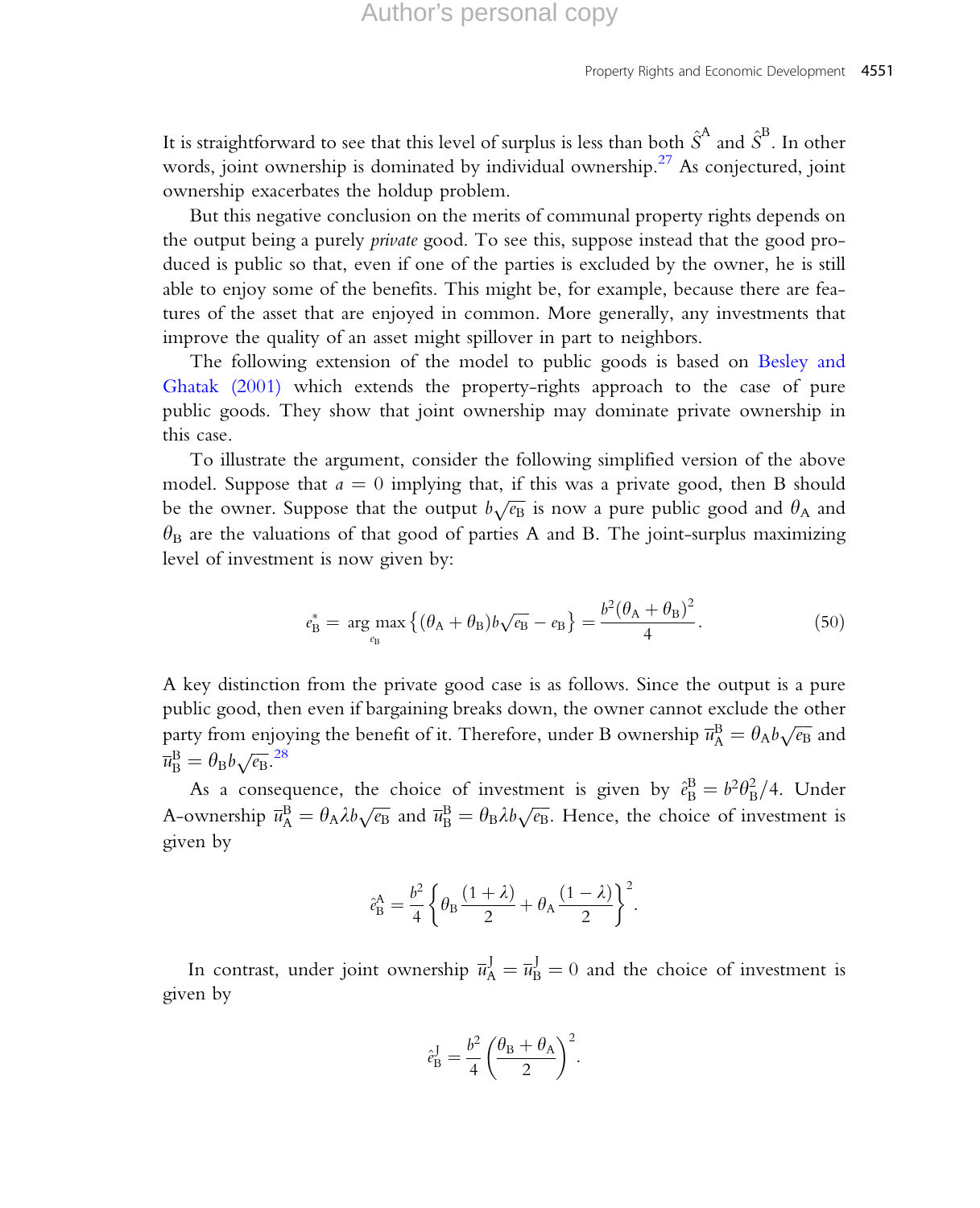If  $\theta_A > \theta_B$  then both ownership by A and joint ownership dominates ownership by B. This contrasts with the case of a purely private good. Moreover, if  $\lambda > 0$ , joint ownership dominates ownership by A.

We summarize this result as:

**Result 8.** When the output produced with the asset is a public good, then communal property rights (joint ownership) may sometimes be optimal.

The intuition behind this result is simple. Joint ownership "ties down" the two parties to the project and hence minimizes free-riding which is a problem for the provision of public goods.

Property rights allocation in the case of partly private and partly public goods has not been investigated much in the literature. However, it does seem relevant for understanding some forms of organization, especially in the context of communal assets such as condominium housing arrangements. This analysis suggests that, in general, the greater is the public good component in production, the more likely joint ownership will dominate individual ownership.

## 2.4 Evidence

This theoretical analysis naturally gives way to thinking about how property rights affect resource allocation in practice. There is now a significant literature which looks at this.<sup>[29](#page-67-0)</sup> However, it is fairly rare to link the empirical analysis closely to the theoretical channels that we have analyzed so far.

One issue is what outcome to focus on. In a reduced form sense, all of the theoretical channels identified above would suggest a link between the level of output and property rights. In all cases, the level of investments, in the stylized model  $e$ , is (weakly) higher when property rights are more secure. However, as we showed in the example of guard labor, there can also be a reallocation of effort to or from more productive activities.

The two trade channels are quite specific in the way that they suggest that improved property rights will have an impact. In the first case, we should see a deepening in rental or sale markets for assets. In the second, we should see more use of credit among those whose property rights to collateralizable assets are improved. To investigate these ideas empirically requires going beyond looking solely at the effects on output, although we would expect output to be higher in both cases too.

One further issue concerns the level of aggregation. Our theoretical examples focused on a specific producer with fixed characteristics. These models mostly predict that the effect of improved property rights will be heterogeneous. To illustrate, consider the basic freedom from expropriation argument. In this case:

$$
\frac{\partial e^*}{\partial \tau} = -\frac{(1-\tau)A^2}{2}.\tag{51}
$$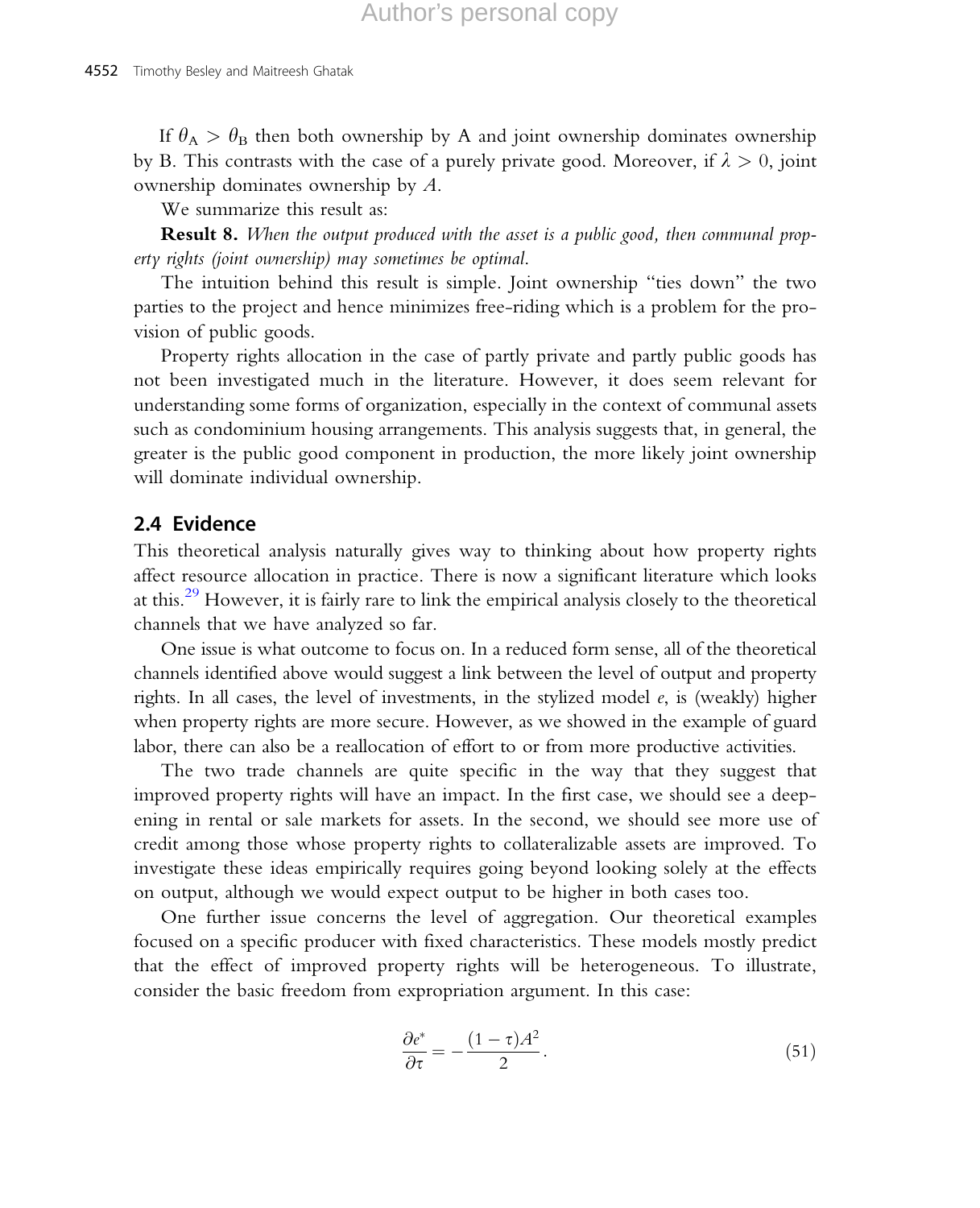This implies that factors that make A heterogeneous across producers such as wealth, access to other inputs and/or markets will tend to affect the marginal effect of an improvement in property rights. Such heterogeneous effects are a natural consequence of bringing theoretical considerations to bear on the analysis of the data.

We might also expect macroeconomic and microeconomic impact effects to be different in so far as the former capture general equilibrium responses to improvements in property rights. The overall macroeffect can mask many underlying mechanisms as emphasized here.

Another issue in bringing these ideas to the data concerns how to capture property rights. Our simple theoretical parameter,  $\tau$ , masks a whole range of possibilities. In microdata, it is frequently possible to be quite precise about the claims that people have to their assets. For example, some asset ownership is backed by officially recognized and registered title deeds. However, other property is held more informally. A good example is the case of land rights in Ghana where land rights are granted by tribal authorities. Moreover, the rights to each plot of land are quite heterogeneous. In the data used in [Besley \(1995\),](#page-69-0) rights can be decomposed into the different components buying, selling, renting, leasing, and pledging.

The key issue whether in micro- or macrodata is how to identify the causal effect of changes in property rights on investment or productivity. Macroevidence tends to look at countries as units of analysis, sometimes regions within countries. Microevidence looks at the effect of property rights using data on firms and/or households. The core empirical approach is to run some kind of regression of the form:

$$
y_{it} = \alpha + \beta r_{it} + \gamma x_{it} + \varepsilon_{it}, \tag{52}
$$

where  $y_{it}$  is a measure of an outcome for cross-sectional unit i at date t,  $r_{it}$  is a measure of property rights and  $x_{it}$  are appropriate controls and  $\varepsilon_{it}$  is an error term.

In the basic case, there is no time dimension to this kind of analysis and the effect of property rights on outcomes is driven entirely by the fact that some firms or households appear to have better access to rights than others at a point in time. This raises quite difficult issues in estimating  $\beta$ . Omitted variables could be driving a simple correlation between the two: for example, better governance could be driving both secure property rights and a more investment-friendly environment. The other issue is that of reverse causality: investment itself could affect the nature of property rights.

In principle, either of these problems could be dealt with using instrumental variables, that is, finding a determinant of  $r_{it}$  which is not also a determinant of the decision of interest  $x_{it}$ . This is the approach of [Acemoglu, Johnson, and Robinson \(2001\)](#page-68-0) in their study of cross-sectional country differences in property rights. They argue that settler mortality drives expropriation risk without having any direct impact on modern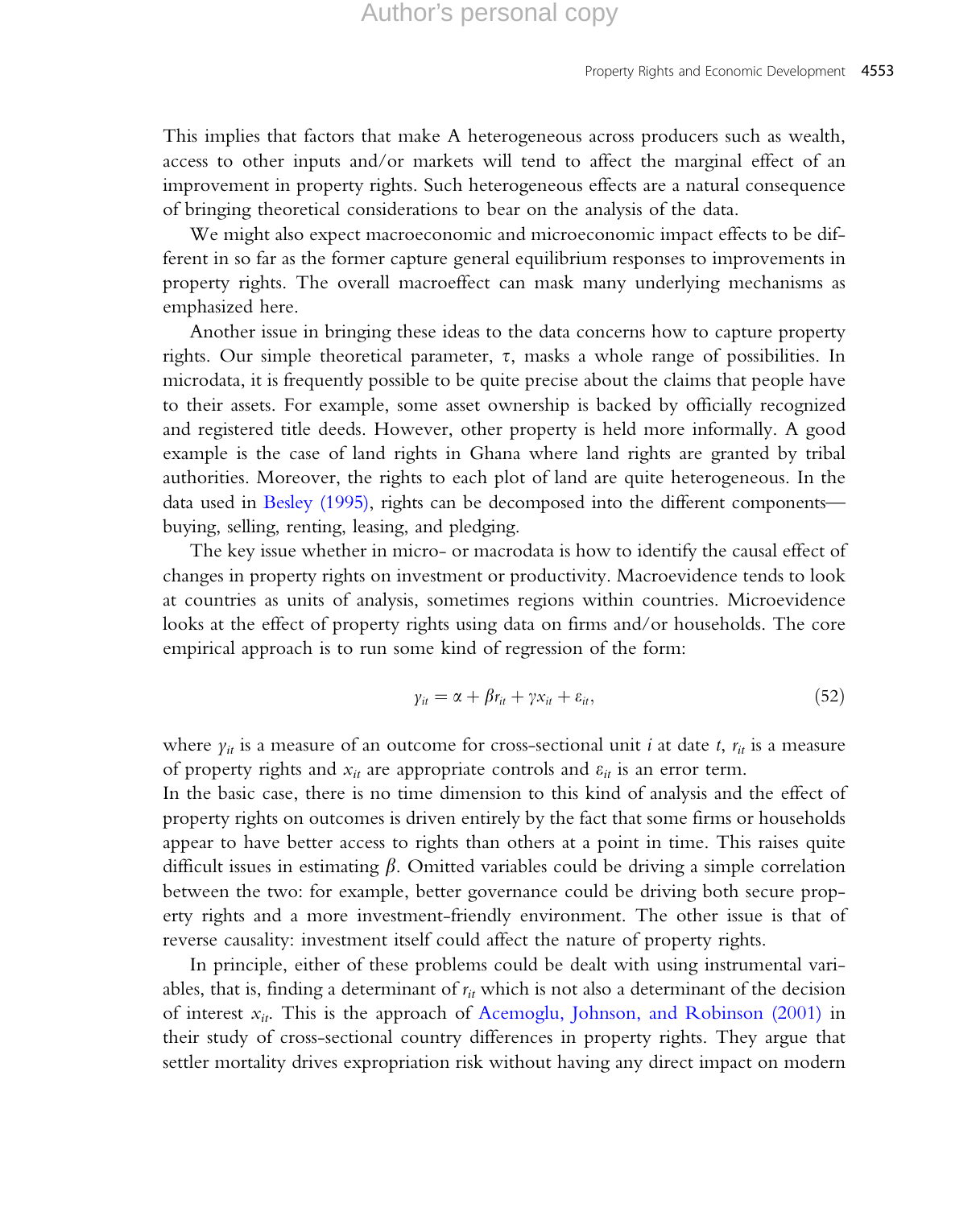day income per capita. In general, however, it is difficult to find convincing instruments even in microdata.

In some cases, there are changes in rights over time and space which allow researchers to explore the implications of changes in rights before and after with an explicit time dimension. Whether this succeeds in dealing with the issues of omitted variables and reverse causation is moot. This still depends on how the rights are allocated to households or firms. There may be scope for finding ways of explicitly modeling the political and economic forces that shape  $r_{it}$ .

Another route is to exploit variation between rights "within" firms or households. Thus, [Besley \(1995\)](#page-69-0) exploits the fact that households in Ghana enjoy different rights on different plots of land that they farm and is able to look at how economic decisions vary across plots. This means that variation in household characteristics that affect the power of households to enhance their rights is not spuriously driving the relationship between economic outcomes and property rights.

Either way, this brief discussion emphasizes the need to understand the reasons why property rights differ in different times and places. This is something that we turn to in [Section 3.](#page-35-0)

It is possible to take a bird's eye view of the quality of property rights using crosscountry data. To illustrate, we take two measures of property rights regimes using standard sources. The first is a measure of the security of property rights from the International Country Risk Guide (ICRG). It is measured on a scale between 0 and 10. A higher score corresponds to better protection of property rights. [Figure 1](#page-31-0) shows that this score is positively correlated with income per capita in the year 2000. In other words, countries with a higher risk of expropriation have lower levels of income per capita.

The second measure comes from the World Bank doing business project [\(http://](http://www.doingbusiness.org) [www.doingbusiness.org](http://www.doingbusiness.org)). We focus on a measure of the ease with which individuals can register their property, specifically the country's rank on this measure for 172 countries. This is a purely administrative dimension to property rights and follows the logic of the de Soto argument discussed in [Section 2.2.2.](#page-13-0) [Figure 2](#page-31-0) shows that this too is strongly negatively correlated with income *per capita* in 2000. Thus, this more administrative dimension of property rights is weaker in low-income countries.

Together these figures illustrate the central proposition that improving property rights is associated with economic development. However, they say nothing about the direction of causation.

The correlation in [Figure 1](#page-31-0) is intriguing and forms the basis of the well-known empirical analysis of [Acemoglu, Johnson, and Robinson \(2001\)](#page-68-0) who argue that this relationship is indeed causal. To this end, they use the mortality rates of colonial settlers as an instrument for property rights showing that the negative relationship between the ICRG expropriation risk measure and income per capita remains. [Acemoglu and](#page-68-0)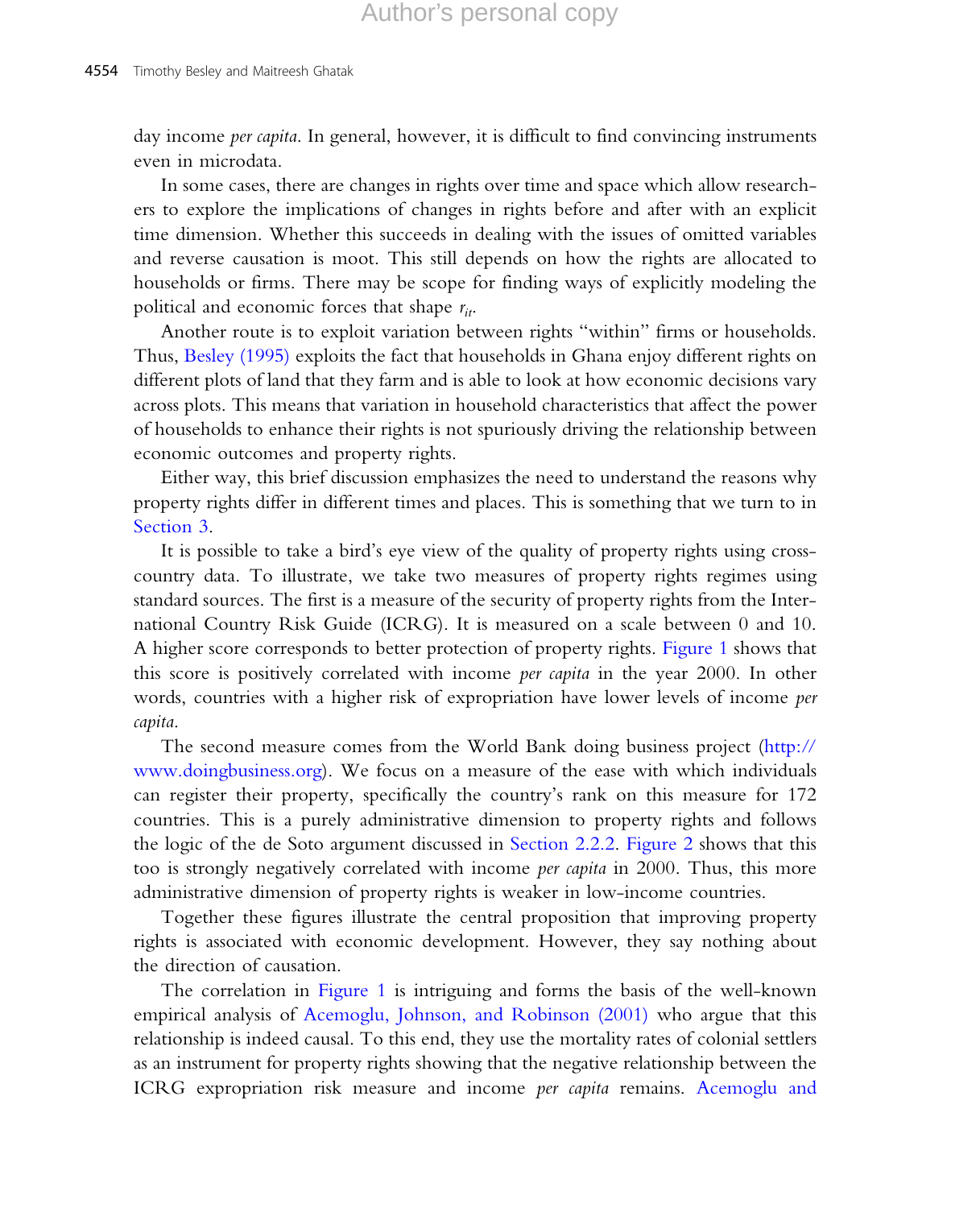<span id="page-31-0"></span>

Figure 1 Expropriation risk and income per capita.



Figure 2 Property registration and income per capita.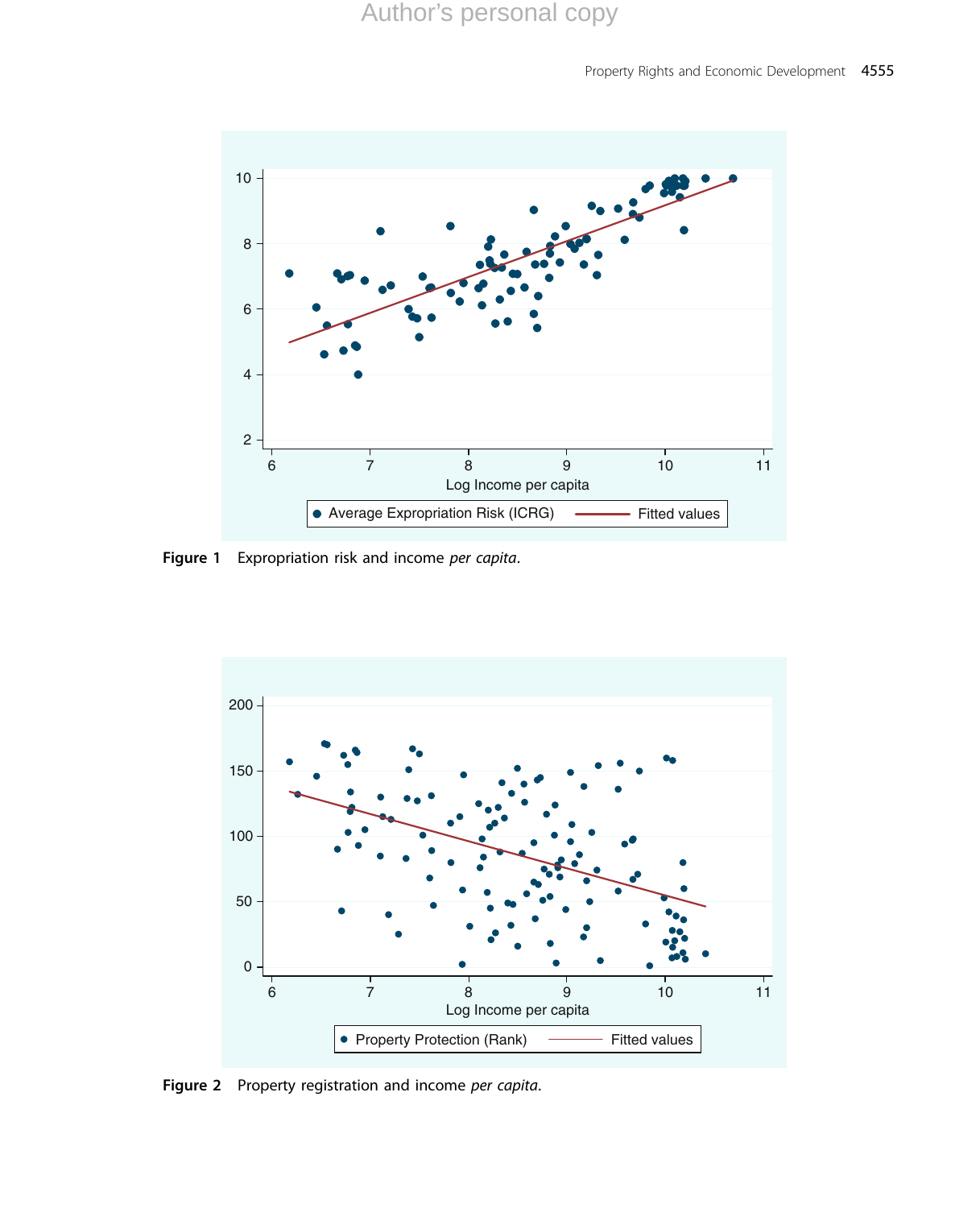[Johnson \(2005\)](#page-68-0) look at two different dimensions of property rights and how they affect growth—expropriation risk and contract enforcement. Their aim is to assess which is more important in affecting aggregate output. They use the identity of the colonial power as an instrument for contracting institutions and settler mortality as the instrument for expropriation risk. On this base, they argue that only expropriation risk holds up as causal factor in affecting income per capita while the contracting environment affects the form of financial intermediation. In a related contribution, [Glaeser, La Porta,](#page-70-0) [Lopez-de-Silanes, and Shleifer \(2004\)](#page-70-0) argue that human capital could be a key missing variable in this kind of analysis, jointly determining both institutions and growth. However, given the scarcity of plausible instruments, it is clearly difficult to be able to identify between many competing potential causal pathways in cross-country data.

There are several microempirical studies that look directly at the question of whether secure property rights improve investment incentives. Here we provide a brief and selective review of the key findings. [Besley \(1995\)](#page-69-0) in his study of property rights in Ghana, mentioned above, exploit the variation in the rights that individuals enjoy on different fields to test whether property rights matter for investment decisions. Ghana is in a transition between a traditional system of land rights (which emphasizes claims of the community) and a modern one (which emphasizes the claims of the individual and grants ability to transfer the land without needing a community sanction). The study focuses on self-reported transfer rights: whether each field owned and operated by a household has any of these rights is measured in the data, along with whether exercising this right requires lineage approval. In his study of the cocoa growing region, Wassa, in the west of the country, where the investment decision is the decision to plant trees, he finds that controlling for household fixed effects, investment is increased by better land rights. The study takes into account the potential problem of reverse causality: investment decisions (e.g., planting trees) could affect security of tenure as well. The basic result holds if land rights are instrumented with field level characteristics (soil quality, distance from house, investments already made when land acquired). As to which mechanisms linking property rights to investment are at work, this study is unable to find strong support for any particular mechanism, but on the whole, the support is the weakest for the collateral-based view.

In a more recent study on Ghana, [Goldstein and Udry \(2008\)](#page-70-0) exploit the variation in security of tenure within the system of informal property rights administered by the local political system. They find that those cultivators without political power (e.g., those who do not hold any form of local political office) are less confident of their rights. Compared to those who hold political office, they leave their land fallow for significantly shorter duration (for fear that the land will be allocated to someone else), resulting in significant loss in profits per unit of land.

In a related study [Field \(2007\)](#page-70-0) finds that property titles issued in Peru starting in the mid-nineties led to a significant increase in labor supply by urban slum dwellers. The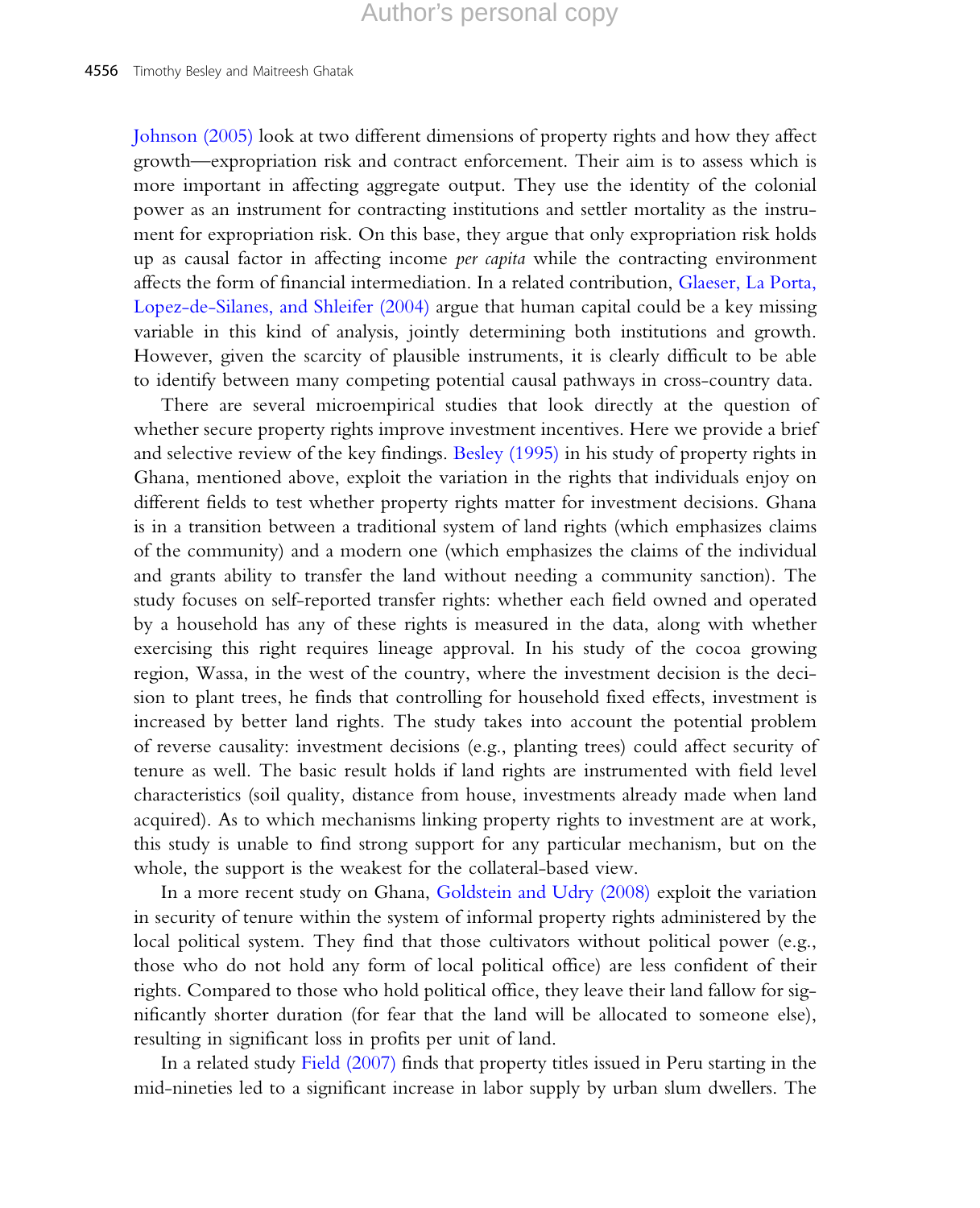study looks at the effect of the program undertaken by Peruvian government that issued property titles to 1.2 million urban households during the 1990s on labor supply. While it does not directly look at the effect of investment, a key mechanism postulated in the chapter is that secure property rights reduced the need for guard labor and this freed up labor time that could be efficiently supplied in the labor market. In a related paper [Field \(2005\)](#page-69-0) looks directly at investment and shows that residential investment also went up significantly, using a similar identification strategy and retrospective data on housing construction.

A more recent study ([Hornbeck, 2008](#page-70-0)) shows that the introduction of barbed wire fencing to the American Plains in the late nineteenth century led to significant increases in the value of farmland, the productivity and production share of crops most in need of protection. Farmers were required to build fences to secure their land. From 1880 to 1900, the introduction and universal adoption of barbed wire reduced the cost of fencing, relative to wooden fences, most in counties with the least woodland. Over that period, counties with the least woodland experienced significant agricultural development and according to this study, this appears to reflect increased security of property rights due to barbed wire fencing.

[Galiani and Schargrodsky's study \(2005\)](#page-70-0) is one of several studies that look at the collateral effect of property rights reform. It focuses on urban squatters in Argentina. Given that the allocation of titles was unlikely to have been random, they exploit a data-set which permits a cleaner identification strategy. They look at a group of squatters who occupied an area of wasteland in the outskirts of Buenos Aires more than 20 years ago from the time of the study. The area was composed of different tracts of land, each with a different legal owner. An expropriation law was subsequently passed, ordering the transfer of the land from the original owners to the state in exchange for a monetary compensation, with the purpose of entitling it to the squatters. However, only some of the original legal owners surrendered the land. The parcels located on the ceded tracts were transferred to the squatters with legal titles that secured the property of the parcels. Other original owners, instead, are still disputing the government compensation. As a result, a group of squatters obtained formal land rights, while others are currently living in the occupied parcels without paying rent, but without legal titles. Both groups share the same household pretreatment characteristics. Moreover, they live next to each other, and the parcels they inhabit are identical. Since the decision of the original owners of accepting or disputing the expropriation payment was orthogonal to the squatter characteristics, the allocation of property rights is exogenous in equations describing the behavior of the occupants. This assumes that this decision is orthogonal to land quality which seems reasonable in their context.<sup>[30](#page-67-0)</sup>

They find significant effects on housing investment, household size, and child education. The quality of the houses is substantially higher in the titled parcels. They only find modest effects on access to credit markets as a result of entitlement, and no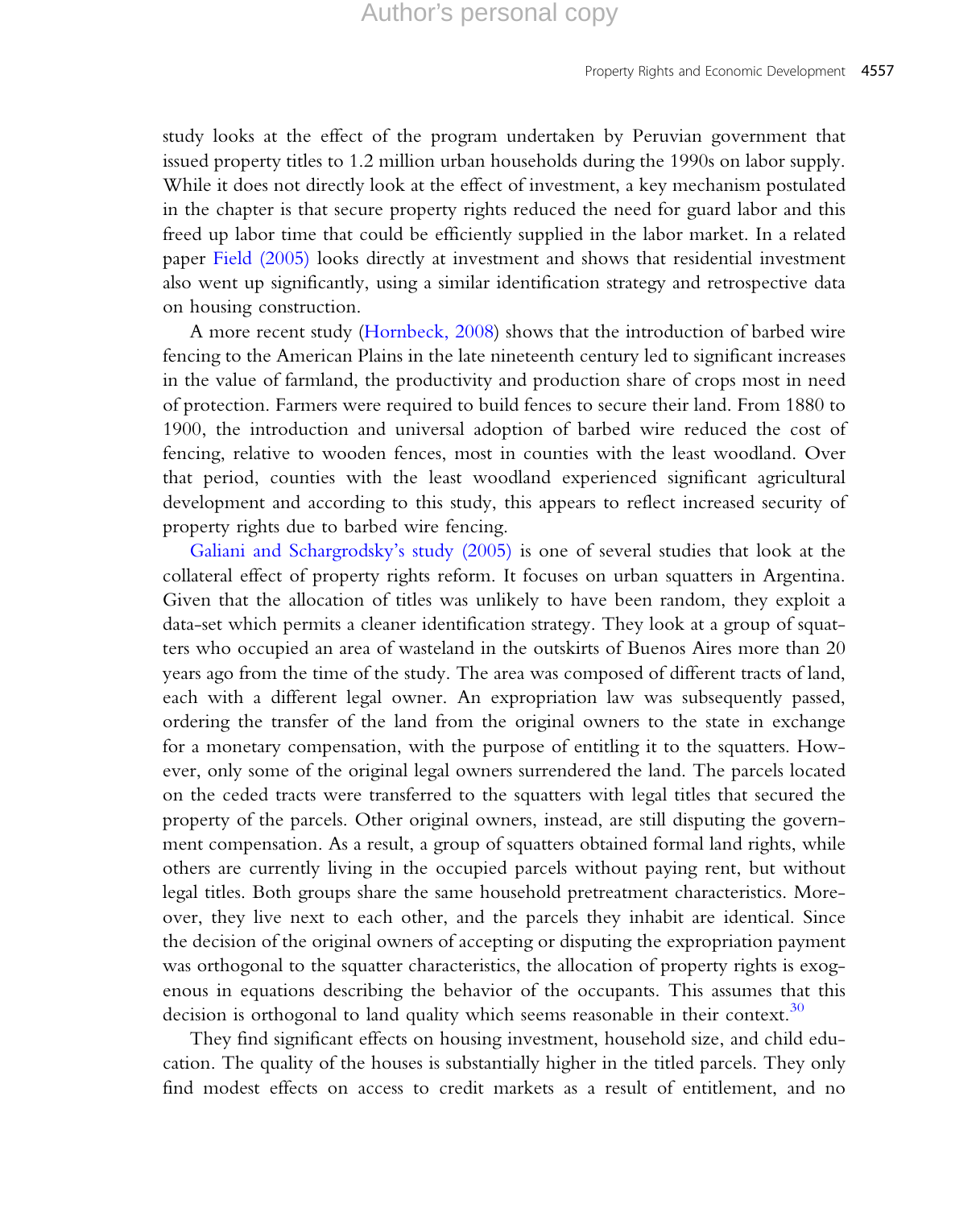improvement in labor market performance. This is not surprising, as squatters could not transfer the property parcels for the first 10 years. They do compare early and late treatment households and find that 4% of the early treatment group received a mortgage loan. Their conjecture is that this small effect could be driven by difficulty of foreclosure on default.

Another study by [Field and Torero \(2006\)](#page-70-0) looks at an urban land titling program in Peru. Their data allow them to directly observe whether loan applicants are requested to provide collateral. As a result they can isolate the effect of property titles on credit supply from their effect on demand by comparing loan approval rates when titles are requested to rates when they are not. Their results indicate that property titles are associated with increase in approval rates on public sector loans by as much as 12% when titles are requested by lenders. But they find no relationship between titles and approval decisions otherwise. In contrast, there is no evidence that titles increase the likelihood of receiving credit from private sector banks, although interest rates are significantly lower for titled applicants regardless of whether collateral was requested.

One explanation for this failure is that titling programs reduce banks' perceptions of their ability to foreclose. This is supported by data from Peru indicating that individuals with title have less fear of losing property in cases of default. Also, in Peru (and other comparable developing countries) even the middle-level propertied classes do not find it easy to receive credit. For example, in Peru a minimum of 2 years of tenure in a formal sector job and a high wage is a prerequisite for receiving loans from the formal sector. Therefore, it is not surprising that the urban squatters did not experience a huge increase in credit supply.

Another possibility is that de Soto essentially assumes that the binding constraint is always finance (which one can obtain by pledging collateral). But if a producer is in a low-return environment, because of either other shortcomings in the institutional environment or market failures, collateral is not going to do much good.<sup>[31](#page-67-0)</sup>

However, more encouraging evidence is provided by [Wang \(2008\)](#page-71-0) who looks at a housing reform in China that allowed state employees who were renting state-owned housing to buy their homes at subsidized prices. She finds that the reform increased the ability of individuals to finance entrepreneurial ventures by allowing them to capitalize on the value of the property.

The implications of weak property rights have been studied using microdata on firms. An interesting study along these lines is [Johnson, McMillan, and Woodruff](#page-70-0) [\(2002\)](#page-70-0) which uses a survey of firms in postcommunist countries. Their data exploit variation across firms and from different country institutional environments. They find that weak property rights do discourage firms from reinvesting their profits, even when bank loans are available. Where property rights are relatively strong, firms reinvest their profits. However, weak property rights appear to deter entrepreneurs from investing from their retained earnings.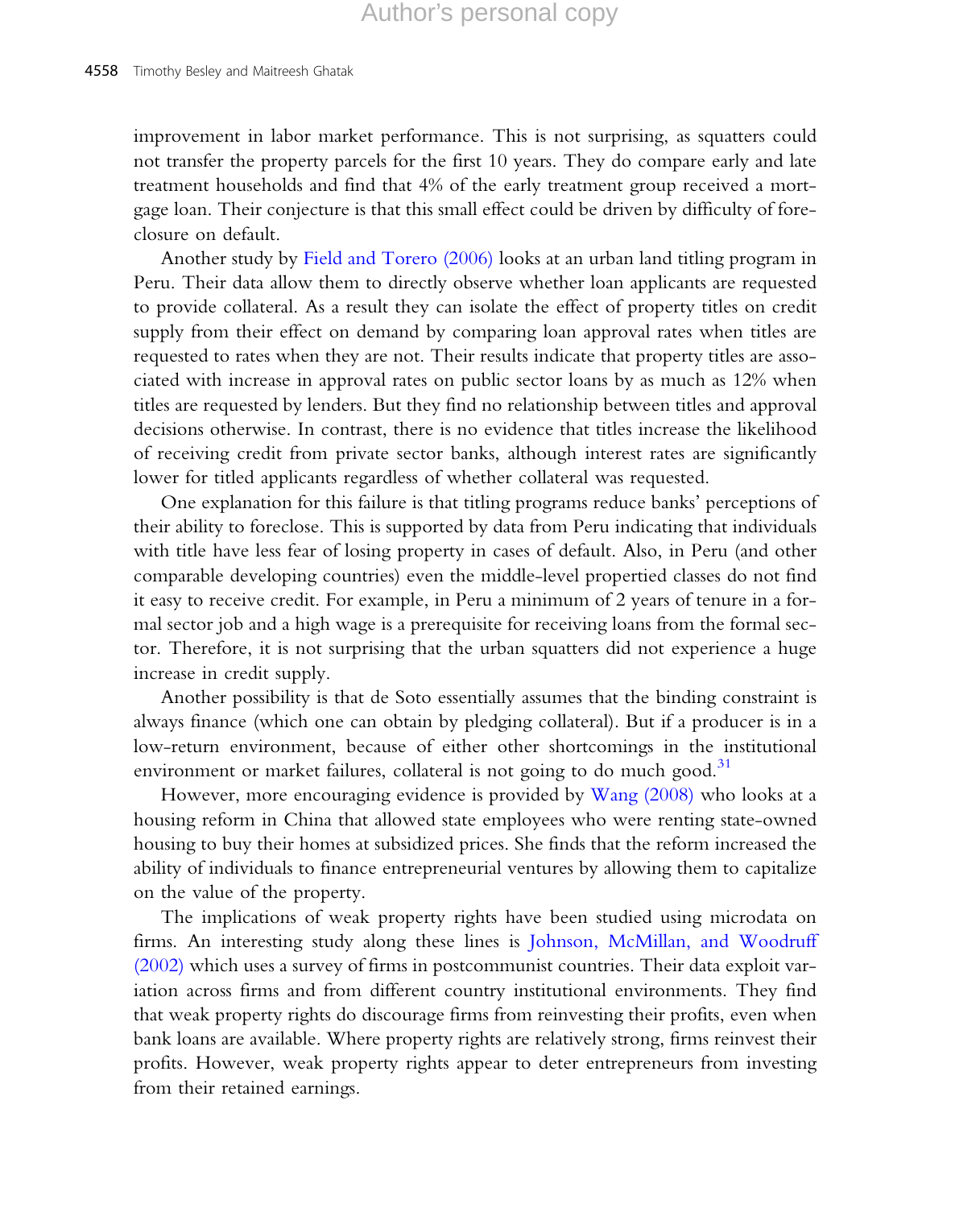## <span id="page-35-0"></span>3. ENDOGENOUS PROPERTY RIGHTS

So why might property rights protection be weak? While historically, nonstate actors have played a key role in the creation and enforcement of rights, in the modern world weak property rights boil down to problems in the way that the state functions. There are three types of state failure that are relevant to understanding this: predatory states, anarchic states, and ineffective states.

Predatory states are strong states that cannot find ways of limiting their own power. Anarchic states are those where there is no single authority—as when war lords and mafiosi retain coercive power.<sup>32</sup> The power to enforce or violate property rights is therefore fragmented.

Ineffective states are those which, although they may have established a monopoly of force within a certain domain, have not invested sufficiently in relevant market supporting public goods such as courts and property registries. The first problem (predation) is an issue when the state is strong while the latter two (anarchy and ineffectiveness) are characteristic of weak states.

To date, most of the existing literature has focused on the first two problems. For example, [Djankov, Glaeser, La Porta, Lopez-de-Silanes, and Shleifer \(2003\)](#page-69-0) pose the dilemma of effective government as finding the right balance between the problem of predation due to excessive state authority and anarchy due to weak state institutions. We will argue in [Section 3.2](#page-59-0) that understanding the forces that shape incentives to invest in market supporting property rights is also important.

## 3.1 Expropriation

There has been much discussion of aspects of state expropriation and arguments to the effect that limiting coercive power of the state is an important historical feature of state and market development (see, e.g., [North, 1990](#page-71-0)). A classic reference is [North and](#page-71-0) [Weingast \(1989\)](#page-71-0) who argued that a decisive point in the history of state development in England came after the Glorious Revolution which limited the arbitrary power of the King subordinating his ability to raise taxes to Parliament. The need to limit state power and hence protect property rights is also at the heart of [Acemoglu, Johnson,](#page-68-0) [and Robinson's interpretation \(2001\)](#page-68-0) of why states with low rates of settler mortality built more effective states with more respect for private property.

Models of states' incentives to exploit arbitrary power include [Grossman and Kim](#page-70-0) [\(1995\), Grossman and Noh \(1994\), Moselle and Polak \(2001\), and Olson \(1993\).](#page-70-0) [33](#page-67-0) It might be tempting to conclude that the problem of excessive state power is only a feature only of models where the government is controlled by a self-interested ruler intent on extracting resources from its citizens. However, as [Kydland and Prescott \(1977\)](#page-70-0) shows, it may be optimal to limit state power even when the government is benevolent if it cannot commit to a future policy.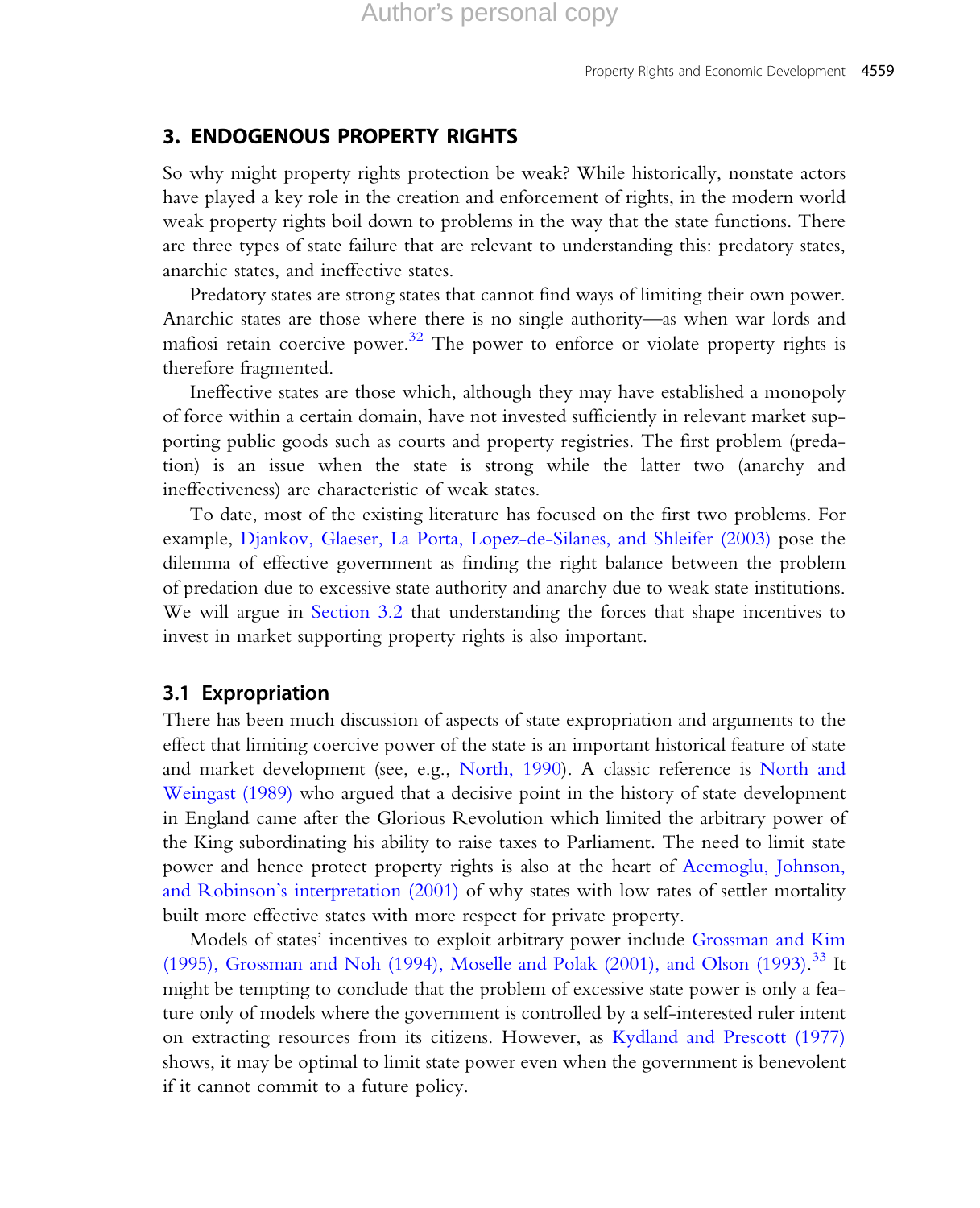<span id="page-36-0"></span>Expropriations by government are a fact of historical experience as illustrated in Table 1 which gives some examples over 700 years of human history. It begins with the expropriation of the Knights Templar by Philip IV of France in 1307. Thereafter, we find other regular examples of sovereign power being used to seize assets. Henry VIII dissolved the monasteries in England and took over the land beginning in 1536. The US government now widely regarded as paragon for upholding property rights

| France, 1307-1312        | From 1307 onward, Philip IV of France seized assets of<br>the Knight Templars to alleviate France's serious<br>financial problems. Five years later, Pope Clement V,<br>pressured by the French King, abolished the order and<br>transferred part of their assets to the Hospitallers. The<br>value of the seized assets were likely significant as the<br>Knights Templars operated the first known<br>international banking network using their military<br>strongholds                                                                                 |
|--------------------------|-----------------------------------------------------------------------------------------------------------------------------------------------------------------------------------------------------------------------------------------------------------------------------------------------------------------------------------------------------------------------------------------------------------------------------------------------------------------------------------------------------------------------------------------------------------|
| England, 1536-1541       | Between 1536 and 1541 King Henry VIII expropriated<br>monasteries in England and took over their land,<br>amounting by some estimates to over 30% of the land<br>holdings in England at that time. Some of the land and<br>buildings went into the ownership of the crown, others<br>were sold to the gentry. One of the unwanted side<br>effects of the expropriation was the creation of a<br>powerful upper class in England which became a serious<br>restriction on the King's policies thereafter                                                   |
| United States, 1870-1910 | Expropriation was commonly used as an instrument of<br>public policy, designed to subsidize private enterprises<br>in Railway construction, Milling and Mining.<br>Expropriations and legislation supporting them were<br>common in the United States at that time. Colorado's<br>constitutional convention of 1875-1876, for example,<br>stated that private property might be taken for "private<br>ways of necessity,  reservoirs, drains, flumes, or<br>ditches on or across lands of others, for mining, milling,<br>domestic, or sanitary purposes" |
| Mexico, 1936-1938        | As part of President Cardenas six year plan, the<br>Mexican government expropriated direct investments<br>in Agriculture, Railway and particularly Petroleum.<br>Estimates of the Brookings institution put the value of<br>expropriated properties belonging to US citizens to                                                                                                                                                                                                                                                                           |

Table 1 Expropriations in selected countries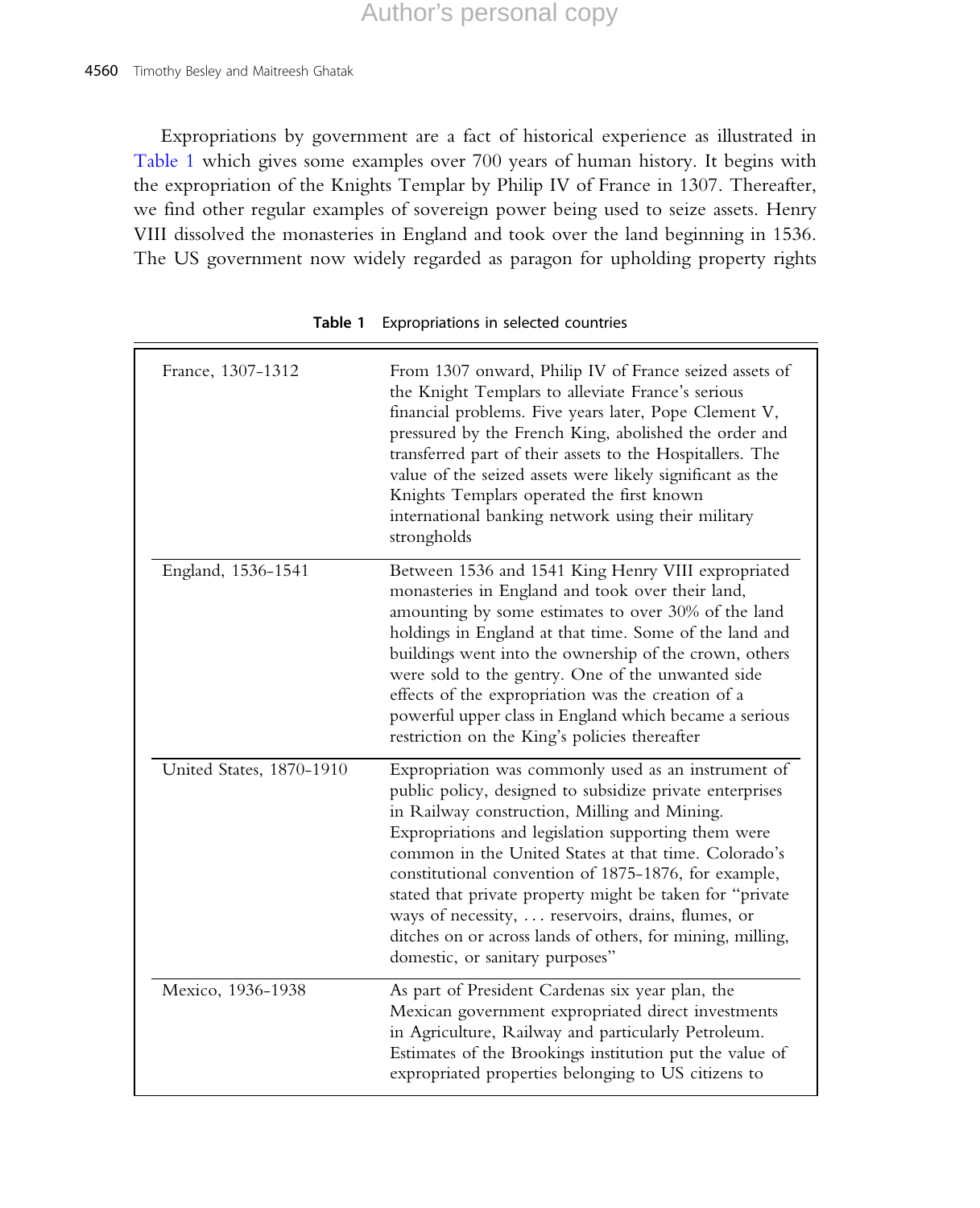|                    | over \$300 million. The reaction was an Anglo-<br>American boycott, decreasing oil exports and eventually<br>a devaluation of the peso. Foreign direct investment<br>contracted by more than two thirds between 1935<br>and 1940                                                                                                                                                                                                                                                                                                                                                                                                                                               |
|--------------------|--------------------------------------------------------------------------------------------------------------------------------------------------------------------------------------------------------------------------------------------------------------------------------------------------------------------------------------------------------------------------------------------------------------------------------------------------------------------------------------------------------------------------------------------------------------------------------------------------------------------------------------------------------------------------------|
| Iran, 1951         | British oil production facilities in Iran were<br>expropriated under Prime Minister Mohammad<br>Massadeq. In response, Britain boycotted Iranian oil<br>depriving the country from its largest market.<br>Supported by the United States and England, pro-<br>monarchy forces toppled the government in 1953                                                                                                                                                                                                                                                                                                                                                                   |
| Egypt, 1956        | Following a withdrawal of American and British<br>finance for the Aswan Dam, President Nasser<br>nationalized the Suez Canal in 1956. The<br>nationalization was the trigger to an armed conflict in<br>the region including Isreal, France, and Britain and the<br>occupation of Egypt                                                                                                                                                                                                                                                                                                                                                                                        |
| Cuba, 1959-1960    | Following the Cuban Revolution in 1958, the Cuban<br>government seized properties belonging to US nationals<br>with an estimated value of \$1.8 billion. This was a<br>higher amount than the total amount expropriated by<br>all other Communist countries combined. The sectors<br>most affected were public services, sugar growing and<br>milling, and oil refining. The US government sanctions<br>Cuba from the 1960s onward. Disruption in trade was<br>enormous as trade links with the United States were<br>close. The World Bank estimates that real GDP per<br>capita was steadily decreasing for at least a decade after<br>the expropriation                     |
| Algeria, 1971-1980 | In 1971, President Boumediene inaugurated the<br>"agrarian revolution"-a large-scale land reform which<br>aimed at partial redistribution and nationalization of<br>large land holdings. Absentee landowners were to be<br>entirely expropriated. While a significant share of<br>landowners avoided redistribution, over 1.3 million<br>hectares had been distributed to nearly 100,000<br>beneficiaries by 1980. In the period following the<br>reforms, productivity dropped drastically and agrarian<br>production suffered. Partial reversal of reforms in the<br>1980s could not prevent heavy dependence on imports<br>and rising food prices followed by social unrest |

## Table 1 Expropriations in selected countries—Cont'd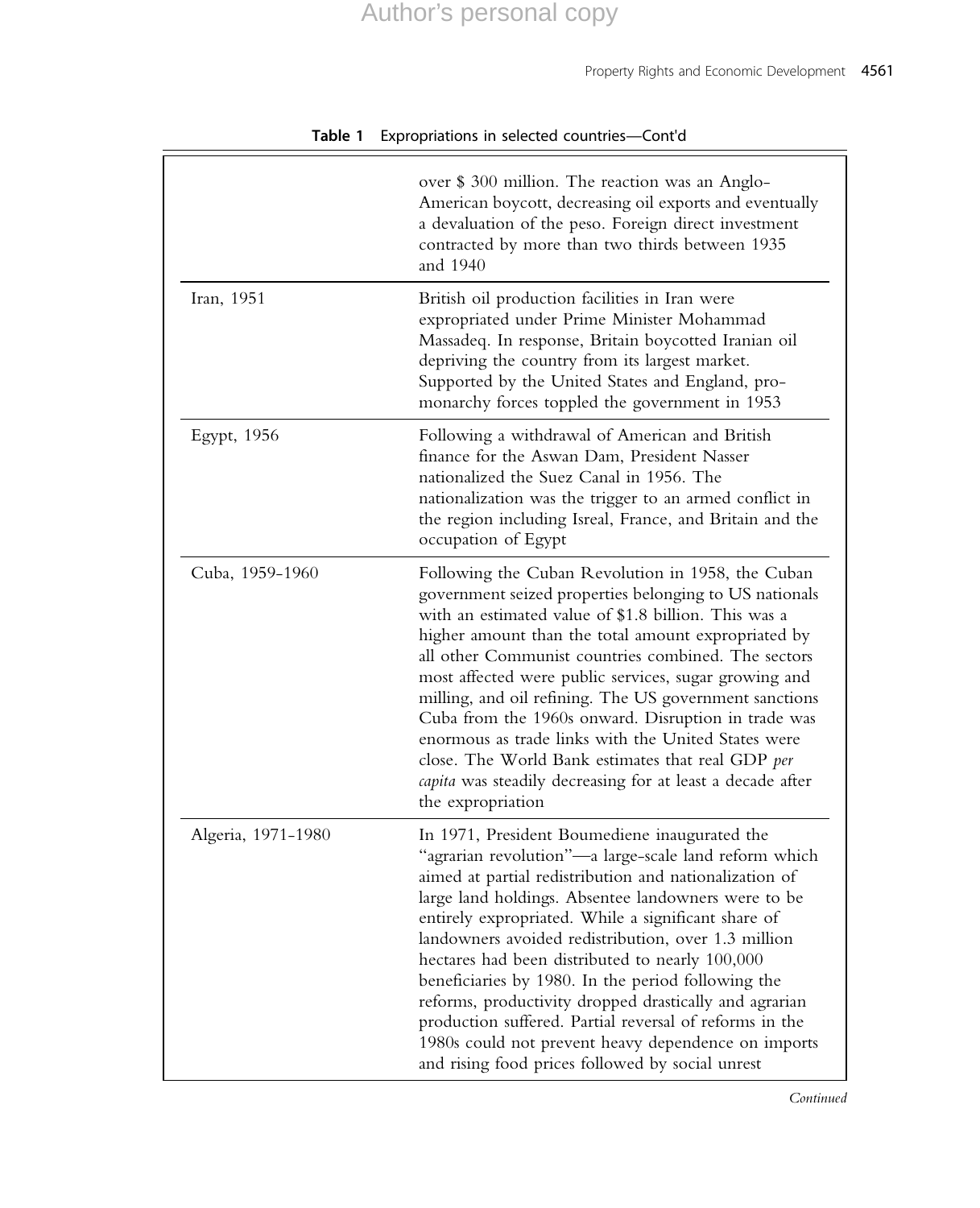| Chile, 1971         | Led by President Allende, the Chilean government<br>expropriated US copper mining companies of assets<br>worth more than \$500 million. Expropriations were<br>carried out through a constitutional amendment<br>approved by the Chilean Congress in 1971. The case<br>triggered conflict with the US companies and<br>government and was followed by withdrawal of credit                                                                                                                                                                                                            |
|---------------------|---------------------------------------------------------------------------------------------------------------------------------------------------------------------------------------------------------------------------------------------------------------------------------------------------------------------------------------------------------------------------------------------------------------------------------------------------------------------------------------------------------------------------------------------------------------------------------------|
| Zimbabwe, 2000-2001 | When the political mood seemed to swing against<br>him in February 2000, Zimbabwe's president Mugabe<br>launched a program of land redistribution. The<br>relatively chaotic program was spearheaded by his<br>party's paramilitary wing who began occupying<br>white owned farms around the country. The land<br>was taken, divided, and sold or given to peasants and<br>party supporters. In the years following the<br>expropriation, Zimbabwe's economy featured<br>negative growth and rising levels of inflation. The<br>country has increasingly become dependant on food aid |

#### Table 1 Expropriations in selected countries—Cont'd

Sources: [Baklanoff \(1975\), Barber \(1994\), Martin \(2004\), Rajan and Zingales \(2003\), Searingen \(1990\), Scheiber \(1973\)](#page-68-0), and World Development Indicators.

used expropriation as an instrument of public policy from 1870 onward to promote railway construction, milling, and mining.

Natural resources have also figured in government expropriations of the past. President Cardenas of Mexico expropriated, among other things, petroleum assets in the 1930s. Iran expropriated oil production facilities in 1951. The Cuban revolution in 1959–1960 also resulted in considerable expropriation of private assets by the state. Expropriation of land was the particular objective of the Algerian government between 1971 and 1980. In 1971, the Chilean government expropriated US copper mining assets reputed to be worth more than \$500 million at the time. Such expropriations continue to the present day as evidenced by the Zimbabwean government's program of forceful land redistribution since 2000.

All of these examples underline the contemporary and historical relevance of the material that follows.

## 3.1.1 Framework

We begin with a simple framework that includes the benchmark model of production from [Section 2.](#page-4-0)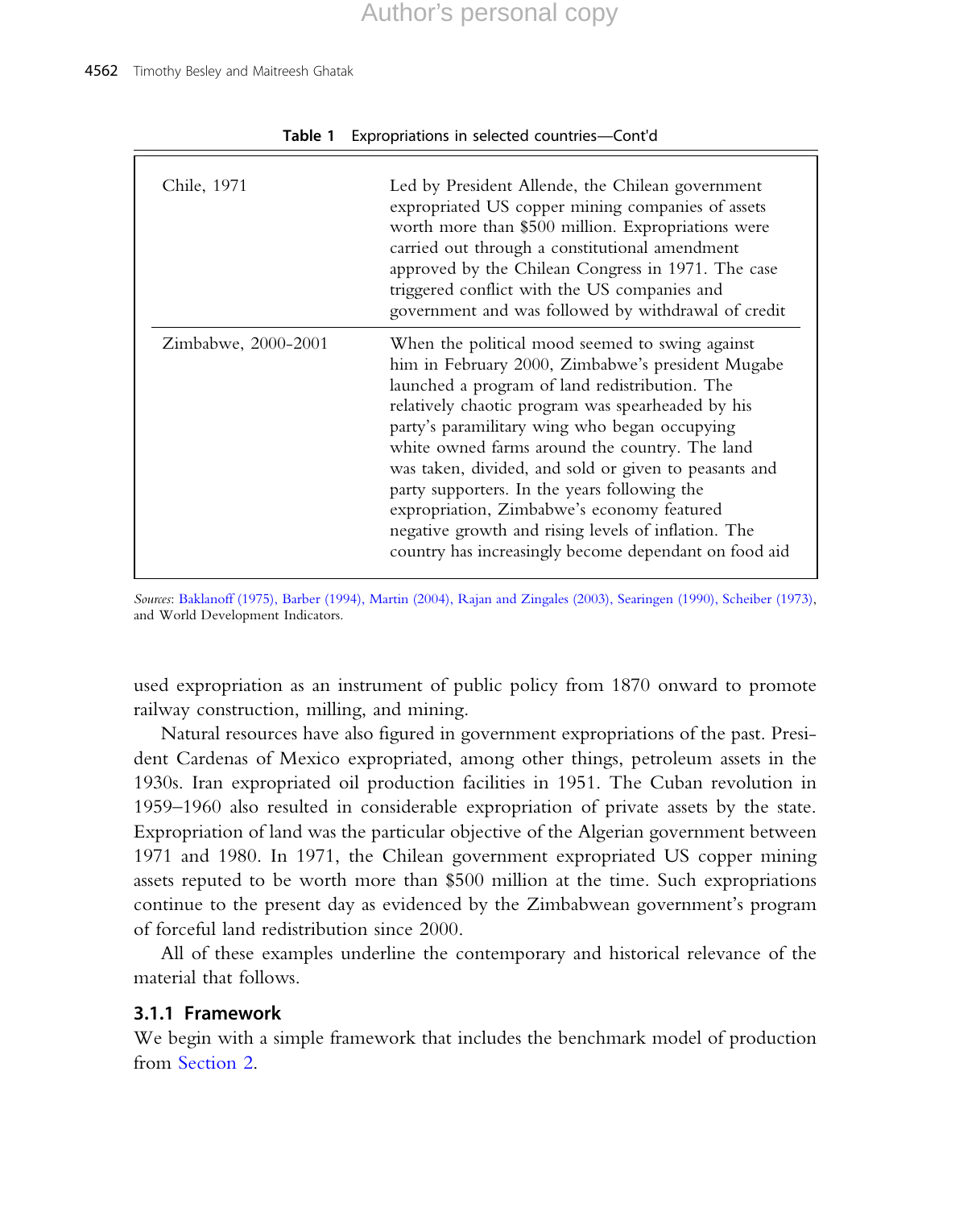There are N identical producers. Each producer produces  $x(\tau) \equiv \gamma(\tau) + z$  where  $\gamma(\tau)$ is produced output, z is nonproduced output (e.g., natural resources), and  $\tau$  is the rate of expropriation. The profit function of a producer is:

$$
\pi(\tau) = \max_{e \ge 0} \left\{ (1 - \tau) \left( A \sqrt{e} + z \right) - e \right\} \tag{53}
$$

with optimal effort  $e(\tau) = [(1 - \tau)A/2]^2$  and expected output  $\gamma(\tau) = (1 - \tau)A^2/2$  as in [Section 2.1](#page-5-0).

We now suppose that there are M coercive authorities who together determine  $\tau$ —the rate of expropriation. At this level of abstraction, we can think of such authorities in quite broad terms as states, powerful landlords, feudal barons, or roving bandits.

A coercive authority is distinguished by having access to a technology for expropriating the output of producers. Let  $T_i$  be the resources committed to expropriation by authority j. Collectively these actions determine the level of expropriation experienced by producers. We model this for the moment as a common resource problem with the aggregate expropriation rate being

$$
\tau = \sum_{j=1}^{M} T_j,\tag{54}
$$

the *sum* of the actions of the expropriating groups.<sup>[34](#page-67-0)</sup> This is a very specific technology and one could consider others. But it serves to fix ideas about some of the basic issues that arise when studying the equilibrium level of expropriation.

Each coercive authority tries to capture a share of total output. We assume that the expropriation rate is common across both types of output and all producers, and hence expropriation cannot be targeted to specific production activities.

Aggregate output is simply  $N$  times output *per capita* and is denoted by:

$$
X(\tau) = N[\gamma(\tau) + z].\tag{55}
$$

This is clearly decreasing in  $\tau$ . For future reference, the aggregate produced output and natural resource output are  $Y(\tau) \equiv N \gamma(\tau)$  and  $Z \equiv N z$ , respectively. We now explore the determination of  $\tau$  under different assumptions to investigate the kinds of factors that will lead to different levels of equilibrium expropriation.

#### 3.1.2 Commitment

We start by assuming that the coercive authorities can commit to an expropriation level up front. This is built into the following timing structure: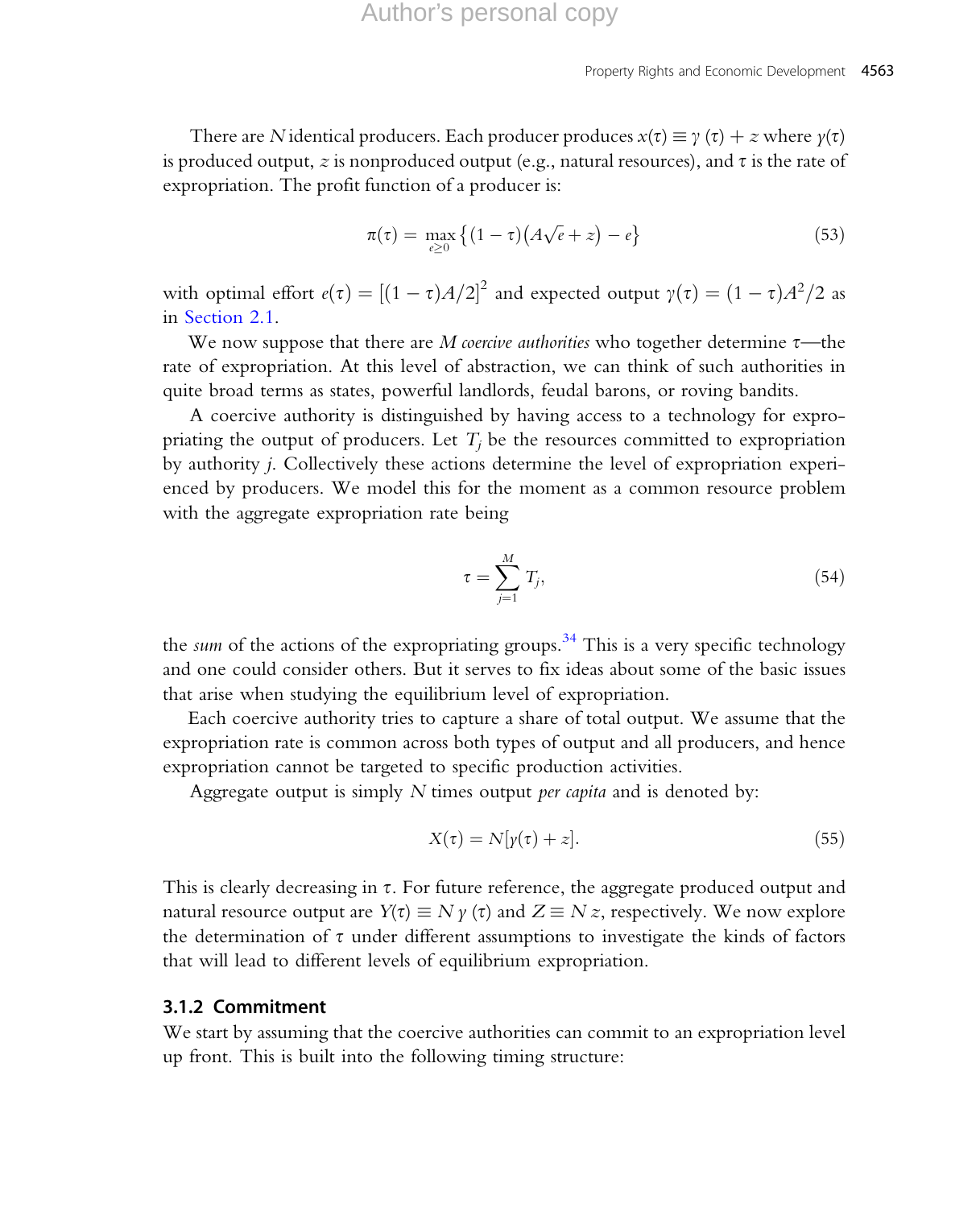- <span id="page-40-0"></span>**1.** Coercive authorities choose  $T_1, \ldots, T_M$
- **2.** Producers put in their effort *e*
- 3. Output is realized and expropriation takes place

We now look at the equilibrium of expropriation as determined by a Nash equilibrium between the coercive authorities. These could be thought of as "roving bandits" in the sense of [Olson \(1993\)](#page-71-0). The history of Europe is replete with marauding groups such as the Vikings and the Magyars that plundered from whatever sources they could find in the absence of a strong sovereign. We assume that expropriation is costly and let  $\alpha$ N be the (constant) marginal cost of expropriation. We have made this increasing in  $N$  so that having a large group of producers to expropriate is more costly. We have also assumed that each producer has the same expropriation cost. This can be motivated by supposing that  $\alpha N$  is equal to an outside wage determined by some kind of productive activity in which organizers of coercive authorities can otherwise engage. Having a more productive economy will then make expropriation more expensive.

The payoff of the *j*th coercive authority is:

$$
T_j(X(\tau) - \alpha N) = NT_j(\gamma(\tau) + z - \alpha).
$$
\n(56)

Thus the "profit" of a coercive authority comes from the outside wage rate that determines the opportunity cost of expropriation. The trade off for coercive authorities is quite standard. An increase in expropriation increases profits assuming that  $y(t) + z$  $> \alpha$ , but leads to each producer lowering his effort. The optimal rate of expropriation balances these two factors. A necessary condition for a positive rate of expropriation is that  $\left(\frac{A^2}{2}\right) + z > \alpha$ . This says that there have to be sufficient resources to plunder relative to the cost of expropriating. We assume that this is the case from now onward.

The Nash equilibrium in expropriation levels has all coercive authorities choosing  $T_i$  simultaneously. This yields first-order conditions, assuming an interior solution, of:

$$
T_{j}y^{'}(\tau) + y(\tau) + z = \frac{-T_{j}A^{2} + (1 - \tau)A^{2}}{2} + z = \alpha.
$$
 (57)

Since all authorities have an identical expropriation technology, it is natural to focus on a symmetric outcome. It is straightforward to show that the overall expropriation rate  $\tau$ , assuming an interior solution, is then given by:

$$
\tau = \left(1 + \frac{2(z - \alpha)}{A^2}\right)\frac{M}{M+1}.\tag{58}
$$

There are three immediate comparative static results that are straightforwardly derived for this simple problem and will serve to organize our thinking about the organization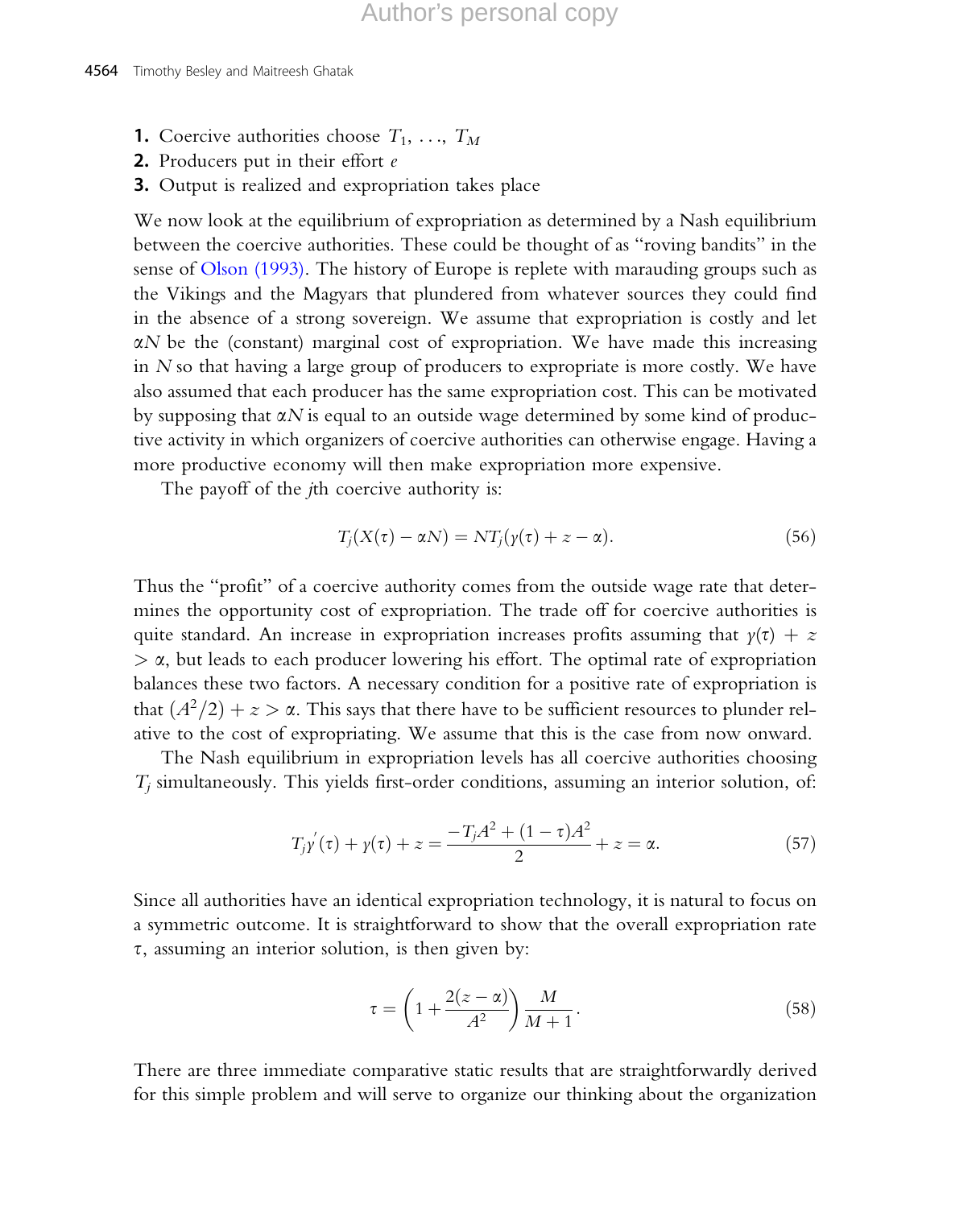of coercion. These will look at how the level of expropriation varies with the number of coercive authorities  $(M)$ , the level of natural resources per producer  $(z)$ , and the cost of coercion  $(\alpha)$ .

Our first result comes from seeing how  $\tau$  depends on M—the number of coercive authorities. Totally differentiating [Eq. \(58\)](#page-40-0) yields

$$
\frac{\partial \tau}{\partial M} = \left(1 + \frac{2(z - \alpha)}{A^2}\right) \frac{1}{(M+1)^2} > 0. \tag{59}
$$

This yields:

Result 9 (Monopoly of force). Output is highest and expropriation lowest when there is a monopoly on coercive authority.

This result follows from the observation that competitive determination of expropriation rates creates a commons problem. Each coercive authority fails to internalize the effect of its expropriation decision on others. States that are fragmented, that is, where coercive authority is wide spread will tend to be poorer according to this logic. This corresponds to the kind of fragmentation that is frequently referred to in the context of weak states—see, for example, the discussion in [Acemoglu \(2005\).](#page-68-0)

This result goes back a long way. It underpinned Hobbes' concept of Leviathan and Weber's concept of the state in which a single state authority monopolizes the power to coerce. The simple model that we have setup shows that this has a rationale in terms of efficient organization of production. [Olson \(1993\)](#page-71-0) puts this point colorfully as follows:

In a world of roving banditry there is little or no incentive to produce or accumulate anything that may be stolen and, thus, little for bandits to steal. Bandit rationality, accordingly induces the bandit leader to seize a given domain ... and to provide a peaceful order ... thereby obtaining more in tax theft than he could in migratory plunder. (p. 568)

Just how monopoly of coercion can be achieved is not clear. One could think in terms of a creating a state with the power to prevent all other actors in the economy from exercising coercive power. This certainly represents the situation that we see in many advanced states in the world. But the monopoly outcome could also be achieved by finding some kind of Coasian arrangement among those who possess the power to expropriate. These authorities could, in principle, bargain with one another to achieve the monopoly outcome and then use transfers among each other to achieve the cooperative outcome. However, practical experience suggests that states that have broken down find such cooperative outcomes quite difficult to sustain.

One way to achieve an outcome equivalent to monopoly expropriation is via a system of monopoly franchises (chieftains). A good example is the Zamindari system of land taxation in India where powerful landowners were given the power to expropriate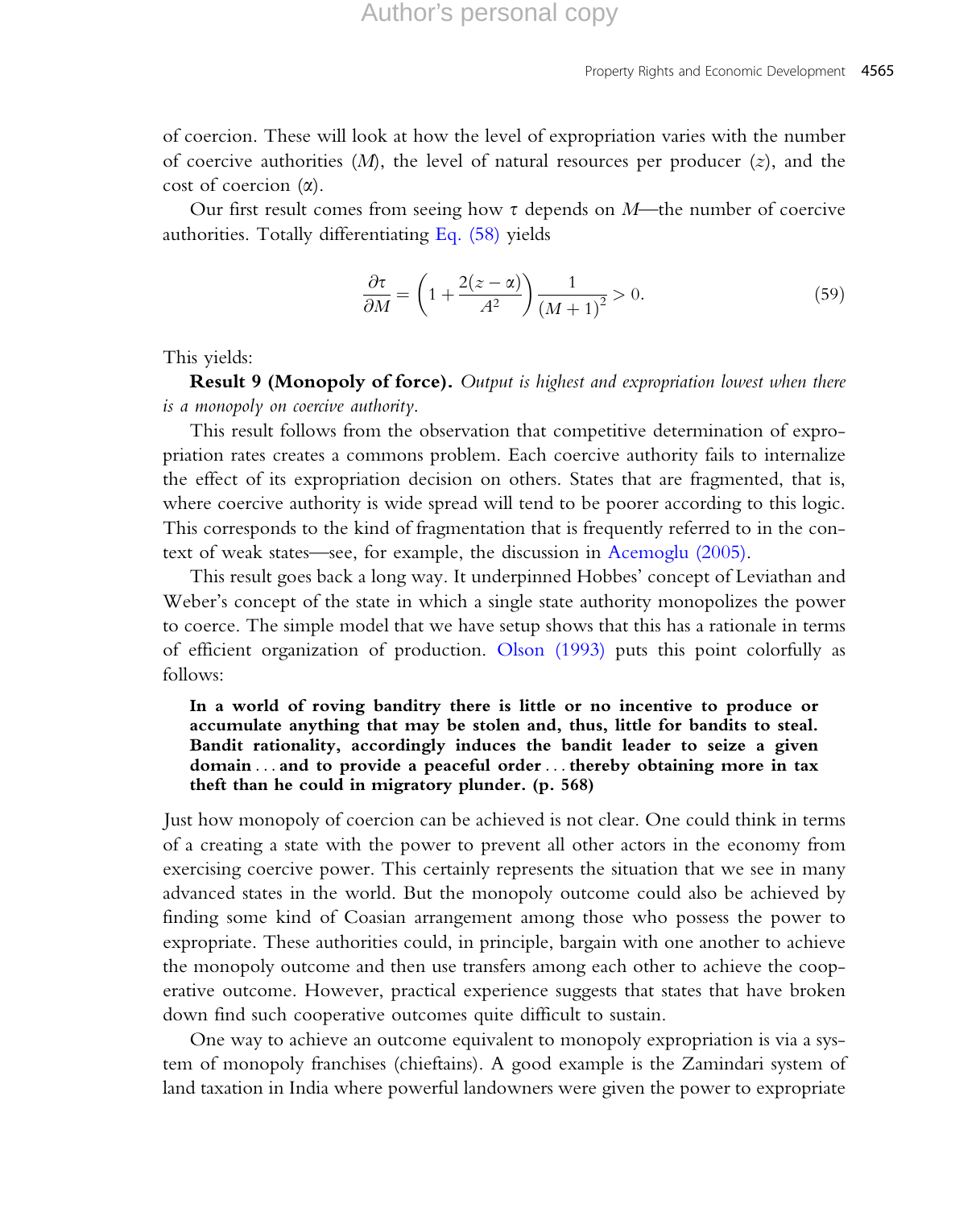from particular tenants. The "franchise" arrangement can be thought as defining property rights by the coercive authorities. Let  $N<sup>j</sup>$  be the group of producers assigned by such property rights to the *j*th coercive authority. Then the optimal expropriation decision maximizes:

$$
T_j\big[N^j(\gamma(T_j)+z)\big]-\alpha N^j T_j.\tag{60}
$$

This effectively achieves the Coasian outcome among the chieftains by assigning property rights to the coercive authorities, thereby overcoming the common pool problem.[35](#page-67-0) But there is an issue of how such rights are defined and enforced in the absence of some kind of super coercive authority. In the case of the Zamindars in India, it was the British who used them as agents of colonial rule.

If there are many coercive authorities, then one issue is whether competition between them works as a further restraint on expropriation. This will happen only if there is mobility of producers across coercive domains. One feature of many low income economies is that such mobility is either naturally or artificially limited. Moreover, we would expect coercive authorities to strategically limit mobility in order to maintain the power to expropriate resources. Thus in many parts of Africa, systems of land tenure and passage of land across generations are set up to reduce mobility. This has a short-term logic for those who operate such systems. However, in a dynamic perspective, it clearly has a cost if expropriation levels are too high.

Our second result looks at how expropriation varies with the extent of nonproduced output (natural resources). Here, it is straightforward to see that:

$$
\frac{\partial \tau}{\partial z} = \frac{2}{A^2} \frac{M}{M+1} > 0.
$$
\n(61)

This result can be interpreted as follows:

**Result 10 (Resource curse)**. A higher level of non-produced output leads to more expropriation and hence less output overall.

This result is driven by the fact that such expropriation in this case does not create any disincentive effect. It mirrors a wide variety of empirical findings suggesting that resource richer countries find it difficult to establish regimes in which expropriation is limited (see, e.g., [Mehlum, Moene, & Torvik, 2006](#page-70-0) or [Sachs & Warner, 2001\)](#page-71-0).

Finally, we can look at the effect of an increase in  $\alpha$ . This has at least two possible interpretations. One sees it as reflecting improvement in outside productive options among those who have the power to coerce. This would be the case in a more productive economy where wages are higher. The other is an improvement in systems of formal property rights protection, for example, by undertaking reforms of legal protection with an independent judiciary to protect the rights of producers. This would make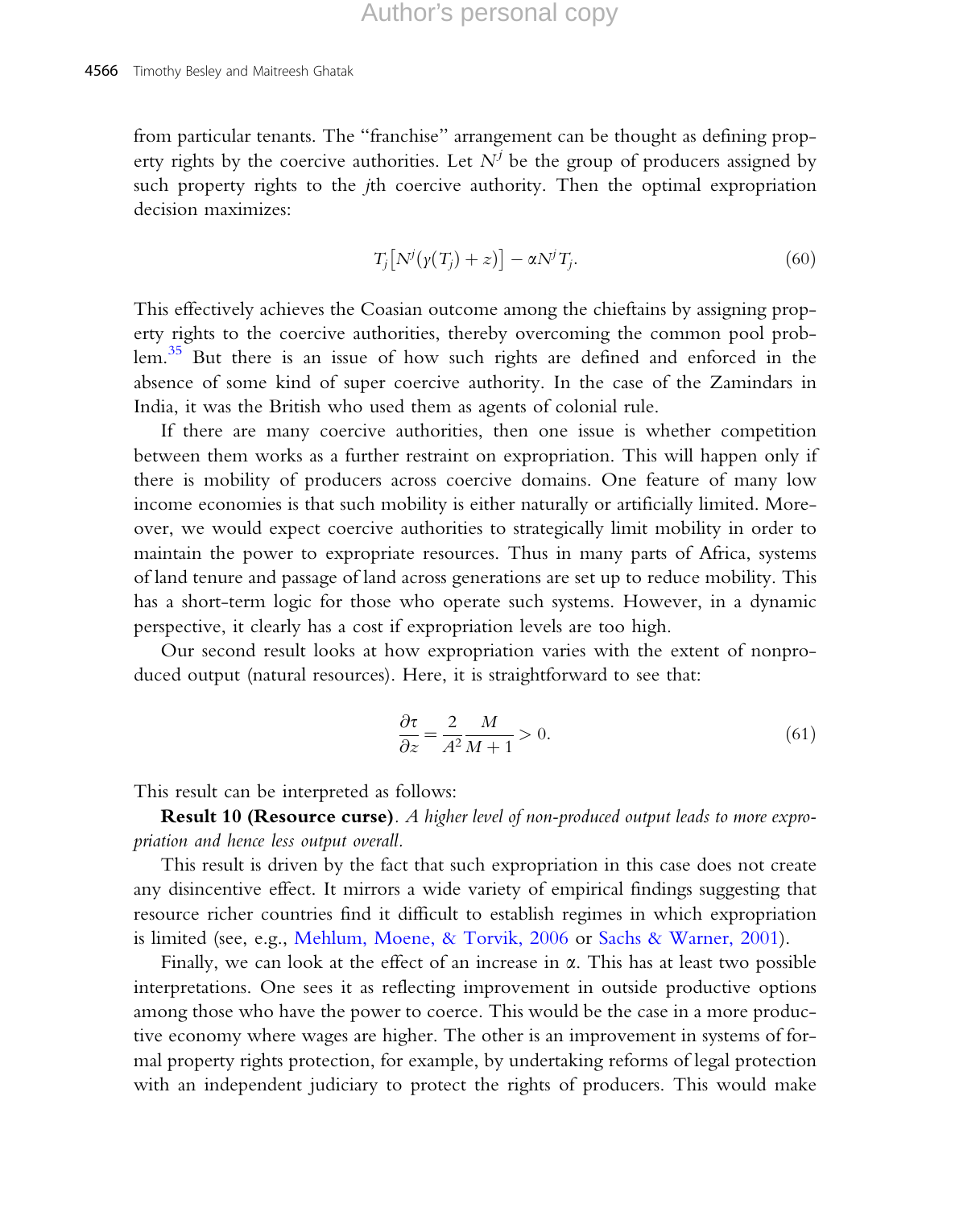exercising private coercive power more costly. Differentiating [Eq. \(58\)](#page-40-0) with respect to a yields:

$$
\frac{\partial \tau}{\partial \alpha} = -\frac{2}{A^2} \frac{M}{M+1} < 0. \tag{62}
$$

This yields:

**Result 11.** An increase in the cost of coercion and/or the benefits to non-coercive activities increases produced output and reduces expropriation.

This result ties our model to some general equilibrium approaches to rent-seeking in which coercive activity is affected by the level of economic development in general. Many authors have argued that a key role of institutions is to set the relative reward structures for different kinds of economic activities. [Baumol \(1990\) and Murphy, Shleifer,](#page-69-0) [and Vishny \(1991\)](#page-69-0) have argued that entrepreneurial talent can be reallocated toward rent-seeking and organized crime when the returns to such activities are high relative to producing. Even in advanced democracies, these authors emphasize that the legal system can be a device for organized rent-seeking which reduces production.<sup>36</sup>

#### 3.1.3 No commitment

The simplest way to capture the inability to commit in this model is to suppose that  $\tau$  is chosen after the effort decision by the producers. Throughout, we study the case of a monopoly coercive authority and, for simplicity, set  $\alpha = 0$ . The timing of moves that we consider is:

- 1. Producers put in their effort e.
- **2.** The coercive authority chooses  $\tau$ .
- 3. Output is realized and expropriation takes place.

We consider a subgame perfect Nash equilibrium in this game. It is straightforward to see that in a one-shot setting we have:

$$
\tau = 1 \quad \text{and} \quad e = 0. \tag{63}
$$

This yields the obvious but important insight:

**Result 12.** Without commitment in a static setting, the level of expropriation is one-hundred percent and produced output is zero.

The logic is simple: for any  $y(\tau) \ge 0$ , the coercive authority will set  $\tau = 1.37$  $\tau = 1.37$  Anticipating this, the producers will commit no effort and produced output is zero.

This fits well the idea of a state that is "overstrong against thyself" following [De](#page-69-0) [Long \(2000\)](#page-69-0) who quotes the poet John Milton in this context. The outcome in this equilibrium is Pareto inefficient for low enough  $z$ . This is because there is a level of expropriation  $\tau < 1$  which makes both producers and the coercive authority better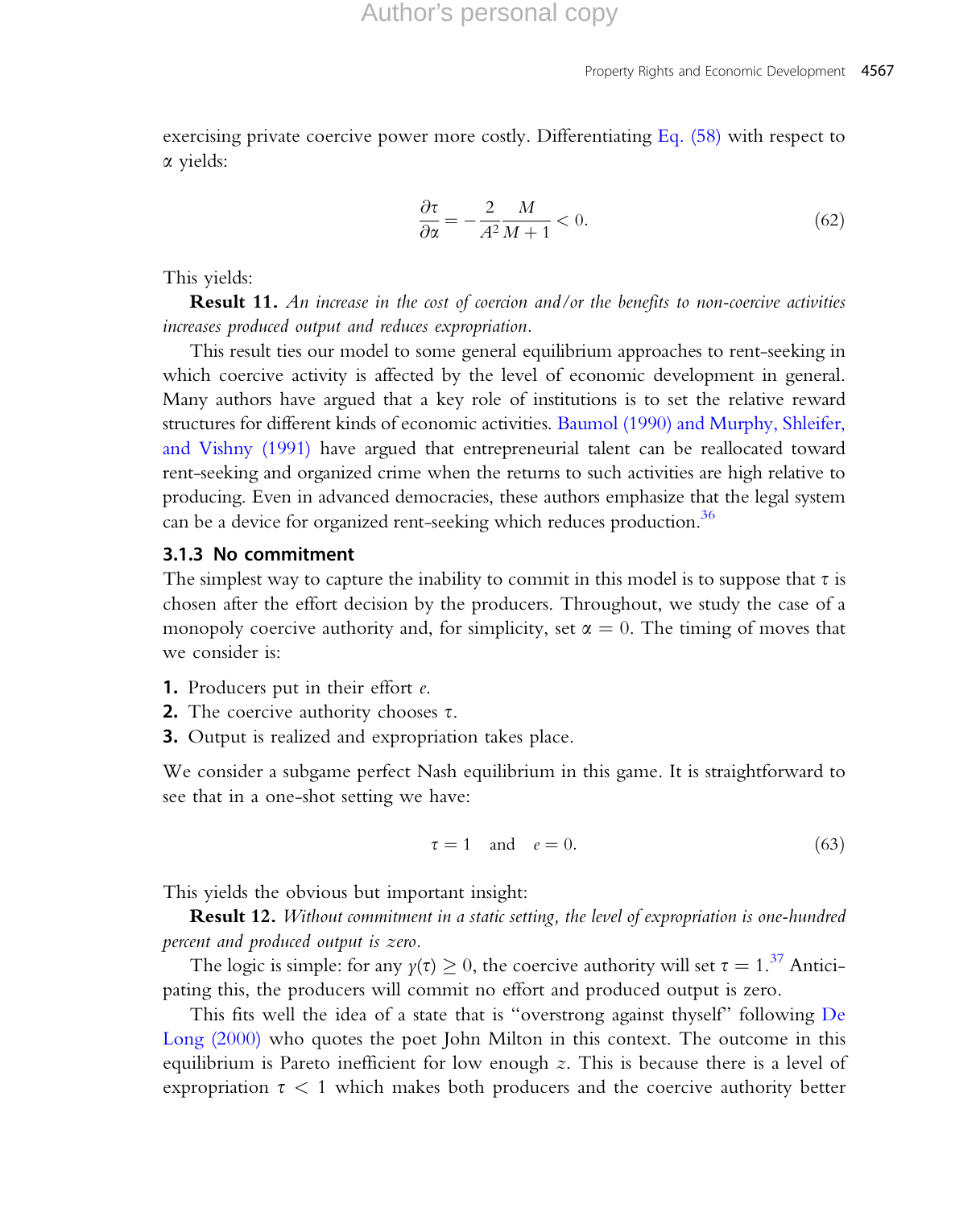<span id="page-44-0"></span>off from an *ex ante* point of view. The question is how to solve the commitment problem so that Pareto gains can be reaped. Unless noted otherwise, to make things as stark as possible we focus on the case where  $z = 0$ . We now explore five ways in which an outcome with  $\tau < 1$  can be obtained: reputation, exit, secrecy, ownership, and voice.

## 3.1.4 Reputation

The fact that coercive authorities have an incentive to develop a reputation for restricting the use of their expropriative activity is a central theme of the literature on security of property. This has been applied to the problem of limiting state power by [Grossman](#page-70-0) [and Noh \(1994\)](#page-70-0) among others. We illustrate this in the conventional way—thinking of producers and the coercive authority as being in a long-run relationship. This means that the producers can "punish" the coercive authority for expropriating them excessively by ceasing to produce for some specified period. But for long-run relationships to work to secure property in the way that this suggests, it must be that there is some long-run entity called the state that can take a far-sighted view. [Olson \(1993\)](#page-71-0) characterizes the state in such contexts as a "stationary bandit." The fact that the state is stationary means that it is able to take a long-term view. He describes this idea as follows:

A stationary bandit will therefore reap the maximum harvest in taxes ... only if he is taking an indefinitely long view and only if his subjects have total confidence that their "rights" to private property ... will be permanently respected. (p. 571).

One feature that separates weakly and strongly institutionalized political systems is the extent to which they have long-lived political institutions that can be used to sustain reputational outcomes. For example, strongly institutionalized settings often have parties with long-term political ambitions and hence an incentive to build reputations. [Olson \(1993\)](#page-71-0) emphasizes that this desire for the longest possible time-horizon was embodied in the familiar refrain "long live the King." Just how relevant these ideas are in practice, is moot. Clearly forward-looking behavior has to apply across generations of politicians. Moreover, the data suggest that, if anything polities with long-lived politicians and parties holding office tend to have less secure property rights.

To study the role of reputation in the simplest possible way, suppose that there is an infinitely repeated interaction between the coercive authority and the producers. There is production at each date and the coercive authority chooses  $\tau$  at each date. In such situations, the coercive authority can be punished by producers if it chooses to expropriate them more than promised.

We solve the ensuing infinitely repeated game by supposing that producers and the coercive authority use simple history-dependent stationary trigger strategies whereby producers set  $e = 0$  after any history of play in which a coercive authority sets  $\tau = 1$ . Let the promised expropriation rate be  $\hat{\tau}^*$ . We assume that producers set  $e = 0$  after<br>any history of play in which the coercive authority chooses  $\hat{\tau}^* < \tau < 1$ . We assume any history of play in which the coercive authority chooses  $\hat{\tau}^* < \tau \leq 1$ . We assume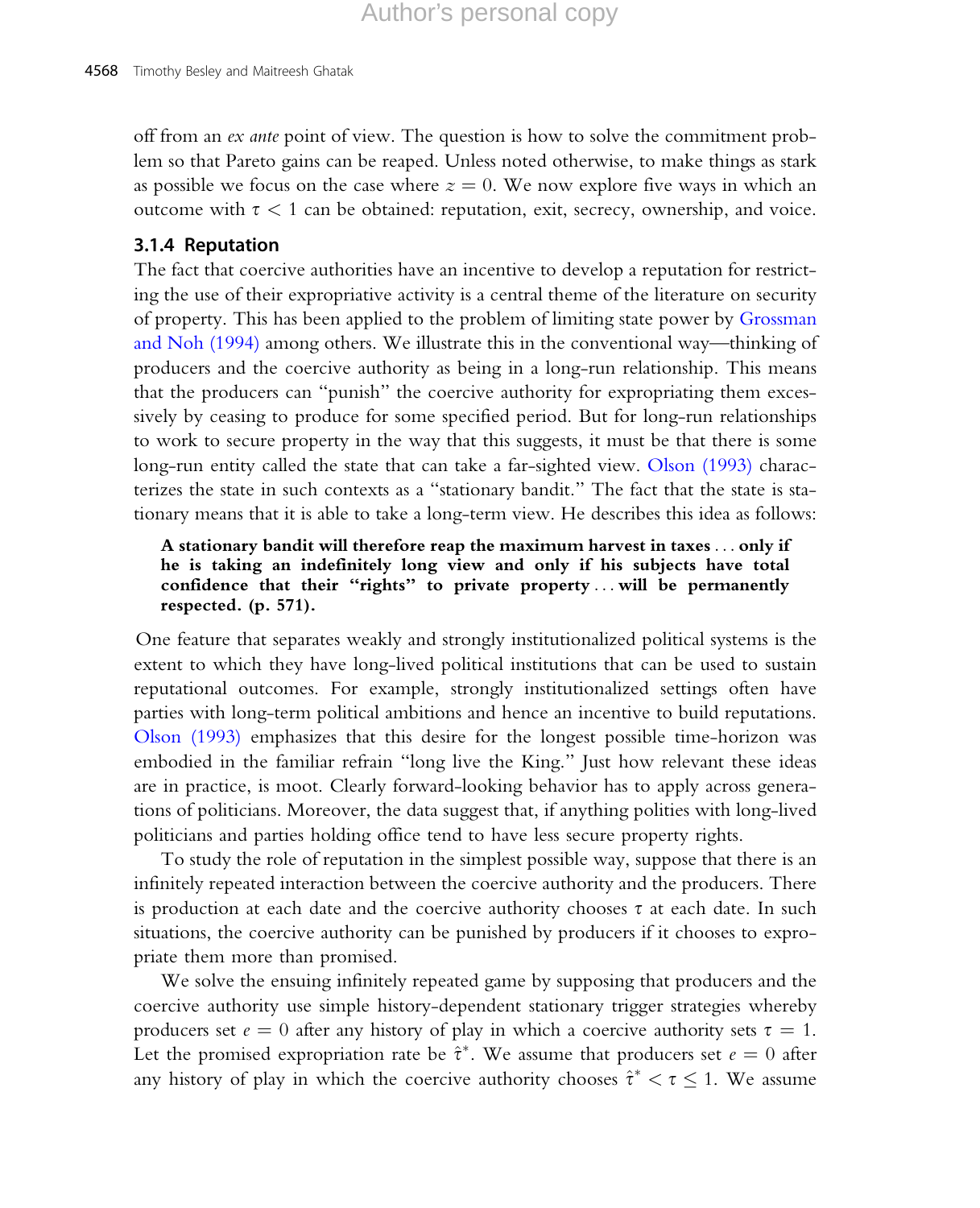that the coercive authority discounts the future with discount factor  $\beta \in [0,1]$ . This could be interpreted in the standard way as a part of preferences or it could be thought of as representing a "political" discount rate reflecting how likely will be the turnover of the current government. We will study strategies of expropriation that are credible in the sense that if a coercive authority promises such a rate, it will be in its interest to honor that promise. Hence, along the equilibrium path, there will not be any expropriation beyond the promised level and producers will commit effort levels consistent with this.

To see what levels of expropriation are sustainable, consider the "value function" of the coercive authority after it has deviated to maximal expropriation, that is, set  $\tau = 1$ , following a "promised" expropriation rate of  $\hat{\tau}^*$ . As noted before, for simplicity we set  $z = 0$ ; since producers are assumed not to affect the flow of nonproduced revenue, their behavior cannot change depending on the actions of the coercive authority, on or off the equilibrium path. We will however comment later on how the results are affected when  $z > 0$ . The discounted expected payoff of the coercive authority following a deviation is:

$$
\overline{V}(\hat{\tau}) = Y(\hat{\tau}).\tag{64}
$$

It represents the fact that the coercive authority seizes all of the output and producers respond by setting  $e = 0$  ever after. This represents a rather crude expropriation technology where the coercive authority is only able to expropriate everyone or no-one. We discuss what happens when producers can be treated differently below.

If the coercive authority has not "cheated" by reverting to  $\tau = 1$ , then its "value function" along the equilibrium path with an expropriation rate of  $\hat{\tau}$  is:

$$
\hat{V}(\hat{\tau}) = \frac{\hat{\tau}Y(\hat{\tau})}{1 - \beta}.
$$
\n(65)

An expropriation level  $\hat{\tau}$  is credible if it does not pay to deviate to  $\tau = 1$ . This will be the case if:

$$
\hat{V}(\hat{\tau}) \ge \overline{V}(\hat{\tau}).\tag{66}
$$

From this, we conclude that an expropriation rate  $\hat{\tau}^*$  is credible only if

$$
\hat{\tau}^* \ge (1 - \beta). \tag{67}
$$

This expression says that promised expropriation has to be *high enough* to be credible. If the expropriation rate is low, then production will be high enough to tempt the coercive authority to maximally expropriate the producers. This result implies that a very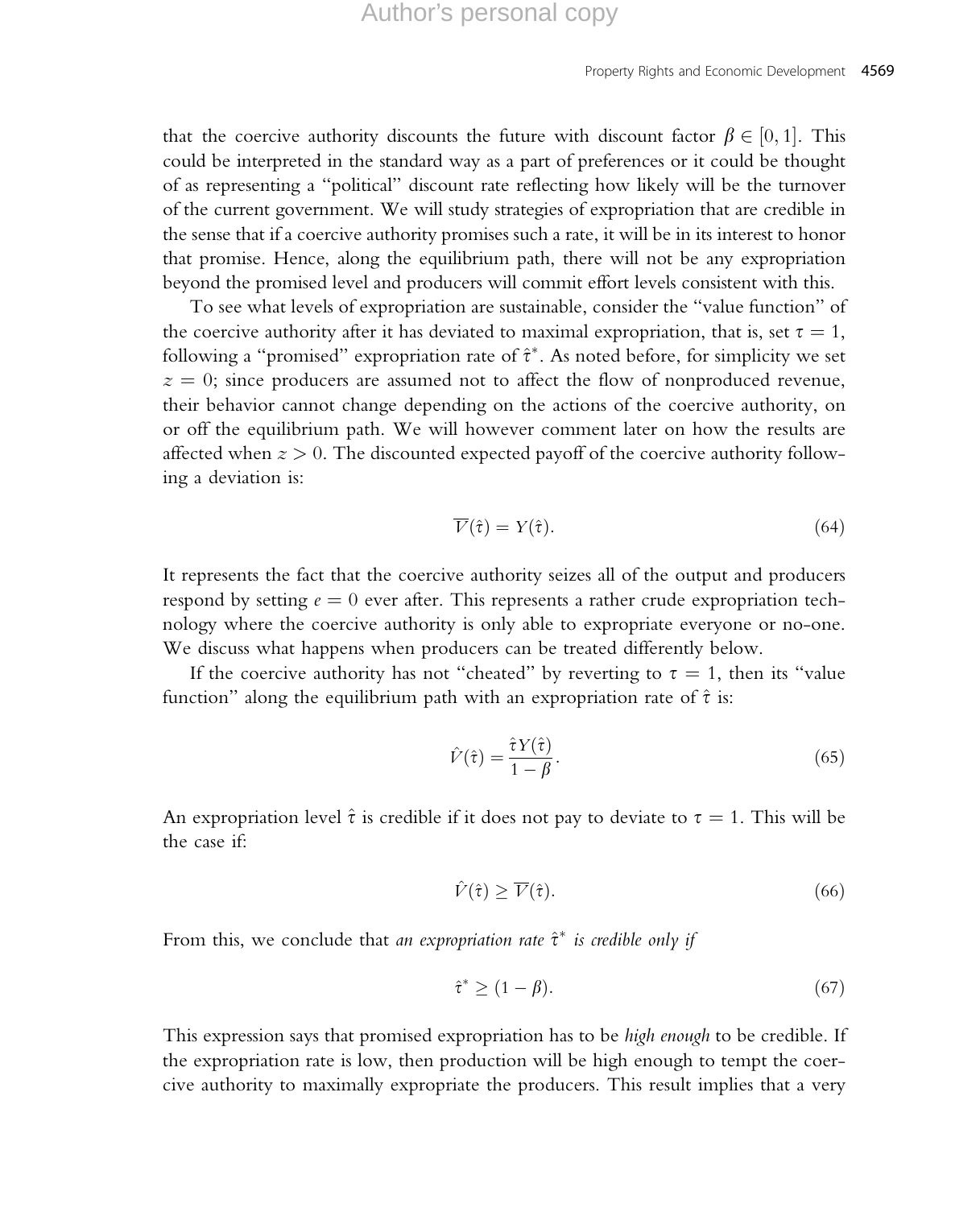patient coercive authority ( $\beta$  close to one) can commit to any rate of expropriation and be credible whereas an impatient coercive authority ( $\beta$  close to zero) will only be able to commit to a high rate of expropriation.

Credibility is a binding issue for a coercive authority when it cannot promise an expropriation rate that maximizes its payoff. To see this, observe first that the payoff maximizing expropriation rate for the coercive authority in this context is:

$$
\tau^* = \underset{\tau \ge 0}{\arg \max} \{ \tau Y(\tau) \} = \frac{1}{2}.
$$
 (68)

The optimal credible expropriation rate maximizes the coercive authority's payoff subject to the credibility constraint, that is,

$$
\hat{\tau}^* = \underset{\tau \ge 0}{\arg \max} \{ \tau X(\tau) \}
$$
  
subject  

$$
\tau \ge (1 - \beta).
$$
 (69)

If the credibility constraint is not binding, then  $\hat{\tau}^* = 1/2$ . Otherwise,  $\hat{\tau}^* = (1 - \beta) > 1/2$ . Thus the per-period payoff to the coercive authority in a credible equilibrium is:

$$
\hat{R} = \begin{cases}\n(1 - \beta)Y(1 - \beta) & \text{if } \beta < \frac{1}{2} \\
\frac{1}{2}Y(\frac{1}{2}) & \text{otherwise.} \n\end{cases}
$$
\n(70)

This logic associates higher output and lower levels of expropriation with long-lived forms of coercive authority. Thus, as claimed by Olson, reputation acquired by stable autocrats (such as hereditary monarchies) may perform better than short-lived leaders. The key insight from this analysis is summarized as:

**Result 13.** The credible rate of expropriation supported by reputation is characterized by  $\hat{\tau}^* = \max\{\frac{1}{2}, 1 - \beta\}$  and is therefore decreasing in the discount rate of the coercive authority.

We have so far abstracted from the role of natural (unproduced) resources and their implications for the ability of a coercive authority to commit. However, it is straightforward to extend the above analysis to the case where  $Z > 0$ . In this case,  $\overline{V}(\hat{\tau}) = Y(\hat{\tau}) + Z + \frac{\beta}{1-\beta} Z$  and  $\hat{V}(\hat{\tau}) = \hat{\tau}(Y(\hat{\tau}) + Z)/(1-\beta)$ . This yields  $\hat{\tau} \geq (1 - \beta) + \beta \frac{z}{z + \gamma(\hat{\tau})}$  implying that the share of national income that is earned<br>from natural resources,  $z/(z + \gamma(\hat{\tau}))$  offects the shility to commit. The higher that share from natural resources,  $z/(z + y(\hat{\tau}))$ , affects the ability to commit. The higher that share,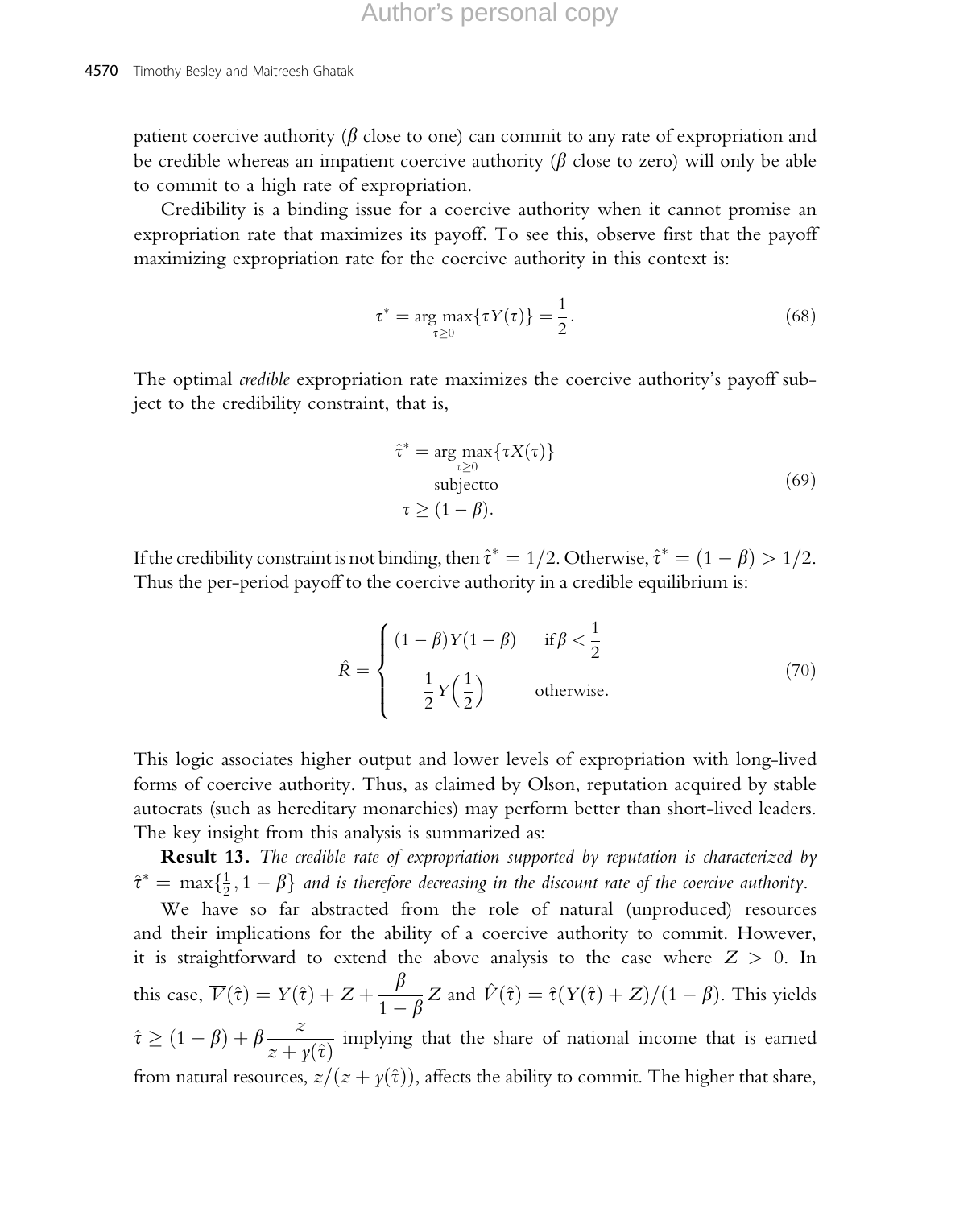then the higher is the credible expropriation rate, that is, the more difficult it is for the government to commit to a low level of expropriation. This reinforces the resource curse finding from the previous section. The presence of natural resources also affects the optimal expropriation rate. This is now  $\tau^* = \frac{A^2 + 2z}{2A^2} \ge$  $\frac{1}{2}$  which is increasing in z, the value of "natural resources" per producer.

The study by [Guriev, Kolotilin, and Sonin \(2008\)](#page-70-0) of nationalizations in the oil industry around the world over the period 1960-2002 resonates with our analysis. They find that nationalization is more likely to happen when oil prices are high and the quality of institutions is low even when controlling for country fixed effects. When oil prices are high the temptation to expropriate is high (in terms of our model, this can be thought of as a high value of  $Z$ ).

This analysis assumes that there is a single expropriation rate for all production whether it requires producer effort or not. However, it should be noted that if the government can separate out property rights to produced output and natural resources it will wish to do so. Moreover, the reputational mechanism studied here cannot explain how property rights over natural resources would ever emerge in equilibrium. But given that we observe protection of such property rights in the real world when it is fairly transparent that there are pure rents to be earned by the state, we need an alternative explanation than the kind of dynamic reputational model studied here.

More generally, developing a reputation as a means of enforcing property rights best fits with situations where there is no institutionalized restriction on coercive power. Thus, if it applies at all, this analysis is probably most relevant to some weakly institutionalized polities where there are no workable formal rules to limit coercion. The main lesson from history is that, if government is to turn over on a regular basis, then there is a need to move beyond personal reputations as a means of sustaining property rights protection. Thus, we now move onto understanding other ways of trying to limit coercive authority.

### 3.1.5 Exit

Another way of preventing coercive power being abused is the possibility that producers can exercise an exit option. Exit could take the form of leaving to take an outside option denoted by a utility level  $\overline{u}$  or the ability to hide or leave with a fraction of output which we denote by  $\mu$ .

This can make a difference to the expropriation level and hence output even when the coercive authority can commit. To see this, recall that in our benchmark static model where  $z = 0$ , then  $y(\tau) = (1 - \tau)A^2/2$ . Without any constraints, the coercive authority would choose  $\tau = 1/2$ . However, so long as the producer's payoff when  $\tau = 1/2$  is less than  $\overline{u}$  this is no longer feasible. In particular, for  $\overline{u} \geq [A/4]^2$  the exit<br>option will be a binding constraint and so the maximum feasible level of  $\tau$  will be option will be a binding constraint and so the maximum feasible level of  $\tau$  will be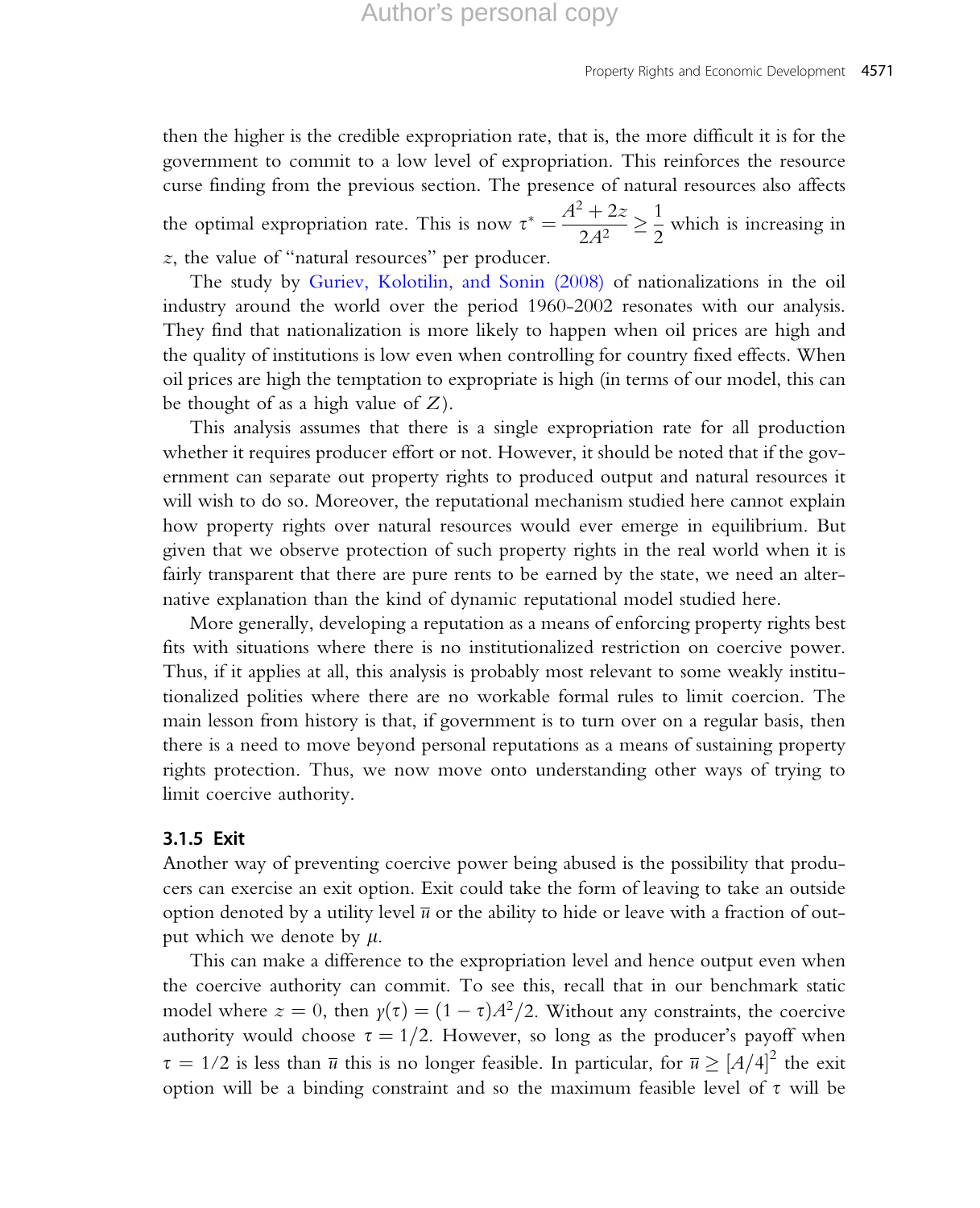set by  $[(1 - \tau)A/2]^2 = \overline{u}$ . A similar result obtains when we allow the producer to leave with a fraction  $1 - \mu$  of his output with  $\mu > 1/2$ .

More generally, we can study the no commitment case when the producer can hide, destroy, or carry away a fraction  $1 - \mu$  of his output when threatened by expropriation. There is now a maximum tax rate denoted by  $\overline{\tau} = 1 - \mu$ . This affects the outcome described in the last section in two main ways. First, after a deviation from the promised level of expropriation, the government can only capture  $\overline{\tau}Y(\hat{\tau})$  rather than all of the output. Second, the upper bound on expropriation may also apply to the expropriation rate along the equilibrium path which we have labeled  $\hat{\tau}$ . Hence, it also provides an upper bound on expropriation.

The condition for a credible equilibrium level of expropriation when exit imposes a constraint on expropriation is:

$$
\overline{\tau} \ge \hat{\tau}^* \ge \overline{\tau}(1-\beta). \tag{71}
$$

This shows exactly how exit can permit the government to credibly commit to less expropriation. The maximum expropriation rate reduces the lower bound on  $\hat{\tau}^*$ . This makes it more likely that the coercive authority can commit to  $\tau^*$ .

This analysis shows why a government might try to institutionalize exit options. One way to do this would be through decentralization where multiple governments compete and it is possible to leave one jurisdiction and move to another if expropriation is too high. [Qian and Weingast \(1997\)](#page-71-0) refer to this as "market preserving federalism" which they argue has been relevant as a device to limit expropriation risk in the context of China.

From the perspective of the coercive authority, any exit rate which satisfies  $\overline{\tau} \geq \tau^* \geq \overline{\tau}(1 - \beta)$  would be optimal. Such exit options permit the authority to commit to the expropriation rate that maximizes its *ex ante* payoff.

However, national income and the welfare of producers would still be higher were it possible to increase exit above the level associated with  $\tau^*$  Nonetheless, a purely predatory government would not have an incentive to protect property rights above the level  $1 - \tau^*$  But arguably there are governments around the world that protect<br>property rights to a point where the state has more or less dispensed with predation property rights to a point where the state has more or less dispensed with predation. Thus, we need to consider other explanations of the behavior of such states.

### 3.1.6 Secrecy

The commitment problem that leads to full expropriation is based on the assumption that the coercive authority can costlessly observe output. If this assumption is relaxed, it is possible for the commitment problem to be mitigated. To make this point as simply as possible, we consider a variant of our benchmark model. Let  $e$  now be discrete:  $e \in \{0, 1\}$ . If  $e = 0$  then output is  $\gamma_0$ . Otherwise, output is  $\overline{\gamma}$  with probability p, and y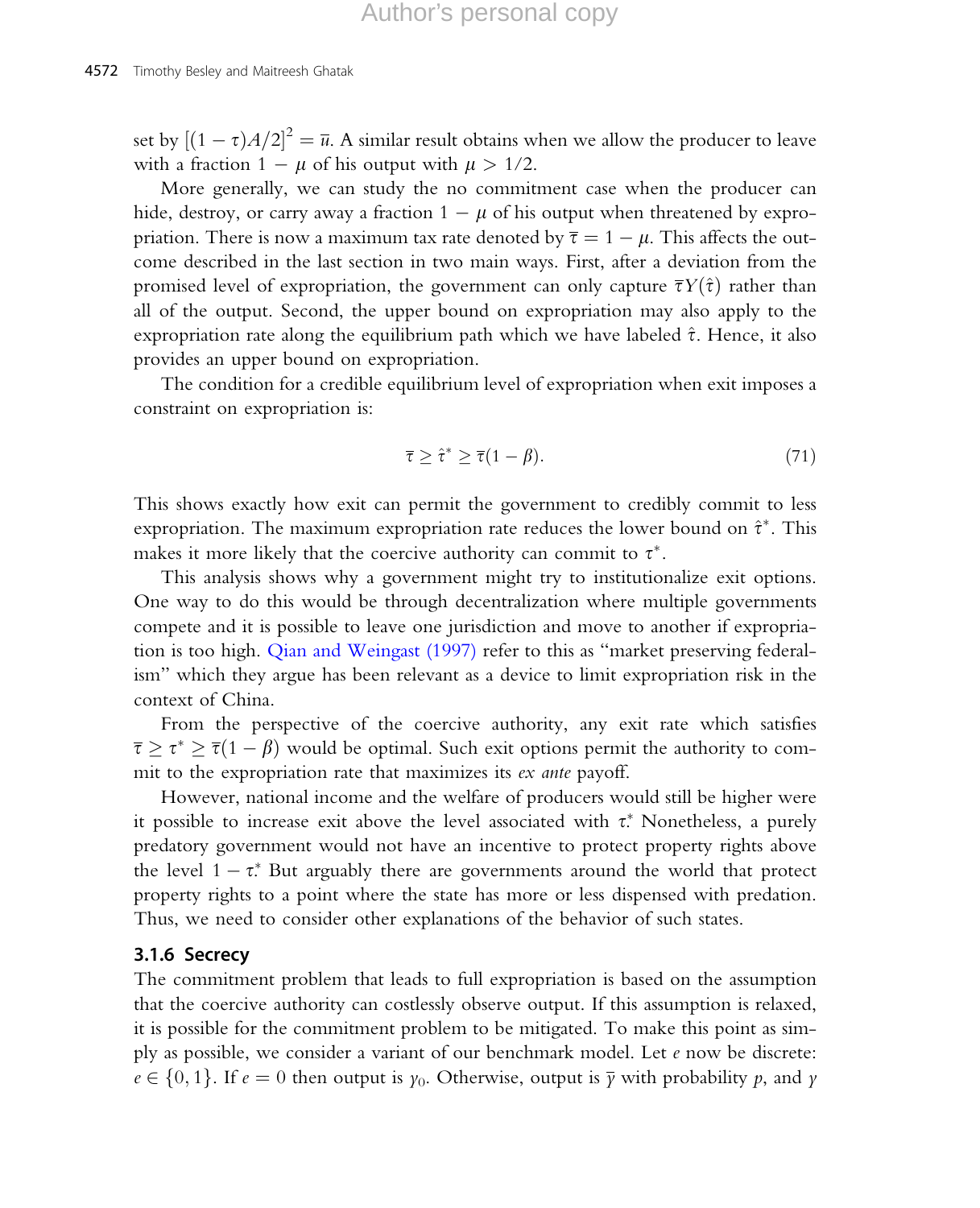with probability  $1 - p$ , where  $\overline{\gamma} > \gamma > \gamma_0$ . Let  $\hat{\gamma} \equiv p\overline{\gamma} + (1 - p)\gamma$  denote expected output when  $e = 1$ .

To set  $e = 1$ , the producer incurs a cost c. Both effort and output are unobservable to the authority. However, by incurring a cost of  $\gamma$  the authority can observe output. The producer, in contrast, knows the level of realized output, but only after the effort decision is taken. If  $\gamma = 0$  then output is costlessly observable. Then *ex post* it is always worthwhile for the authority to observe output and as above, it will always set  $\tau = 1$ . As a result, the producer will select  $e = 0$  and no output will be produced.

As in the previous section, suppose  $1 - \mu$  is the part of the output that is lost to the authority because the producer has some margins of choice. Our interpretation here is that producers can actually carry away and not just destroy a fraction  $1 - \mu$  of the output. For  $\mu < 1$ , the producer will set  $e = 0$  under the assumption that c is sufficiently high:

$$
c \ge (1 - \mu)(\hat{y} - y_0). \tag{72}
$$

Therefore, the authority can gain an amount  $R = \mu y_0$  from expropriation.

Suppose instead that  $\gamma > 0$ . Now whether to observe output is a matter of choice to the coercive authority. Suppose  $\mu y_0 \geq y$  so that for any output level it is worthwhile for the coercive authority to expropriate the producer if it wishes to do so. Would it be worthwhile for the authority to demand a flat amount t and observe and expropriate output only if the producer does not oblige, rather than always observing and expropriating output? We can interpret this as a fee in exchange for the promise not to expropriate. Is it possible that this would give the producers the incentive to choose  $e = 1$  and the authority to partly capture the gains through the flat fee? There are two sets of incentive constraints. First, producers must prefer paying the fee to being audited and having their output expropriated. Second, the coercive authority must prefer accepting the fee from a willing producer to auditing and expropriating.

The producers' incentive constraints are:

$$
\overline{\gamma} - t \ge (1 - \mu)\overline{\gamma}, \quad \underline{\gamma} - t \ge (1 - \mu)\underline{\gamma}.
$$
 (73)

The corresponding constraint for the coercive authority is:

$$
t \ge \mu \overline{\gamma} - \gamma, \quad t \ge \mu \underline{\gamma} - \gamma. \tag{74}
$$

As at the time when it decides whether or not to audit, the level of output is unknown to the coercive authority, the above two expressions can be replaced by a single one, namely:

$$
t \ge \mu \hat{\gamma} - \gamma. \tag{75}
$$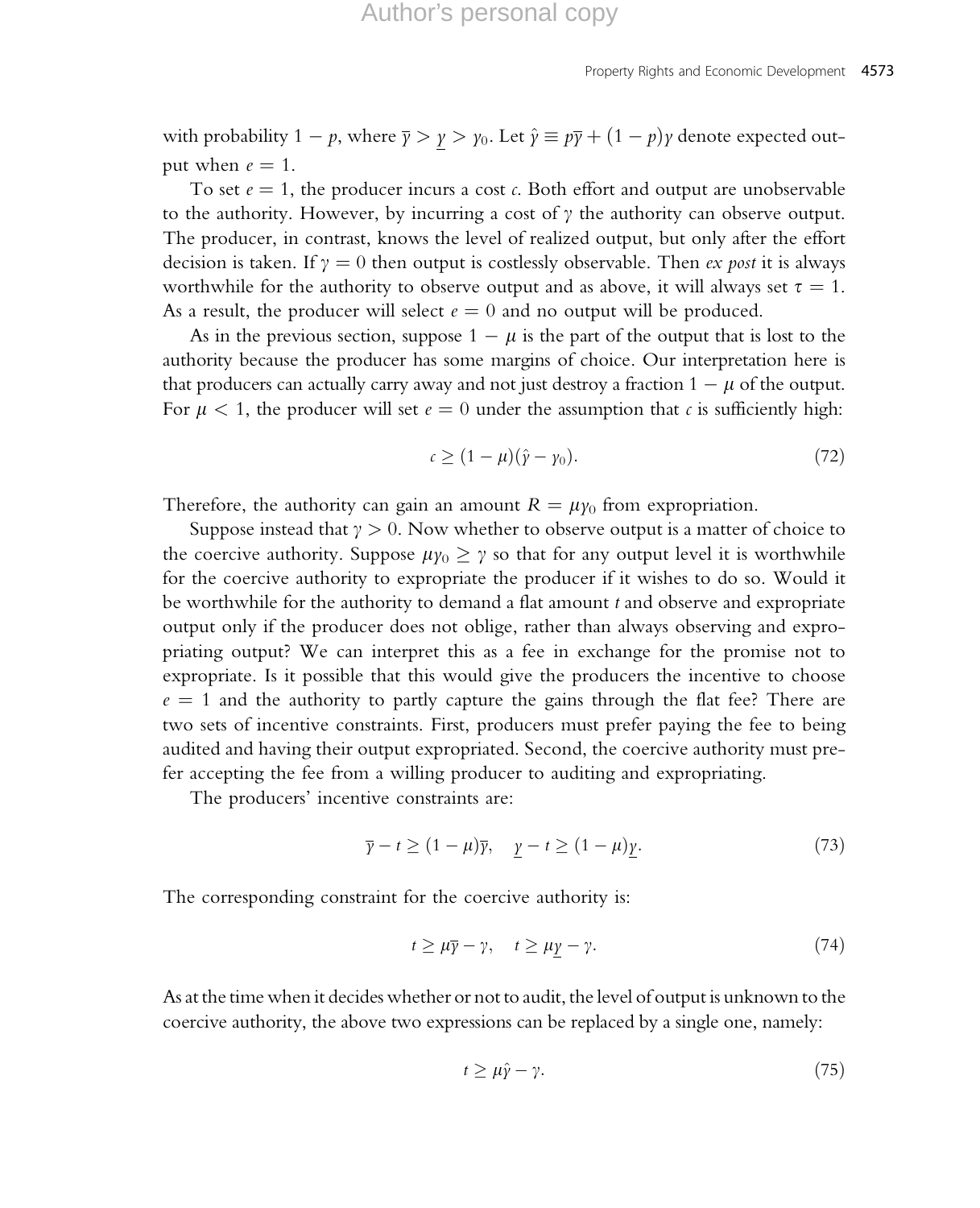Combining the relevant constraints yields the following condition for the incentive compatible fee:

$$
\mu \hat{\gamma} - \gamma \le t \le \mu \underline{\gamma}.\tag{76}
$$

Since the authority would prefer as high a fee as possible, then  $t = \mu \gamma^{38}$  $t = \mu \gamma^{38}$  $t = \mu \gamma^{38}$  Notice that if  $\gamma$  is small, the incentive constraint cannot be satisfied; the temptation to audit and expropriate is too high for the coercive authority.

We have to make sure that this fee is consistent with the producers' incentives to choose  $e = 1$  which is the case so long as (using the fact that  $t = \mu y$ ):

$$
\hat{\gamma} - (1 - \mu)\gamma_0 - \mu \underline{\gamma} \ge \epsilon. \tag{77}
$$

Notice that now all parties are strictly better off.<sup>[39](#page-67-0)</sup> Therefore, making it feasible for its citizens to legally conceal some of their output can be Pareto-improving in this setting.

Some aspects of secrecy are enshrined in the relations between citizens and government in most modern democracies. While such democracies may now have the ability to commit not to expropriate in other ways, this may also reflect historical circumstance in which the evolution of these values about personal freedom were, in the first instance, efficiency enhancing and allowed the flourishing of the market economy. A good example of a modern day autocratic regime that has embraced some aspects of this in its pursuit of developing a market economy is China. [Bai, Li, Qian, and](#page-68-0) [Wang \(2004\)](#page-68-0) have emphasized the use of anonymous banking laws in China as a means of limiting the possibility of expropriation.

#### 3.1.7 Public ownership?

We have so far assumed that all production remains in private hands. However, both historical and contemporary experiences suggest that we should take seriously the possibility of public ownership. Thus the state could nationalize all production and employ the citizens to work as wage laborers. In this case, all the surplus in production accrues to the state. Indeed, this is how expropriation has worked in socialist economies.

This section asks whether public ownership can solve the problem of imperfect private property rights. In this case, since the coercive authority is also the owner and residual claimant then perhaps all the problems that we have studied so far go away. This view would be correct if all effort into production were also put in by the coercive authority. However, that is not realistic. So the interesting case to study is where labor power remains private while land and other fixed assets are owned by the state.

If a socialist government could enforce the level of effort that maximizes output, which in our example is  $e = A^2/4$  then national income would be maximal and socialism would be more productive than private ownership. Indeed, before it was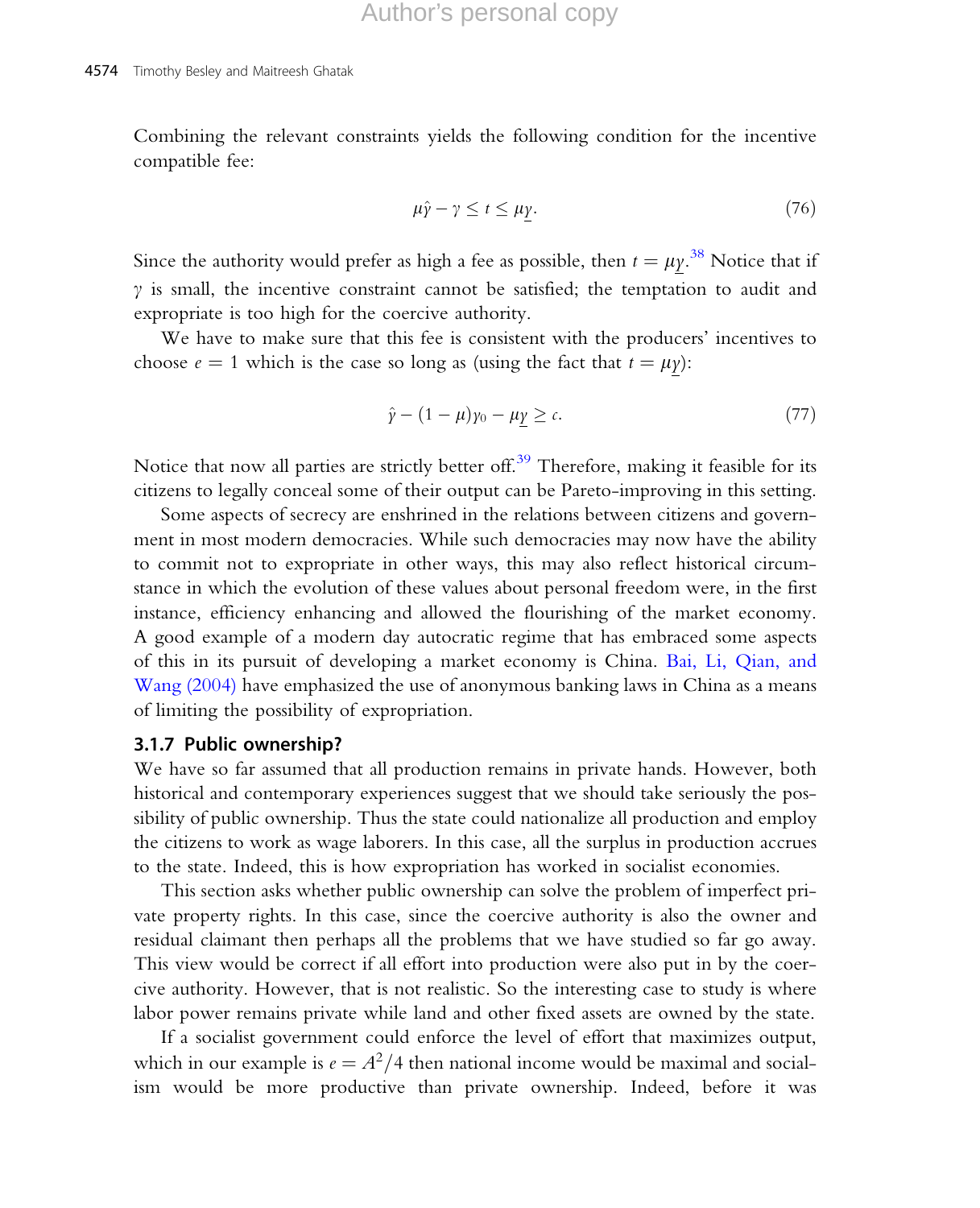discredited by the experience of Russia and Eastern Europe, this was a frequent claim made by its proponents. But, as we shall see, this ignores the standard problem of how workers are to be motivated when they are not residual claimants.

One thing is clear immediately from our simple model. The question of the distribution of the surplus is a separate issue from efficiency if the state has the means to set  $e = A^2/4$ . The government may be the residual claimant or it could choose to leave the fruits of production in the hands of the workers. In the case of predatory government, public ownership without compensation would constitute complete but efficient predation now and forever.

But the socialist approach to predation breaks down if there are limited means for the government to induce effort. This will turn out to generate parallel problems to those that we have studied so far. To see this, suppose instead that effort  $e$  is private information. Then there is a moral hazard problem and the state has to offer citizens an incentive to work. The wage,  $w$ , is paid only if output is realized as a kind of "incentive payment."<sup>[40](#page-67-0)</sup> Assume that the outside option of all workers is zero. In this case, the workers will set their effort at the level:

$$
e^* = \underset{e \ge 0}{\arg \max} \left\{ \sqrt{e}w - e \right\} = \frac{w^2}{4}.
$$
 (78)

The government which now owns the land on which output is produced earns all of the expected surplus which is now:

$$
\frac{w}{2}(A-w). \tag{79}
$$

It is easy then to see that the optimal wage is  $w^* = A/2$ . The state and the worker share output equally in the event of a successful project.

It is now easy to see that there is a formal equivalence between what happens under socialization when the producers are paid a contingent wage and the case of predation under private ownership where  $\tau \in [0,1]$  was the share taken of privately owned output. In the private ownership case, the coercive authority optimally sets  $\tau^* = 1/2$ making the government's payoff under state and private ownership identical. Thus, in this setting, there is no way for public ownership to create either higher returns than a predatory state with private production or to increase output.

This symmetry between public and private ownership economies is maintained if we now introduce limited commitment under public and private ownership. Under socialism, the government would have an incentive to offer a wage of  $A/2$  which it would then be tempted to set equal to zero after output is realized. As with expropriation of privately owned output, this would create an incentive constraint which would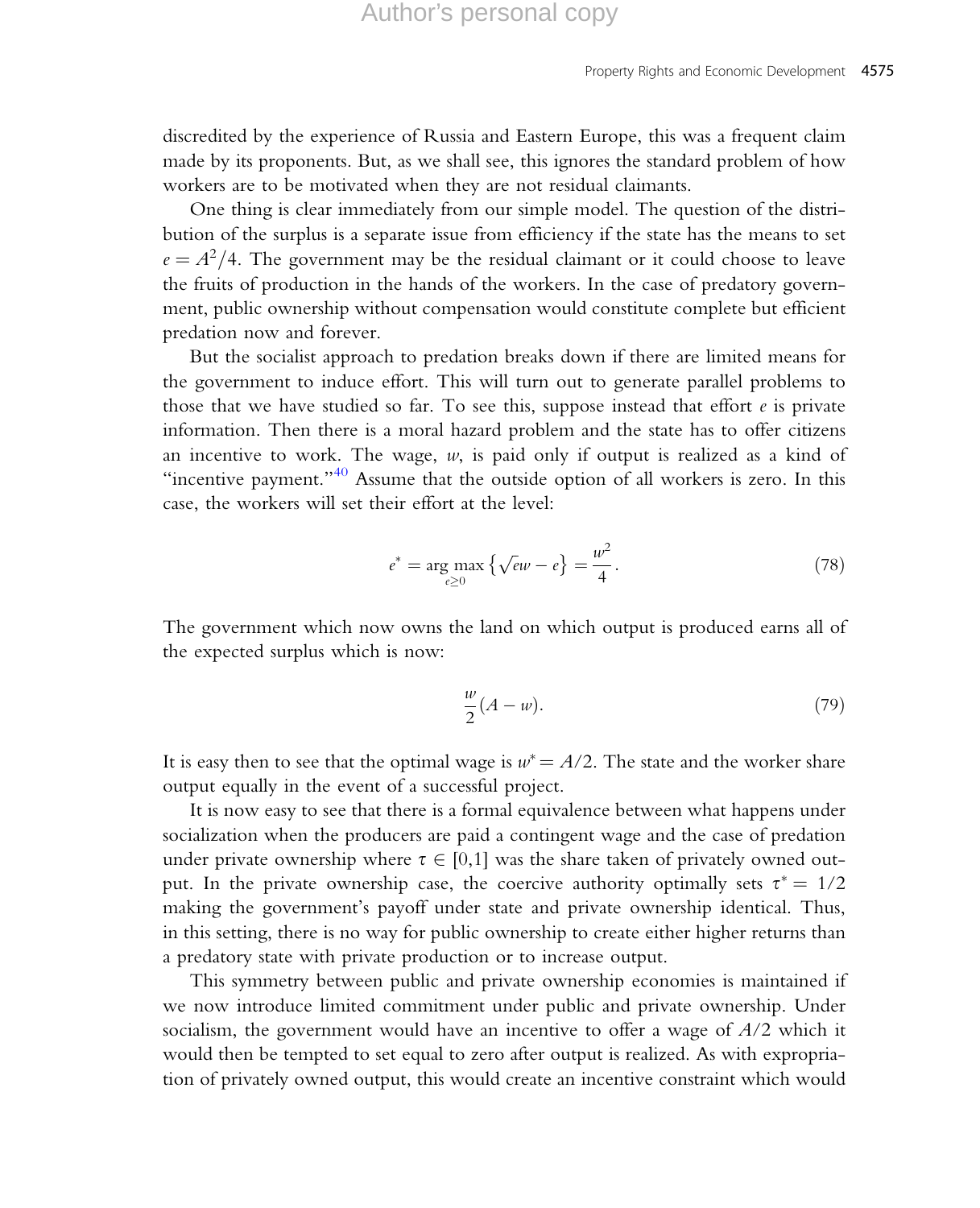make it impossible for the government to commit to the wage that was optimal from the point of view of offering incentives to workers. In the absence of commitment, the workers would set  $e = 0$ . The sustainable level of incentives under commitment problems would then be  $w = \beta A$  which is obtained by equating  $(w/2)(A - w)/(1 - \beta)$ and  $\frac{w}{2}$  $\frac{10}{2}A^{41}$  $\frac{10}{2}A^{41}$  $\frac{10}{2}A^{41}$  We would again have an identical outcome under public and private ownership.

So are there reasons to believe that retaining productive assets in private hands is more efficient as appears to be the case in practice? One possibility is simply that socialist economies have had trouble acknowledging the need for incentives at all. Indeed, in many socialist regimes, there has been aversion to incentives because they create *ex post* inequality when output is stochastic. This would imply that output would tend to be lower than under private ownership provided that private ownership economies can limit government expropriation. Of course, government might then appeal to nonmonetary incentives such as working to support the motherland, etc.

### 3.1.8 Voice

By far the most important development in government in the past two centuries has been the development of systems of representative government in which citizens have a say in how private property rights are supported. In this section, we will discuss how institutional arrangements that enhance the power over decision making of producers may affect property rights protection.

To study this as simply as possible, suppose that the policy maker puts a weight of  $\lambda$ on the utility of producers. This sidesteps the issue of modeling the micro detail of political institutions. This objective function of government could represent the outcome of some kind of probabilistic voting model along the lines laid out in [Persson](#page-71-0) [and Tabellini \(2000\)](#page-71-0) or a lobbying model along the lines of [Grossman and Helpman](#page-70-0) [\(1994\).](#page-70-0) [42](#page-67-0) Either way, this is consistent with the idea of a "property owning democracy" where owners of assets have a say in government policy. That said, this formulation might also crudely capture how preferences are aggregated in an autocratic setting. The mechanism could also mirror what would happen if a country were ruled by a more benevolent autocrat who was either fearful of an uprising or genuinely interested in the well-being of its citizens. In the limiting case where  $\lambda = 1$  whoever controls the government values its own rents and the utility of producers equally.

The payoff of the coercive authority is now given by:

$$
R(\tau) + \lambda N \pi(\tau) = \frac{N}{2} \left( \tau (1 - \tau) A^2 + \lambda \frac{(1 - \tau)^2 A^2}{2} \right).
$$
 (80)

In a static model without commitment, the government would now choose a level of expropriation of private production after effort e has been sunk that maximizes: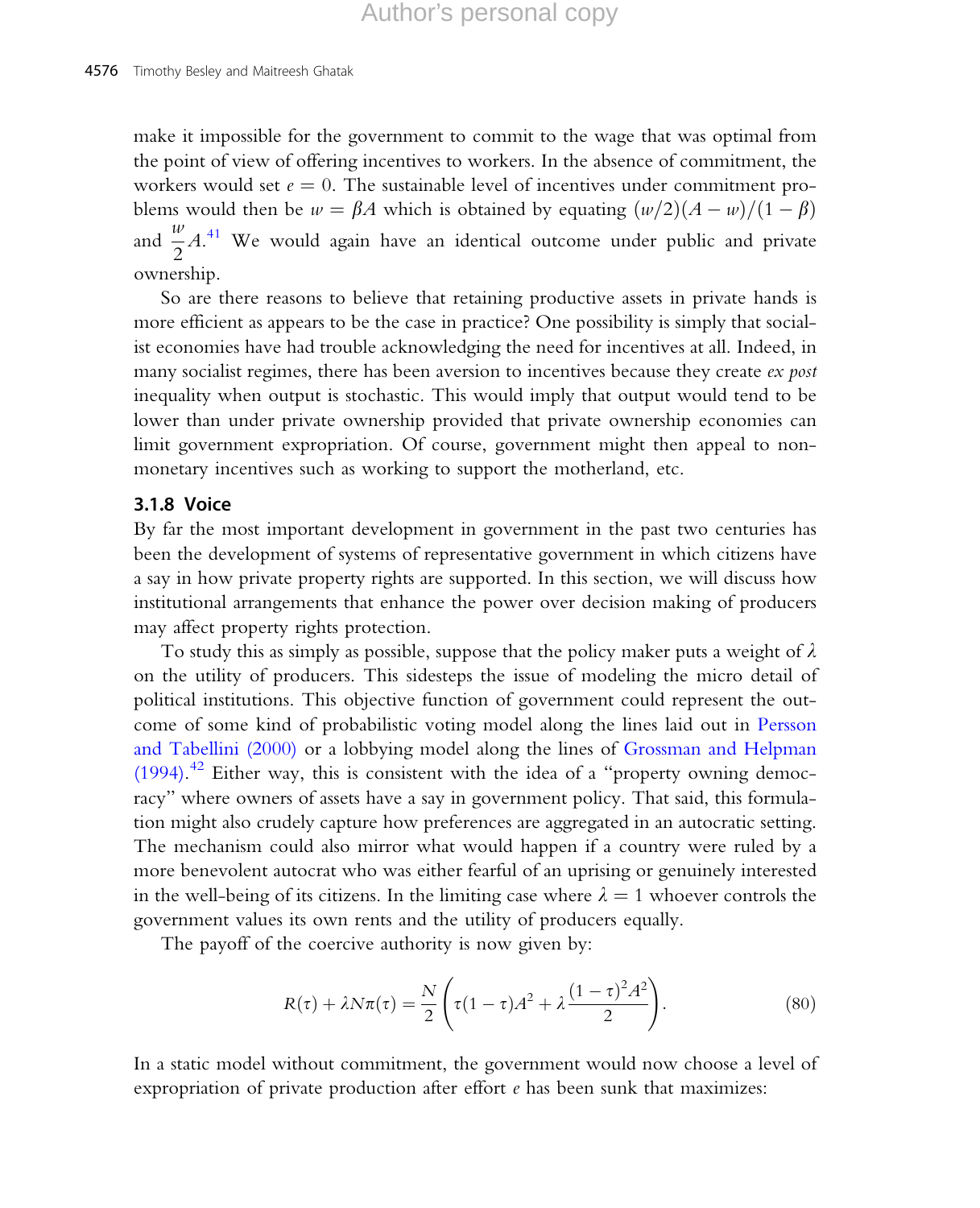$$
\tau(\lambda) = \underset{\tau \ge 0}{\arg \max} \left\{ [\tau + \lambda(1 - \tau)] \sqrt{e} A - \lambda e \right\} = 1 \tag{81}
$$

as long as  $\lambda \leq 1$ . Thus, this formulation still leads to full expropriation in a static setting.<sup>[43](#page-67-0)</sup>

Observe that, in this case, the coercive authority would like to commit to the expropriation rate:

$$
\tau^* = \frac{1 - \lambda}{2 - \lambda},\tag{82}
$$

which is decreasing in  $\lambda$  and equal to 0 for  $\lambda = 1$ . For  $\lambda = 0$ , we get the solution that we studied in [Section 3.1.4](#page-44-0).

In a dynamic model, the value of  $\lambda$  affects the level of property rights protection that the coercive authority can credibly commit to. To see this, we now repeat the logic from above and consider what fixed rate of expropriation,  $\hat{\tau}^*$ , along the equilibrium path is credible. The condition for no expropriation beyond the promised level to be credible becomes:

$$
\frac{R(\hat{\tau}) + \lambda N \pi(\hat{\tau})}{1 - \beta} \ge Y(\hat{\tau}) - \lambda N e(\hat{\tau}) = N \left( \left( 1 - \lambda \frac{(1 - \hat{\tau})}{2} \right) \frac{(1 - \hat{\tau}) A^2}{2} \right).
$$
 (83)

Solving this equation, we find that the expropriation rate is credible only if:

$$
\hat{\tau}^* \ge 1 - \frac{\beta}{1 - \lambda + \beta \lambda / 2}.
$$
\n(84)

Observe that if  $\lambda = 0$ , then we are back to the condition in [Eq. 5.](#page-6-0) It is clear from this that for all  $\lambda \geq \hat{\lambda} = (1 - \beta)/(1 - \frac{\beta}{2})$  the coercive authority can credibly commit to any expropriation rate. Observe that  $\lambda < 1$ —so a democracy in which the government values its own rents and the payoff to citizens equally, that is,  $\lambda = 1$ , will always fully protect their property rights. For any fixed  $\beta$ , a higher value of  $\lambda$  increases the range of expropriation rates that the coercive authority can commit to *ex ante*. Thus, modeling voice in this way does relax the expropriation incentive constraint of government.

This argument illustrates in a very simple way why institutions that force decision makers to weight the welfare of producers can lead to a lower expropriation threat and hence increase output in the economy. It explains why it could be in the interests of a powerful autocrat who cannot commit to invest in institutions that reduce its power.

These theoretical findings are consistent with the crude cross-sectional observation that democracies tend to be richer than autocracies on average. However, it is clear that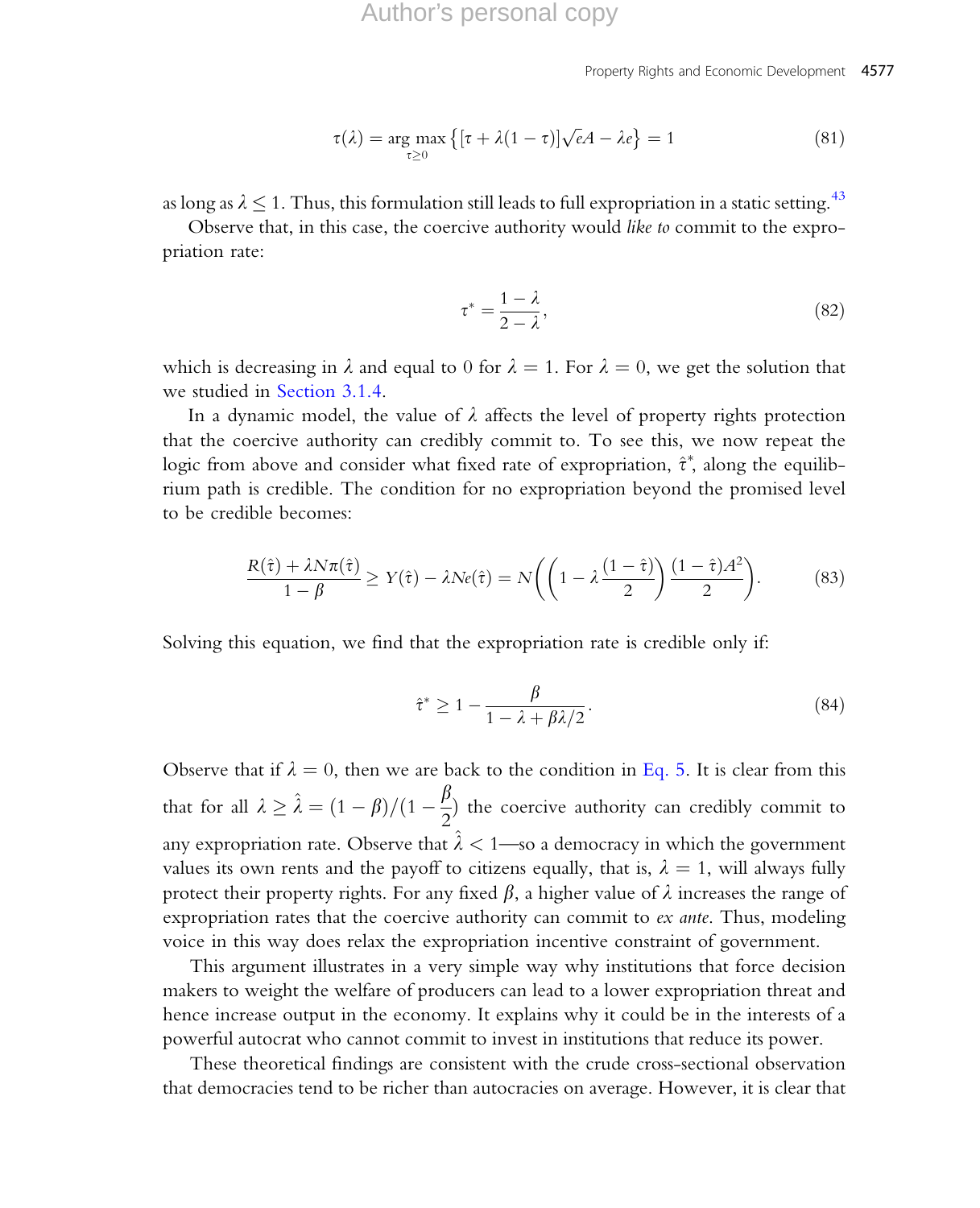there is likely to be a two-way relationship. Indeed, there is a large and growing literature on this issue. $44$ 

There are a number of historical episodes that resonate with this. It can, for example, explain the gradual and peaceful transition toward democracy in the United Kingdom which was initiated through concessions toward voting and establishing independent legal institutions charged with protecting property rights. Previous models, such as [Acemoglu and Robinson \(2000\),](#page-68-0) have discussed the possible role of revolutionary threats in franchise extension. The current approach emphasizes that there can be a pure self-interest motive if the threat of expropriation is too great. Only if  $\lambda$  is higher can the state commit to lower rates of expropriation. This could be particularly important when other institutional changes increase political turnover and hence reduce  $\beta$ . The model does suggest that there will be a limit on this mechanism when it is controlled by the coercive authority. It will only have an interest in improving institutions encouraging producer voice up to the point where it can implement its own *ex ante* optimal expropriation rate. This is supported by institutions of voice,  $\lambda^*$ , such that:

$$
\frac{1 - \lambda^*}{2 - \lambda^*} = 1 - \frac{\beta}{1 - \lambda^* + \beta \lambda^* / 2}.
$$
 (85)

For all  $\lambda < \lambda^*$ , increasing producer voice is Pareto-improving. However, for  $\lambda \geq \lambda^*$ , there is a conflict of interest between producers and the coercive authority.<sup>[45](#page-67-0)</sup>

#### 3.1.9 Heterogeneous producers

The analysis so far assumes all producers are treated symmetrically. However, it is possible that property rights are protected differentially across various social and economic groups. There are a number of possible sources of heterogeneity suggested by the model so far. The logic of the analysis above suggests, for example, that producers with greater access to exit opportunities (lower  $\bar{\tau}$ ) and with more influence (higher  $\lambda$ ) will suffer less from expropriation.

However, in the context of the reputational mechanisms that we have explored, an important issue is how far a coercive authority can selectively expropriate one group without undermining the trust of others. This depends in part on information flows across groups. In particular, the question is to what extent one group gets to see any expropriation of the other group. If one group can be secretly expropriated, then that should not undermine the confidence of the other. This suggests the possible role of a "divide and rule" strategy.<sup>[46](#page-67-0)</sup>

To illustrate the power of this mechanism to limit expropriation, suppose that there are two groups  $J \in \{A, B\}$ : those with high exit options (A) and those with low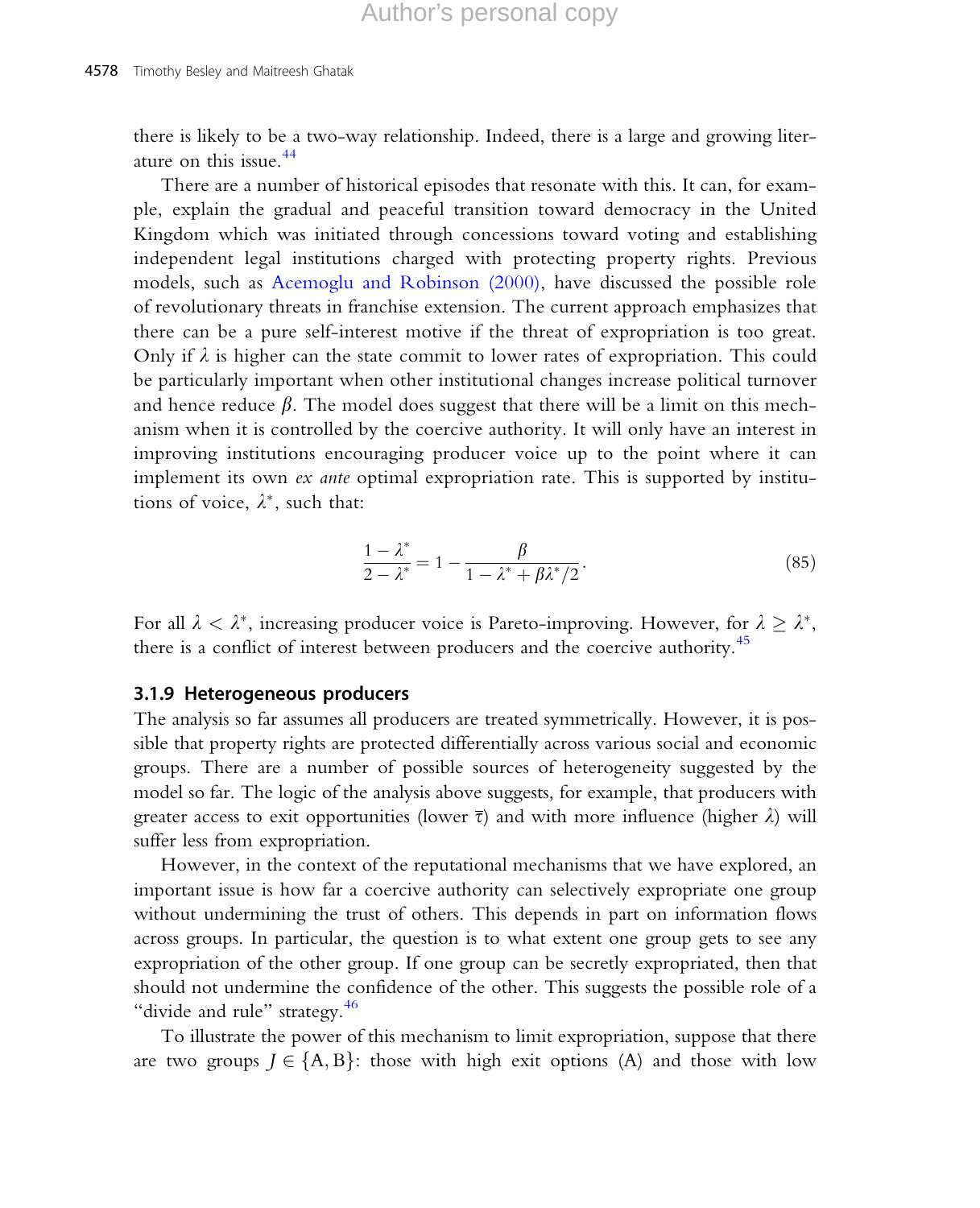exit options (B). If the state deals with each group separately, then the credibility constraint is:

$$
\hat{\tau}_J \ge (1 - \beta)\overline{\tau}_J, \text{ for } J = A, B. \tag{86}
$$

Suppose now that a deviation on either group results in *both* groups believing that the coercive authority has cheated on its promise, and that henceforth it will expropriate both groups at a common rate. This implies that if the coercive authority chooses to maximally expropriate one group, it will always maximally expropriate the other group as well, since it will be punished by both groups anyway. This can work only if there are good information flows between the groups (e.g., via the media). Then the incentive constraint becomes:

$$
\hat{\tau}[Y^{\mathcal{A}}(\hat{\tau}) + Y^{\mathcal{B}}(\hat{\tau})] \ge (1 - \beta)[\overline{\tau}_{\mathcal{A}}Y^{\mathcal{A}}(\hat{\tau}) + \overline{\tau}_{\mathcal{B}}Y^{\mathcal{B}}(\hat{\tau})]
$$
(87)

or

$$
\hat{\tau} \ge (1 - \beta) \left[ \overline{\tau}_{A} \frac{N_{A}}{N} + \overline{\tau}_{B} \frac{N_{B}}{N} \right]. \tag{88}
$$

This relaxes the incentive constraint of the coercive authority.<sup>[47](#page-67-0)</sup> The intuition is simple: if it cheats on its promise to group B, in addition to producers in group B, the producers in group A punish it as well, thereby increasing the cost of cheating.

If the goal of the political system is to reduce the aggregate level of expropriation, this analysis suggests the importance of two sets of institutions. First, as we already mentioned, those that permit free flow of information; and second, solidarity mechanisms in which *any* kind of expropriation by the coercive authority is treated as if it is an expropriation of everyone.

#### 3.1.10 Taxation and expropriation

In our discussion so far, we have not talked about taxation and how it relates to expro-priation. To libertarians taxation is a form of expropriation.<sup>[48](#page-68-0)</sup> Ex post, it might seem it is a matter of semantics as to whether taking away money from private citizens is called taxation or expropriation. Also, even from an ex ante point of view, in our framework where everyone is risk neutral, whether  $\tau$  is a tax rate, or the expected probability of expropriation, seems equivalent so long as these are known before  $e$  is chosen.<sup>49</sup>

If we look across countries of the world, there actually seems to be a positive correlation between protection of property rights (as measured using the ICRG expropriation risk measure) and the share of taxation in GDP from [Baunsgaard and Keen \(2005\)](#page-69-0).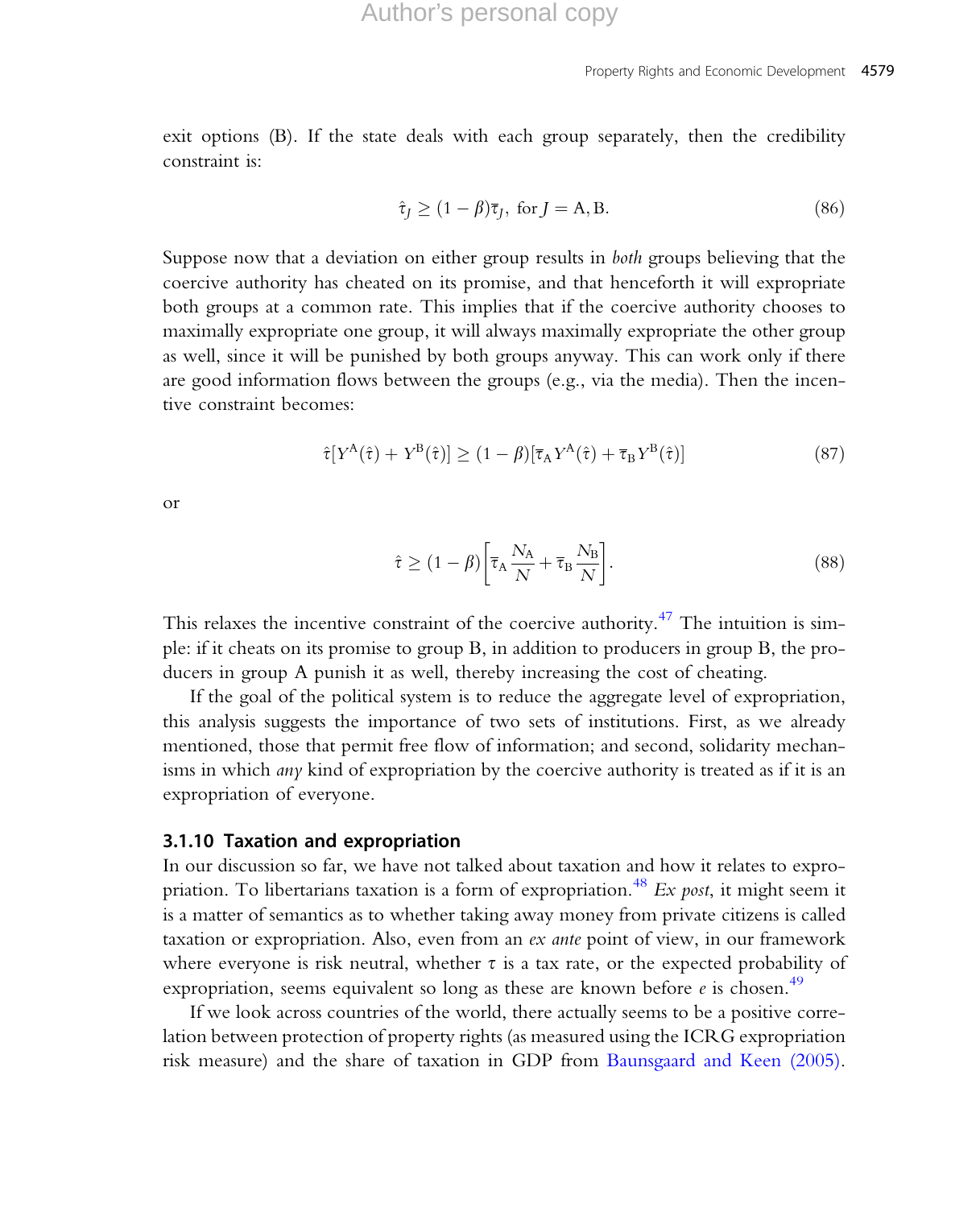<span id="page-56-0"></span>

Figure 3 Expropriation risk and tax revenue.

This is illustrated in Figure 3, averaging tax revenue (as a percentage to GDP) between 1975 and 2000 and the ICRG expropriation risk score (scale 0-10) averaged between 1984 and 1997. As argued by [Besley and Persson \(2007\)](#page-69-0), this type of pattern reflects the fact that countries with more developed fiscal systems tend to be richer and, on the whole, more market oriented. It brings into sharp relief the idea that expropriation of property (and not taxation) is symptomatic of a low level of development.

A key feature of tax systems is precisely that they lay down clearly defined rules and enable the citizens to determine their actions accordingly. Unlike expropriation, taxation is typically an organized and systematized form of extraction from citizens. Tax systems typically involve published codes according to which government tries to commit not to levy them *ex post* or to discriminate across producers on an *ad hoc* basis. A key issue is what enables the government to make this commitment. A natural starting point is the reputation-based story: we can equate expropriation with government seizing all of the output from the producers while taxation is the limited expropriation  $\hat{\tau}^*$  < 1. This distinction between expropriation and taxation is consistent with [Weingast](#page-71-0) [\(1997\)](#page-71-0) which argues that a feature of liberal political institutions (particularly democracy) is to create "fundamental transgressions"—lines in the sand which cannot be traversed without coordinated punishments. It emphasizes that there is need to have transparent access to information on expropriation by government to give the citizens a means to punish governments that violate their property rights.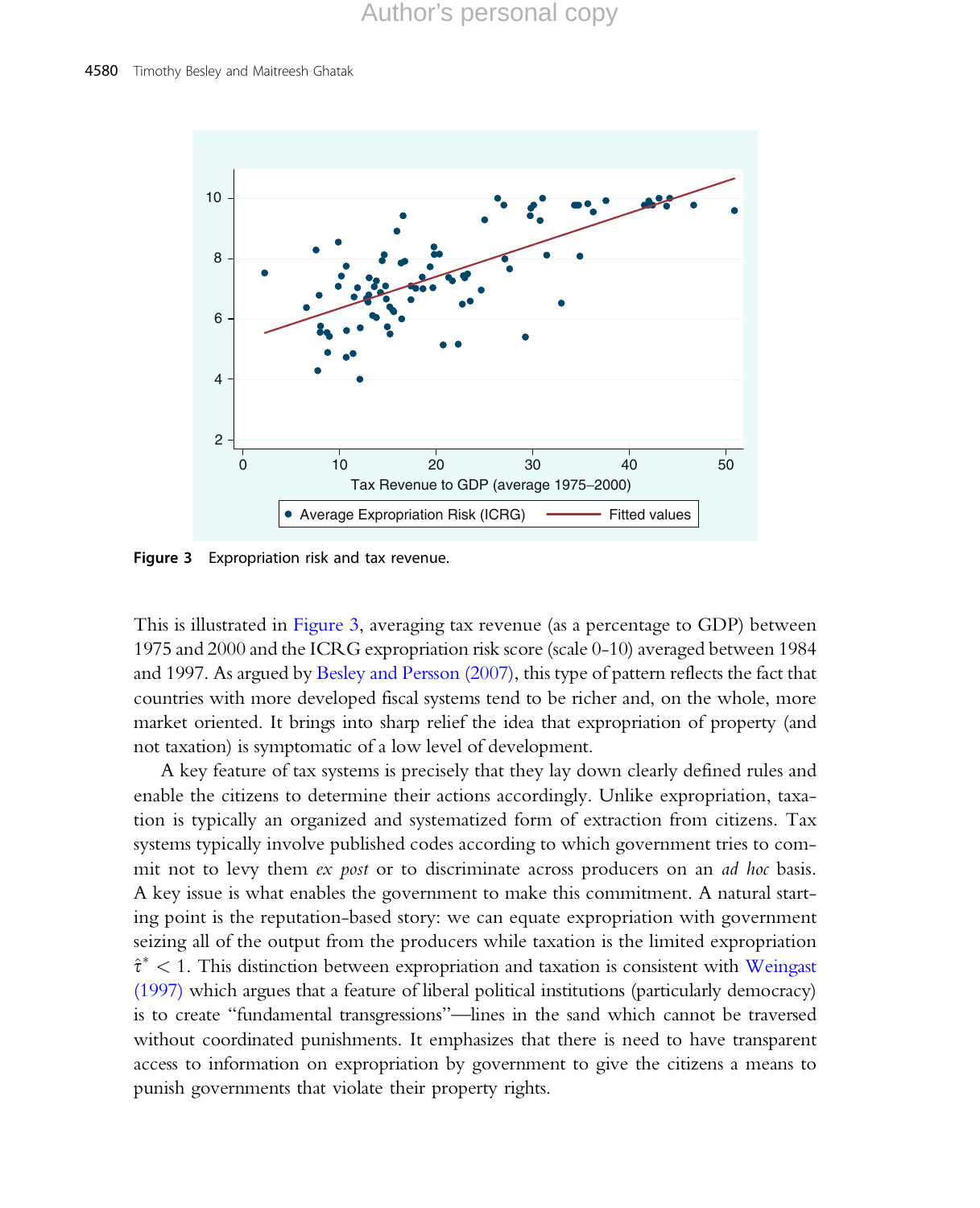There is another important difference between taxation and expropriation. Even if we allow for the possibility that taxes too can be subject to *ex post* changes, blurring the line between taxes and expropriation from the commitment point of view, an important issue is whether the producer can withdraw the asset from production. For example, in the case of land, it can lie fallow. However, a coercive authority that has the power to expropriate the owner of his assets, as well as any output that results from it, does not face this constraint. In principle, the coercive authority can force the asset to be brought into production. Using our previous arguments on reputation and exit options we can show that this means even with imperfect commitment, taxation will provide better incentives than when the coercive authority has the power to expropriate assets (in addition to output).

To see this formally, suppose there is a discrete decision denoted by  $\delta \in \{0, 1\}$ which denotes whether the asset is used at all. We assume now that the production function is:

$$
\delta[A\sqrt{e} + z].\tag{89}
$$

So if  $\delta = 0$ , nothing is produced, while if  $\delta = 1$ , then there is output of z even if  $e = 0$ . When the coercive authority cannot expropriate assets then, the "punishment" that the coercive authority faces if it takes away all the output from the producer is that output will be zero forever. However, if the coercive authority can expropriate assets, then output will be  $z$  each period. In the former case, the credible level of expropriation (of output) is  $\hat{\tau} \geq 1 - \beta$ . In the latter case, it is  $\hat{\tau} \geq (1 - \beta) + \beta(z/(z + \gamma(\hat{\tau})))$ , which is clearly higher than in the former case.

This argument is even stronger in modern economies given the importance of inalienable human capital (e.g., [Grossman & Hart, 1986\)](#page-70-0).<sup>[50](#page-68-0)</sup> To illustrate this formally, suppose that in the event that the government sets  $\tau = 1$ , the producer can withdraw value equal to  $1 - \mu$  from private production in the form of inalienable specific human capital. Then the maximum share of output that can be expropriated is equal to  $\mu$  and, in the dynamic context, the incentive constraint for the government becomes more relaxed, namely,  $\hat{\tau}^* \geq (1 - \beta)(1 - \mu)$ .

#### 3.1.11 Cross-sectional empirical regularities

The models that we have developed above give a crude sense of why, in cross-sectional regressions, we might find institutional and economic variables that can explain the extent of expropriation risk by government. Two things come rather directly out the analysis above. First, we should expect more stable governments with institutions that constrain government and enhance voice to have better property rights protection. Second, we should expect countries with high levels of natural resources to have weaker property rights protection.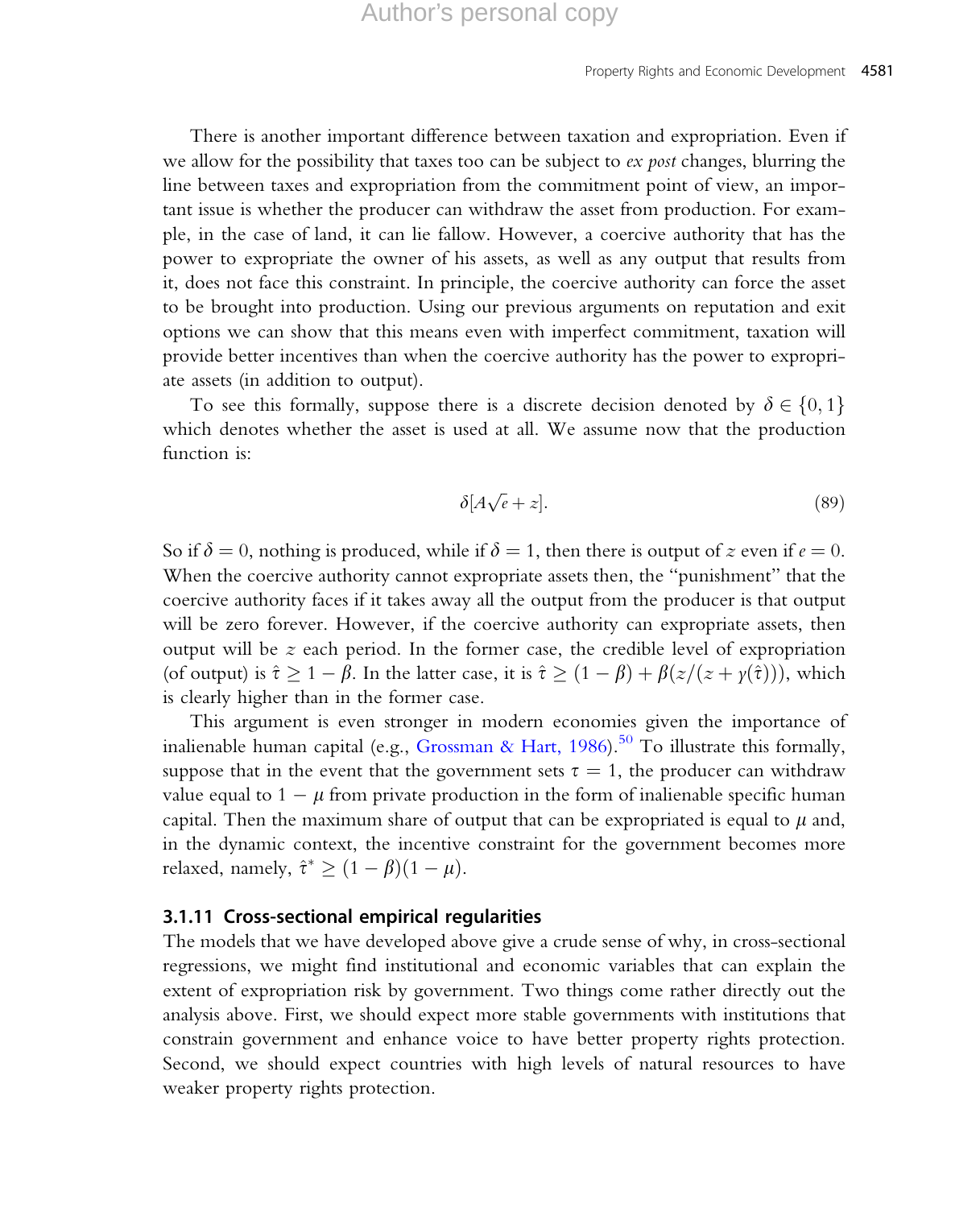[Table 1](#page-36-0) looks at these ideas using the ICRG expropriation risk variable averaged between 1984 and 1997 as the dependent variable. This was used to construct [Figures 1](#page-31-0) and [3](#page-56-0) above. The variable is on a 0-10 scale with 10 denoting the highest level of property rights protection. Its mean is 7.3 and its standard deviation is 1.7.

We use three different institutional variables as independent variables in cross-country data for the year 1997.

Our first institutional measure is the extent of executive constraints as measured in the Polity IV data. This variable has a value of 7 when such constraints are strong. We create a dummy variable equal to one when countries score 7 and take the average value of this variable between 1945 and 1997. Its mean is 0.24 and its standard deviation is 0.29. The first column of [Table 1](#page-36-0) shows that this is negatively correlated with expropriation risk and is significant at 1%. A one standard deviation in this measure of institutions leads to little less than half a standard deviation change in expropriation risk.

There is no direct measure of the government discount factor. However, [Acemo](#page-68-0)[glu, Johnson, and Robinson \(2001\)](#page-68-0) motivate their use of settler mortality to explain weak property rights use an argument in terms of incentives to set up long-term and short-term (extractive) institutions. As we have seen above, long-termism should lead to better property rights protection. The variable "settler mortality" has a mean of 245 and its standard deviation is 469. The second column of [Table 1](#page-36-0) shows the results for 64 former colonies for which this variable is available. As shown by [Acemoglu,](#page-68-0) [Johnson, and Robinson \(2001\)](#page-68-0), there is a negative correlation between settler mortality and expropriation risk (significant at 1%) with a one standard deviation change in settler mortality associated with a around one third of standard deviation change in expropriation risk in this subsample. $51$ 

Another likely factor that shapes short-termism in government behavior is the incidence of civil war. Civil war could also be a proxy for more fragmented political authority as war lords may gain control of some parts of a country. Here, we use a variable derived from the Correlates of War data base. It is the average number of years between 1945 and 1997 that a country has been engaged in a civil war. Its mean is 0.06 which says that in 6% of the country years on average in our sample are in civil conflict and its standard deviation is 0.12. Third column of [Table 1](#page-36-0) shows again there is a positive correlation between the prevalence of civil war and expropriation risk which is significant at 1%. In this case a one standard deviation change in the average civil war variable is associated with a around a third of a standard deviation change in expropriation risk.

To investigate the resource curse effect on property rights, we use a dummy variable which is equal to one if a country is an oil exporter. The mean is 0.12 and the standard deviation is 0.32. The fourth column of [Table 1](#page-36-0) shows that there is a positive correlation between expropriation risk and being an oil exporter which is significant at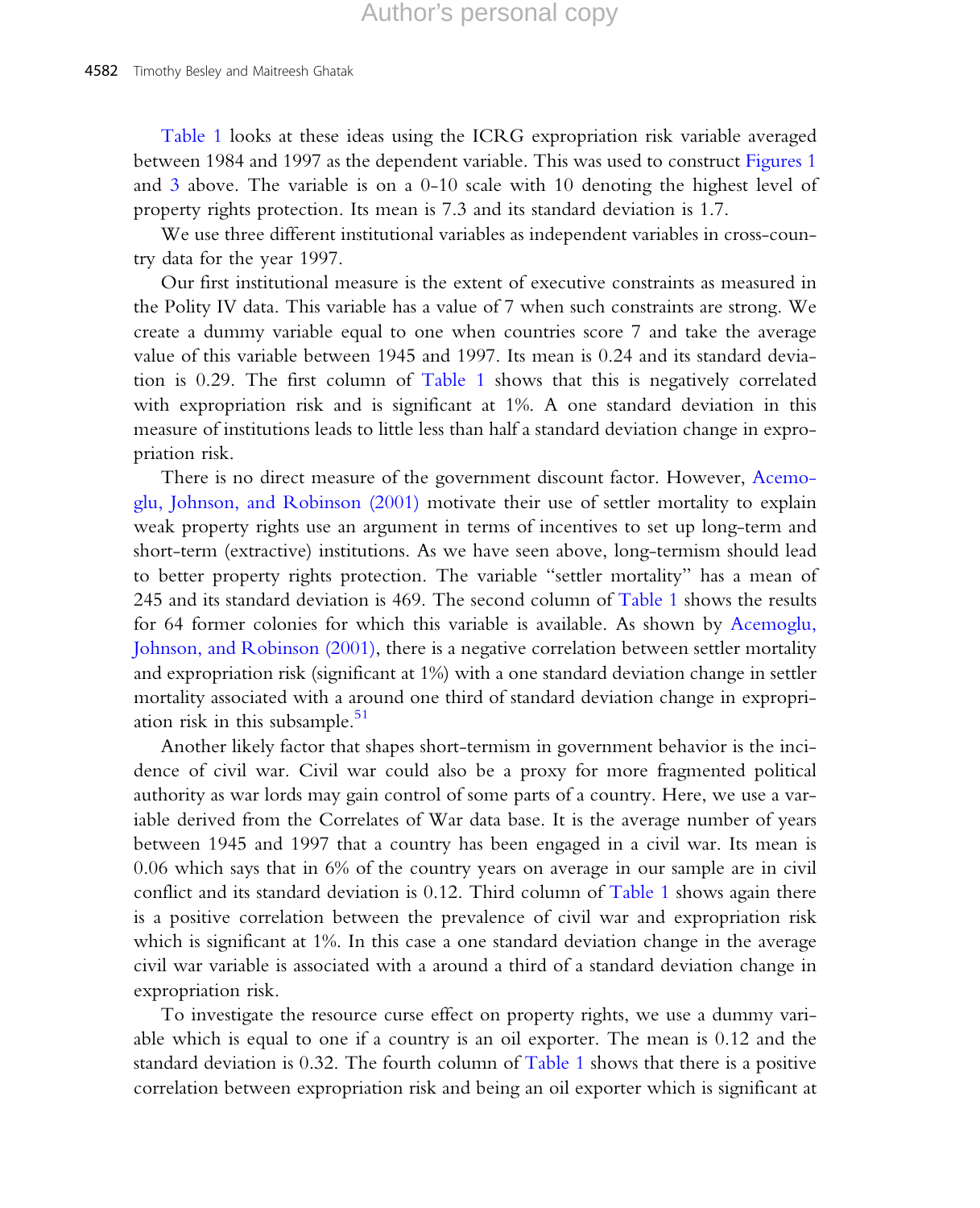10%. Being an oil exporter increases expropriation risk by half of one standard deviation.

The fifth column includes all these variables together on the sample of colonies for which settler mortality data is available. The correlations that we uncovered in the earlier columns remain significant with the exception of the oil exporter dummy variable.

While only suggestive, these findings support the relevance of the underlying theoretical reasoning that we explored throughout this section. The link between these reduced form correlations and specific theories is tenuous and one challenge for future empirical work in this area is to forge a closer link between theory and data.

## 3.2 Improving state effectiveness

Effective states in the current context are those that support institutions that allow households and firms to enjoy secure property rights. This constitutes a key investment in state legal capacity of the kind emphasized in recent work by [Besley and Persson](#page-69-0) [\(2007, 2008\)](#page-69-0). They formulate a dynamic model where such investments are forward looking and state capacity accumulates over time. For simplicity of exposition, we will focus here on a simpler static approach. This will emphasize how heterogeneous interests, and the way that these are mediated through political institutions, shape the decisions that states make to improve property rights protection.

To formalize this, we need a cost function which maps public expenditures on market supporting property rights into lower  $\tau$  in the notation of this chapter. Concretely, these costs can be thought of as the resources needed to fund courts and property registries. We will black box this by simply writing this cost function as  $L (1 - \tau)$  where  $L (\cdot)$  is an increasing, convex function measuring the *per capita* cost of improving prop- $L(\cdot)$  is an increasing, convex function measuring the *per capita* cost of improving prop-<br>erty rights at an economy wide level. This function could vary across countries due to different legal traditions and hence could constitute the way in which legal origins along the lines of [La Porta., Lopez-de-Silanes, Shleifer, and Vishny \(1998\)](#page-70-0) enter the determination of market supporting property rights.<sup>[52](#page-68-0)</sup> For example, if common law countries are better at protecting asset owners from encroachment on their rights or in enforcing some kinds of contracts, then  $\partial L(1 - \tau)/\partial \tau$  could be lower in these cases, that is, a lower marginal cost of delivering a given level of property rights protection.

Funding  $L (1 - \tau)$  can be through either general taxation or a set of user fees, for example, paying to register property or to use the court system. Deciding on the method of finance is a societal decision which will have implications for the level of investment that is likely to take place. Also important for the decision to invest in the capacity to support effective property rights will be the way in which political institutions shape collective choice. This will matter most when there is significant heterogeneity in the population. The analysis so far has given many reasons why we would expect such heterogeneity in practice.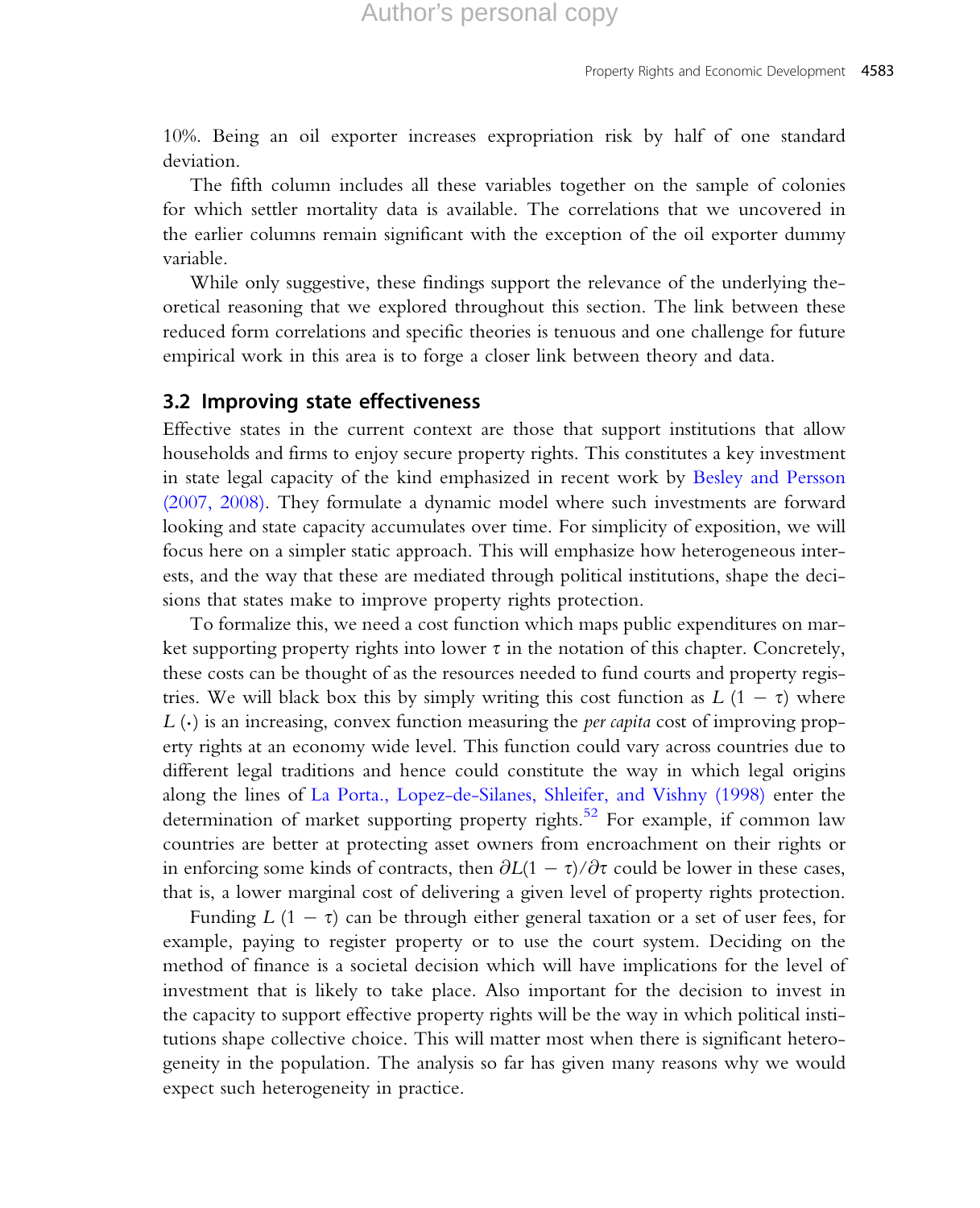# Author's personal copy

This section will lay out a rudimentary way of thinking about this and the insights that are aided by having the explicitly microfounded models from [Section 2](#page-4-0). However, it will be clear that improving state effectiveness in terms of property rights is not fundamentally different from any dimension of public spending that has an impact on productivity in the economy, such as extending education or building infrastructure. These also have to deal with issues that arise due to heterogeneous costs and benefits within the population.<sup>53</sup>

Another theme in this section will be the interplay between formal and informal institutions in providing legal services needed to support property rights. One aspect of low income countries is the role of social networks in ensuring that property can be used as collateral or traded. For example, traditional land rights in Africa often require that the lineage or tribal authority has jurisdiction in this domain. This can be important since the incentives of the state to provide property rights could depend on such private informal alternatives. After all, if informal provision is effective then there may be no need for any kind of state investment. We can think of this in the way that we suggested in [Section 2.2.2](#page-13-0) where we supposed that there was value of  $\tau_N$  that is specific to the network with a value of  $\tau_F$  where "F" stands for "formal" which is relevant in the market. The latter could then be improved by collective investments represented by the function  $L (1 - \tau_F)$ .<sup>54</sup>

In general, the case for state provision lies in extending the domain of trade. A legal system based on networks provides contract enforcement services only to members of that network creating a patchwork of different  $\tau_{N}$ s. In principle, the formal legal system  $\tau_F$  could be available to all households and firms in the economy creating a common basis for trade. To the extent that  $\tau_F$  is lower this will tend to foster arms-length trade which will raise output.

#### 3.2.1 A simple benchmark

To illustrate some of the issues involved in a simple and stylized way, we will work with the model of [Section 2.2.1](#page-10-0). While this was motivated as a model of expropriation risk rather than market supporting property rights we can use the interpretation that improving the court system allows better protection against claims by others to the fruits of the output. We will suppose that among the  $N$  producers there are different levels of productivity or land holding represented by  $A_i$  with  $i = 1, \ldots, N$ . The payoff to typical producer is:

$$
\pi(A_i, \tau) = \left[\frac{(1-\tau)A_i}{2}\right]^2 + \overline{e}.\tag{90}
$$

Suppose that each producer were faced with the *per capita* cost of sustaining property rights protection paid via a general lump-sum levy on all producers. Producer is preferred level of formal property rights protection would then be: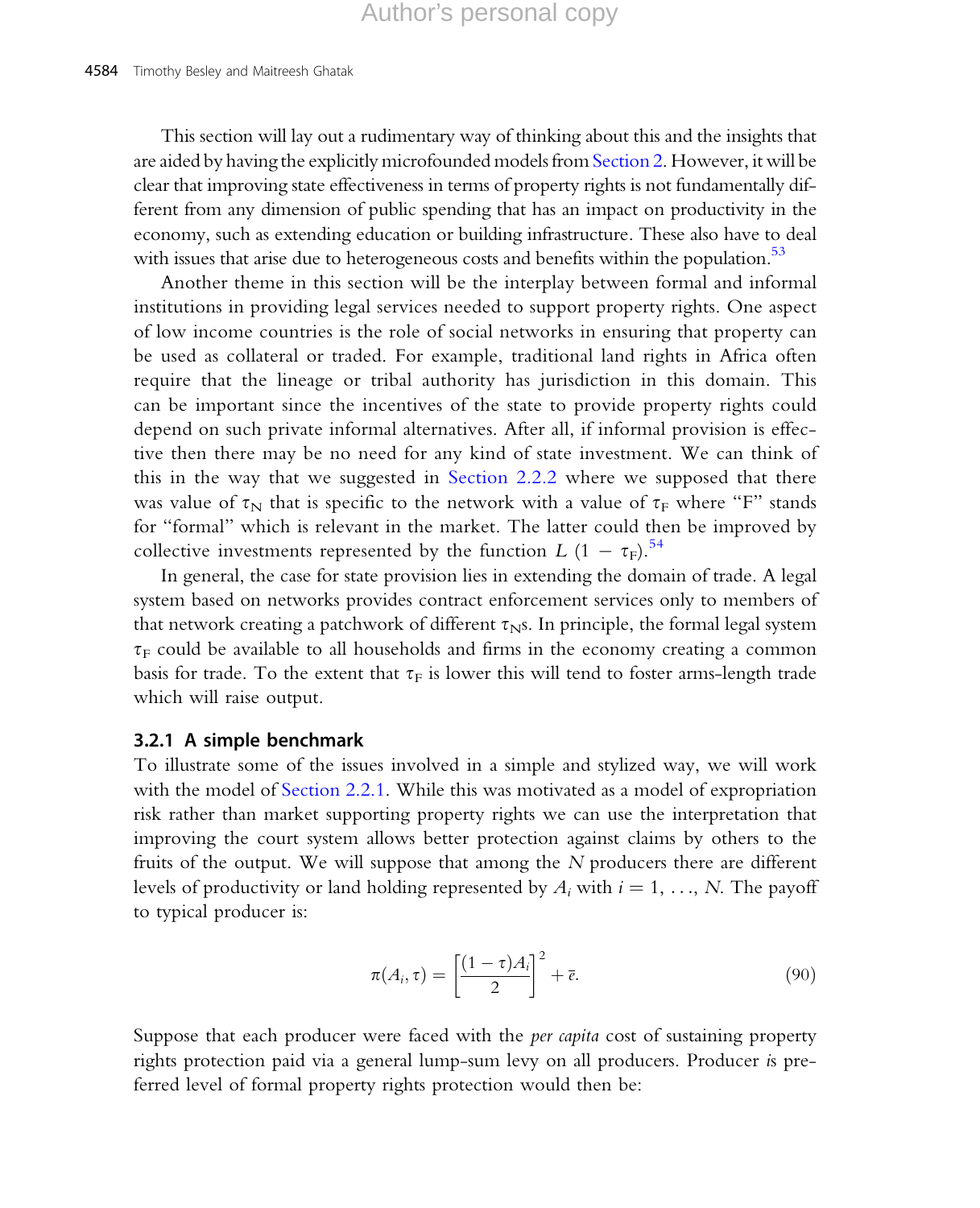$$
\tau^*(A_i) = \arg \max_{\tau \in [0,1]} \{\pi(A_i, \tau) - L(1 - \tau)\}.
$$
\n(91)

The fact that  $A_i$  and  $\tau$  are complements implies that  $\tau^*(\cdot)$  will be a decreasing function, that is, more productive producers will prefer better property rights protection (lower  $\tau$ ).

To make a prediction about the level of property rights protection that would be chosen in this economy, we need to know whose preferences are decisive in collective choices over  $\tau$ . As a benchmark, we will consider the outcome of a median voter model where those that benefit from weaker property rights are a negligible fraction of the population and hence do not influence the choice of policy.<sup>55</sup>

Since preferences over  $\tau$  are single-peaked, then a standard median voter model would predict that in a democracy, this will be the median value of  $A_i$ , denoted by  $A_m$ . Thus, according to this we will see  $\tau^*(A_m)$ .

In this simple case, the distribution of productivity in the economy (perhaps reflecting the underlying distribution of assets) would affect the location of the median voter and hence the level of formal property rights protection in the economy as a whole. This simple model could give a foundation as to why legal origins matter, if we think that it affects the function  $L(\cdot)$ . The median voter in a country with a lower marginal cost of property rights protection will tend to choose better property rights protection.

## 3.2.2 Extensions

Our median voter result is a useful benchmark result. However, there are reasons to be doubtful that it captures the full set of issues that are relevant to decisions to invest in property rights protection in reality. We will now discuss some departures from this benchmark and discuss how they may affect the result.

Many developing countries are not democracies and it is fanciful to think that the median producer could be most relevant for determining  $\tau$ . Some form of elite rule where richer producers have more political power might seem more natural. If the elite were simply rich producers who use the formal legal system to protect their property rights, then we would expect giving them the right determining  $\tau$  would actually increase property rights protection. So economies dominated by a producer elite may tend to toward higher output and greater income per capita.

However, another (and perhaps more plausible) interpretation of elite rule would be for the rentier class who live off the fruits of weak property rights have a say in political decision making. To make things simple, suppose that the rentiers act together in a unified way—a strong unified elite and do not face any cost from investing in the legal system (this remaining incident on the producers). Then, their payoff is:

$$
\frac{\tau(1-\tau)}{2} \sum_{i=1}^{N} (A_i)^2.
$$
 (92)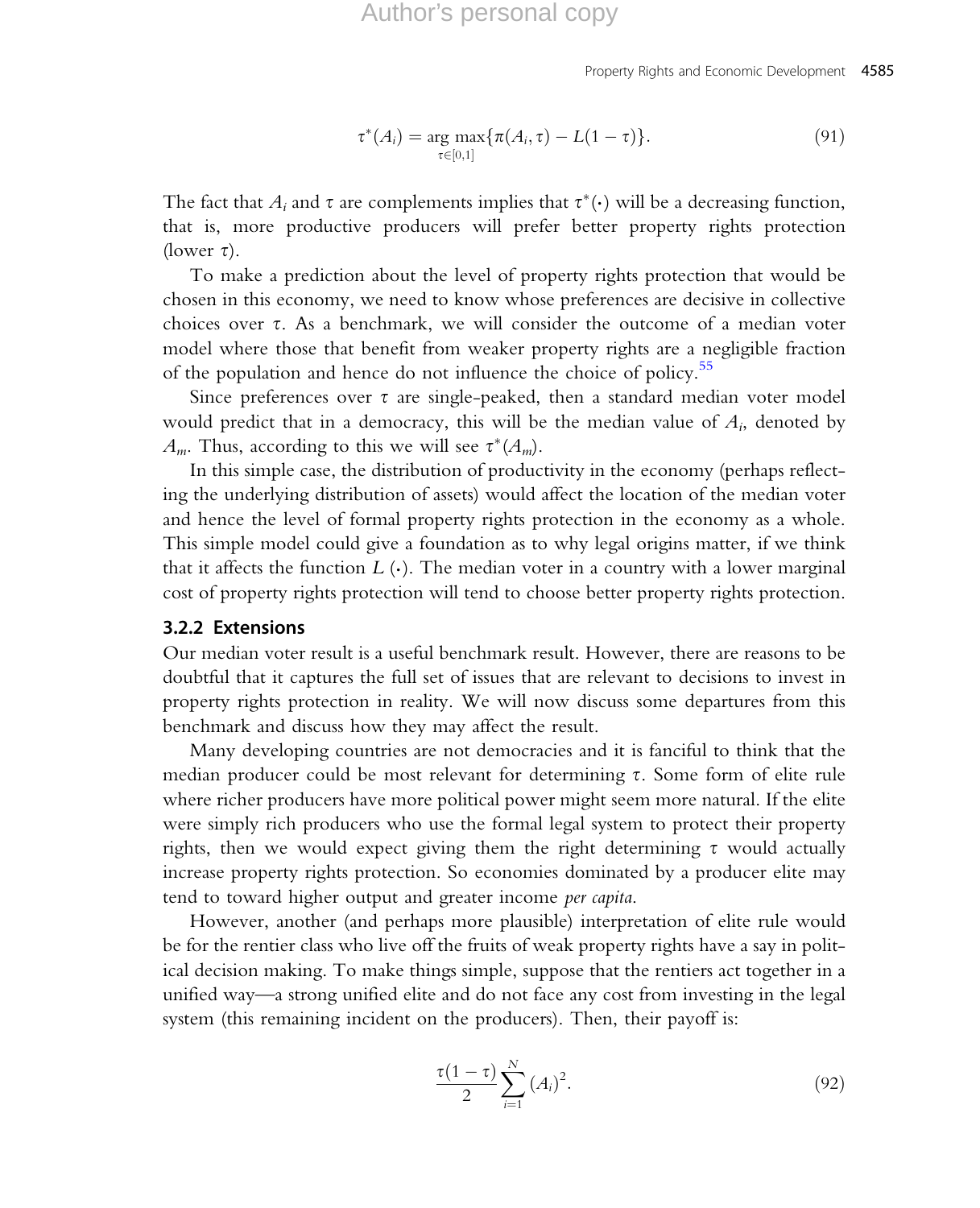It is clear that their choice of property rights protection would be  $\tau = 1/2$  whatever the cost of investing. Whether this is greater or less than would be desired by the median producer is not immediately clear. However, for small enough investment costs and a higher enough level of productivity for the median producer, we would expect there to be a conflict of interest with more producer oriented polities favoring stronger protection of property rights compared to those run by the rentier class. While not clear-cut, this does give some presumption for believing that property rights protection would be better in more democratic societies. These findings are in line with some of the discussions of [Engerman and Sokoloff \(2002\)](#page-69-0) and their discussion of the role of inequality in shaping a variety of policy choices. However, as argued by [Acemoglu](#page-68-0) [and Robinson \(2005\)](#page-68-0), there is the possibility that fear of a revolution could lead to a policy choice by the elite that is closer to that of the wider citizens. Both of these observations are consistent with our earlier discussion of the impact of democracy on expropriation risk.

The existence of networks may also have implications for the political economy of property rights protection. Some groups, for example, may be able to enjoy good levels of property rights by trading in networks and hence without recourse to improving state effectiveness. Models of oligarchic property rights as developed by [Acemoglu](#page-68-0) [\(2003\) and Braguinsky and Myerson \(2007\)](#page-68-0) can be thought of in such terms. In a world where the ruling elite enjoy privileged access to a superior level of  $\tau_{N}$ , there may be little incentive to improve property rights for the wider economy (see [Sonin, 2003](#page-71-0)). However, [Besley and Persson \(2008\)](#page-69-0) argue that the force of this argument depends on the development of the tax system, since the ruling elite would be better off maximizing production efficiency and then taxing the benefits for its own ends. This is essentially an application of the [Diamond and Mirrlees \(1971\)](#page-69-0) efficiency theorem. This kind of network-based argument presents a somewhat different reason why fragmented authority can be damaging to property rights development.

#### 3.2.3 Empirical regularities

The theoretical discussion gives a feel for why there should be difference in states' effectiveness in supporting property rights. We would expect this to depend on the level of economic development (measured via the  $A_{\beta}$  in terms of the theory), the political institutions and the legal history which affects the workings of legal institutions. To explore this in a very preliminary way, [Table 2](#page-63-0) presents some cross-sectional regressions based on data from the World Bank's Doing Business Web site [\(http://www.](http://www.doingbusiness.org) [doingbusiness.org](http://www.doingbusiness.org)). The variable that we look at is the one of property registration which tries to get at how easy it is to register property under the law.<sup>56</sup> While this is only a partial perspective on the issues that interest us, it is certainly indicative and is available for 172 countries. The variable that we use is the summary ranking of each country's performance across three indicators: cost, number of procedures, and time.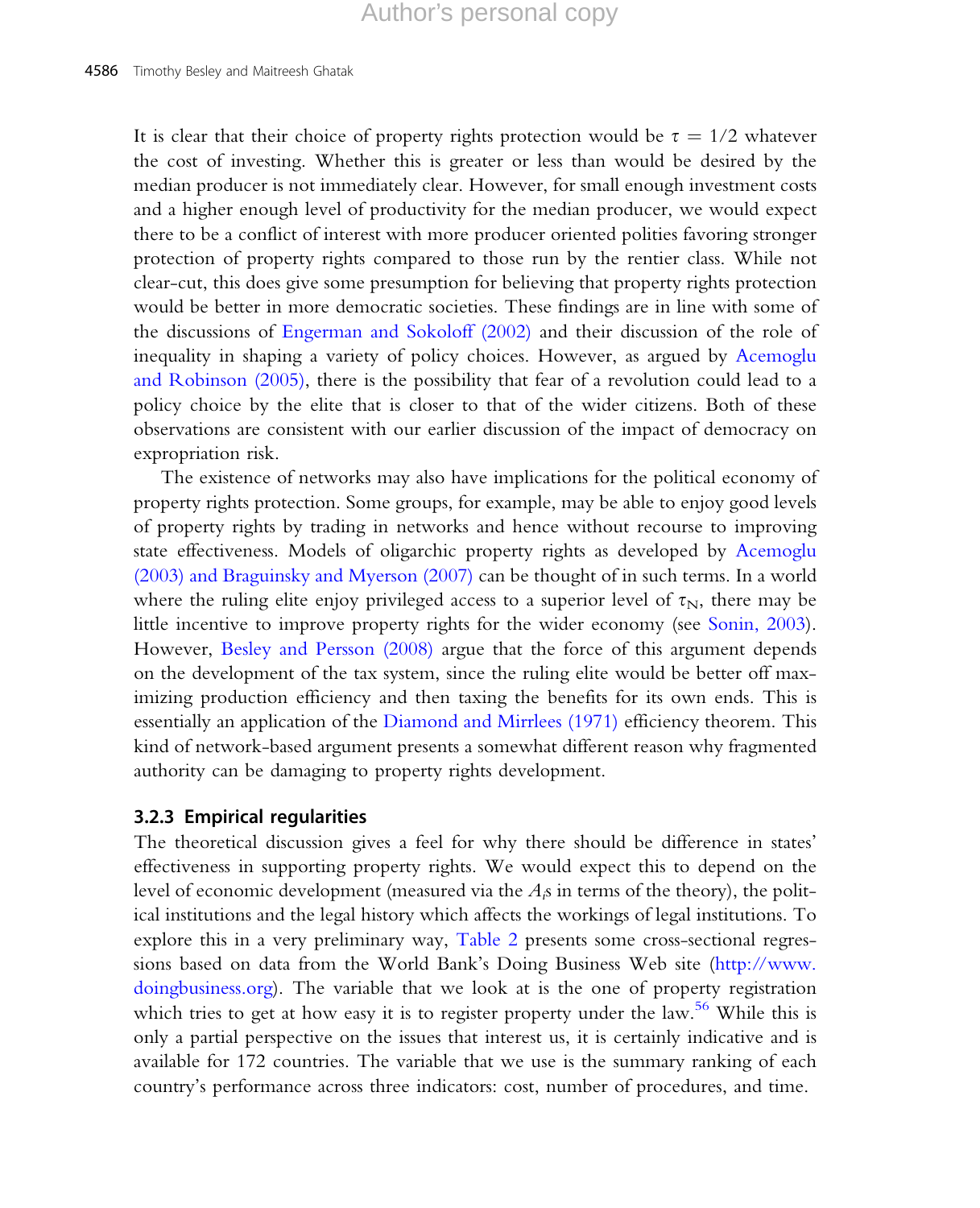<span id="page-63-0"></span>

|                                                          | (1)                    | (2)                    | (3)                    | (4)                  | (5)                   |
|----------------------------------------------------------|------------------------|------------------------|------------------------|----------------------|-----------------------|
| High constraints<br>on the executive<br>(Polity IV)      | $-2.249***$<br>(0.515) |                        |                        |                      | $-1.545**$<br>(0.644) |
| Settler mortality                                        |                        | $-0.001***$<br>(0.000) |                        |                      | $-0.001**$<br>(0.000) |
| Average years in<br>civil conflict<br>1945-1997<br>(COW) |                        |                        | $-5.359***$<br>(1.238) |                      | $-3.029**$<br>(1.409) |
| Oil exporter                                             |                        |                        |                        | $-0.790*$<br>(0.453) | 0.122<br>(0.494)      |
| Observations                                             | 123                    | 64                     | 129                    | 122                  | 61                    |
| R-squared                                                | 0.154                  | 0.105                  | 0.149                  | 0.022                | 0.265                 |

Table 2 Cross-sectional determinants of expropriation risk

Notes: Dependent variable is Average Expropriation Risk from the International Country Risk Guide for years 1984-1997. Robust standard errors in parentheses: \*significant at 10%; \*\*significant at 5%; \*\*\*significant at 1%.

In the first column of Table 2, we correlate this variable with the log of income per capita and find a strong negative correlation, that is, countries with higher income levels have better systems for registering property. Of course, the direction of causality is hard to know. A one standard deviation change in log income *per capita* is associated with around 20 places in the country ranking.

In the second column, we look at the correlation with legal origins, with French legal origin being the omitted category. There are strong correlations with Socialist; Scandinavian and German legal origin all of which have better rankings compared to French legal origin. These findings are in line with [La Porta et al. \(1998\).](#page-70-0)

The third column of Table 2 looks at the correlation with democracy using the Polity data for the period from 1945 to 2000. The variable that we use measures the proportion of years in the year 2000 for which the country has had a polity score greater than zero over this period. Moving from being continuously autocratic to continuously democratic over this period is worth around 45 places in the ranking suggesting that policies that enable property registration are superior in democracies ([Table 3](#page-64-0) ).

Finally, in the fourth column, we include all of these sets of variables. Although the magnitudes of the correlations change, the basic findings are robust.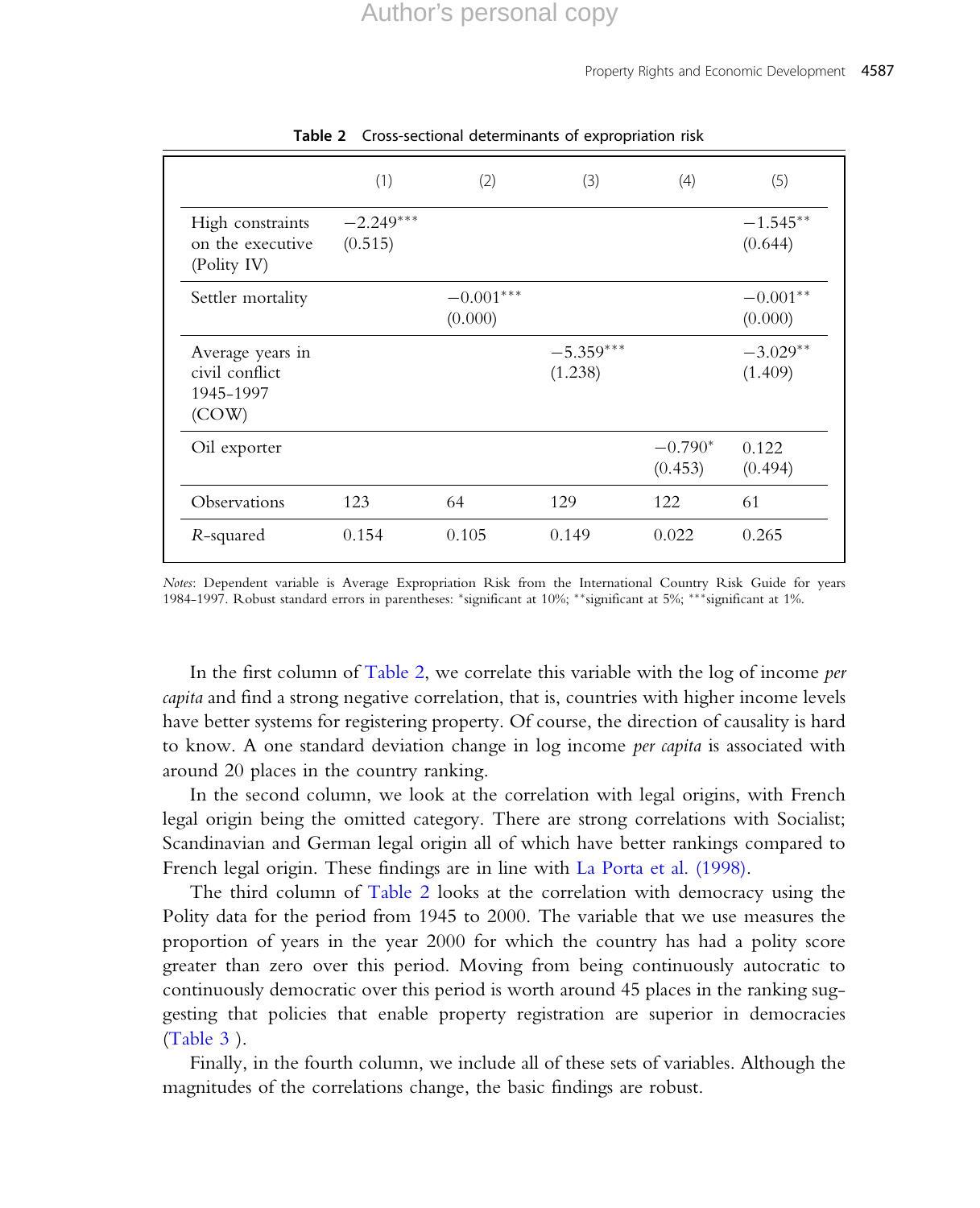<span id="page-64-0"></span>

|                                                           | (1)                     | (2)                     | (3)                      | (4)                      |
|-----------------------------------------------------------|-------------------------|-------------------------|--------------------------|--------------------------|
| Log income per capita                                     | $-20.790***$<br>(3.303) |                         |                          | $-10.648***$<br>(4.023)  |
| English legal origin                                      |                         | $-11.387$<br>(8.953)    |                          | $-0.953$<br>(8.982)      |
| Socialist legal origin                                    |                         | $-32.951***$<br>(9.835) |                          | $-40.314***$<br>(10.606) |
| Scandinavian legal<br>origin                              |                         | $-87.751***$<br>(7.332) |                          | $-46.793***$<br>(13.234) |
| German legal origin                                       |                         | $-66.984***$<br>(8.955) |                          | $-32.330***$<br>(11.619) |
| Proportion of years in<br>democracy 1944-2000<br>(Polity) |                         |                         | $-44.550***$<br>(10.729) | $-28.369**$<br>(12.621)  |
| Observations                                              | 130                     | 169                     | 172                      | 130                      |
| R-squared                                                 | 0.225                   | 0.162                   | 0.094                    | 0.349                    |
|                                                           |                         |                         |                          |                          |

Table 3 Cross-sectional determinants of property registration

Notes: Dependent variable is a country's rank (1-172) on the World Bank Doing Business Web site for time, number of procedures and cost of registering property. Legal origin omitted category is French legal origin. Robust standard errors in parentheses: \*significant at 10%; \*\*significant at 5%; \*\*\*significant at 1%.

As with the earlier results, these are only suggestive correlations and they in no sense test the theoretical models that we have put forward. However, they hint at the possible empirical relevance of the ideas that we have laid out and breathe life into the theory. But much remains to be done to refine our understanding of these issues at an empirical level in a way that is linked to theory.

## 4. CONCLUDING COMMENTS

Market economies rely on the creation and enforcement of property rights. In this chapter, we have reviewed the ways in which property rights affect economic decisions, and the incentives for creating effective institutions for the protection of private property.

Economists have often approached the problem of designing public policies by taking the starting point of market failure—typically where a competitive market fails to internalize externalities or there is a lack of competition. But the study of markets rests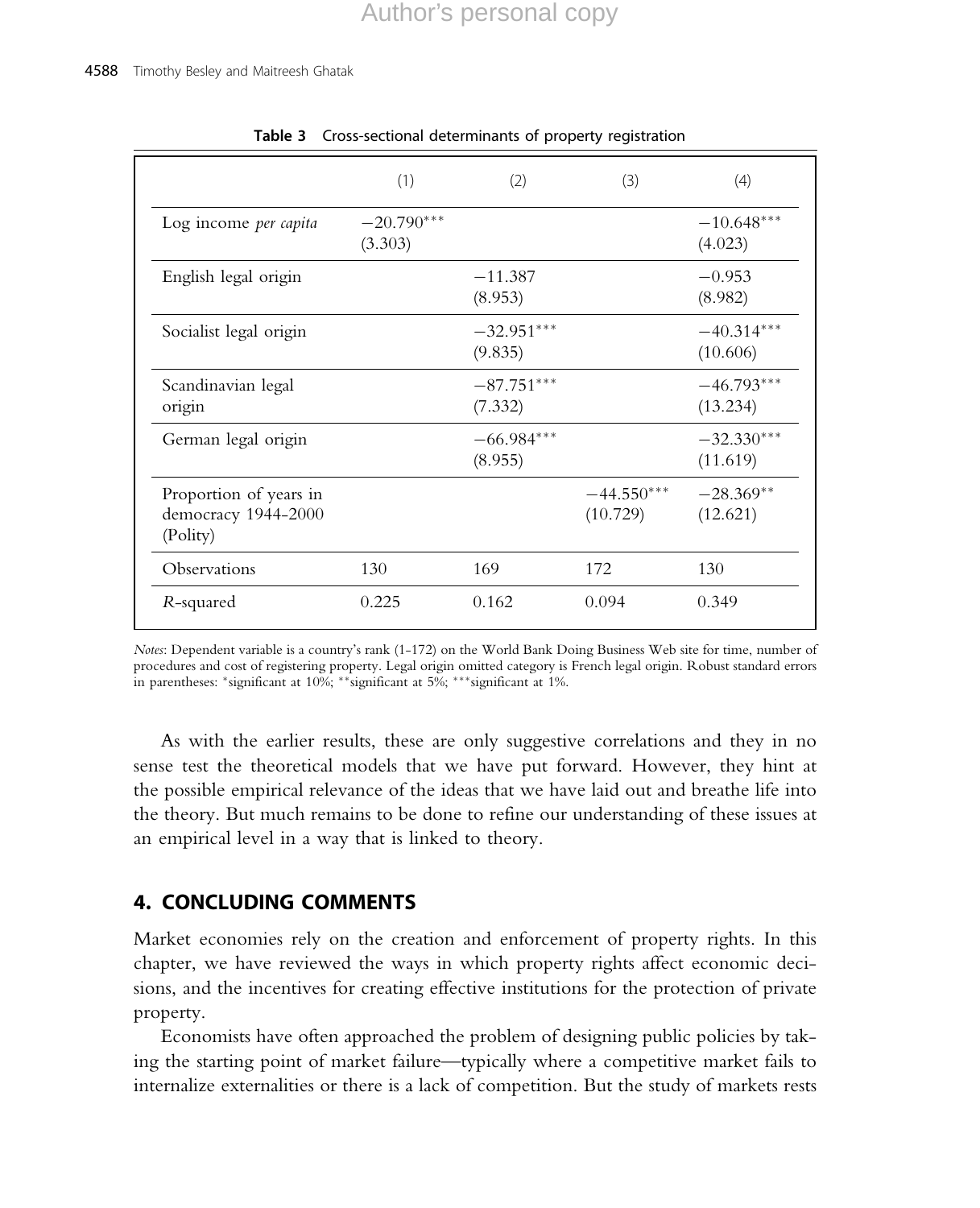# Author's personal copy

often on assumptions about effective property rights which cannot be taken for granted. The role of competitive markets in allocating resources is then quite limited. This observation is especially relevant in the context of financial markets given the importance of assets in supporting trade.

The issues studied in this chapter are, we believe, of first-order importance in studying the development process and there is now a wide variety of supporting evidence. Looking at the evolution of property rights also means integrating insights from historical experience. This chapter has, we hope, given a sense of the richness of the issues that are involved in studying the interplay between property rights and economic development. It also has created a unified analytical framework drawing from the literature on development economics, political economy, and economics of contracts and organizations. However, it has not been possible to cover things in as much depth as we would have liked to, nor have we been able to provide a thorough survey of the literature.

One key message that stands out is how one should be cautious in thinking about property rights extension in a monolithic way. The creation of effective property rights is heterogeneous in its impact and there are many potential mechanisms that can sustain property rights. This suggests that there should not be a "one size fits all" mantra of extension of private property rights, nor a blind faith that this is a magic bullet that will cure all economic ills.

#### End Notes

- \*. Chapter for Volume V of the Handbook of Development Economics edited by Dani Rodrik and Mark Rosenzweig. We are grateful to Hannes Mueller for research assistance. We would also like to thank Madhav Aney, Oriana Bandiera, Avinash Dixit, Erica Field, Dilip Mookherjee, Gerard Padro i Miguel, Dani Rodrik, T. Paul Schultz, Ragnar Torvik, Chris Udry, and especially, Oliver Denk and Rocco Macchiavello for helpful comments. The usual disclaimer applies. Besley is grateful to the ESRC and CIFAR for financial support.
- 1. See [Barzel \(1997\) and Alchian and Demsetz \(1972\).](#page-69-0)
- 2. See, for example, [Acemoglu \(2003\)](#page-68-0).
- 3. One of the earliest advocates of private property rights was Aristotle who thought that property would be more likely to be looked after if someone owned it or profited from it than if it were treated as common [\(Robbins, 2000](#page-71-0) p. 18).
- 4. Changes in technology or demand that lead to a rise in the value of the asset are argued to be key drivers of emergence of private property rights (see [North & Thomas, 1973](#page-71-0)).
- 5. See [de Soto \(1989](#page-69-0), pp. 158-163) for a detailed discussion.
- 6. There is an overlap with the issues covered here and [Baland, Moene, and Robinson \(2008\).](#page-68-0)
- 7. In principle, this could even apply to labor, for example, "forced" labor.
- 8. The natural question is, given this deadweight loss why does this form of imperfection in property rights exist? We will examine this question in detail when we endogenize  $\tau$ .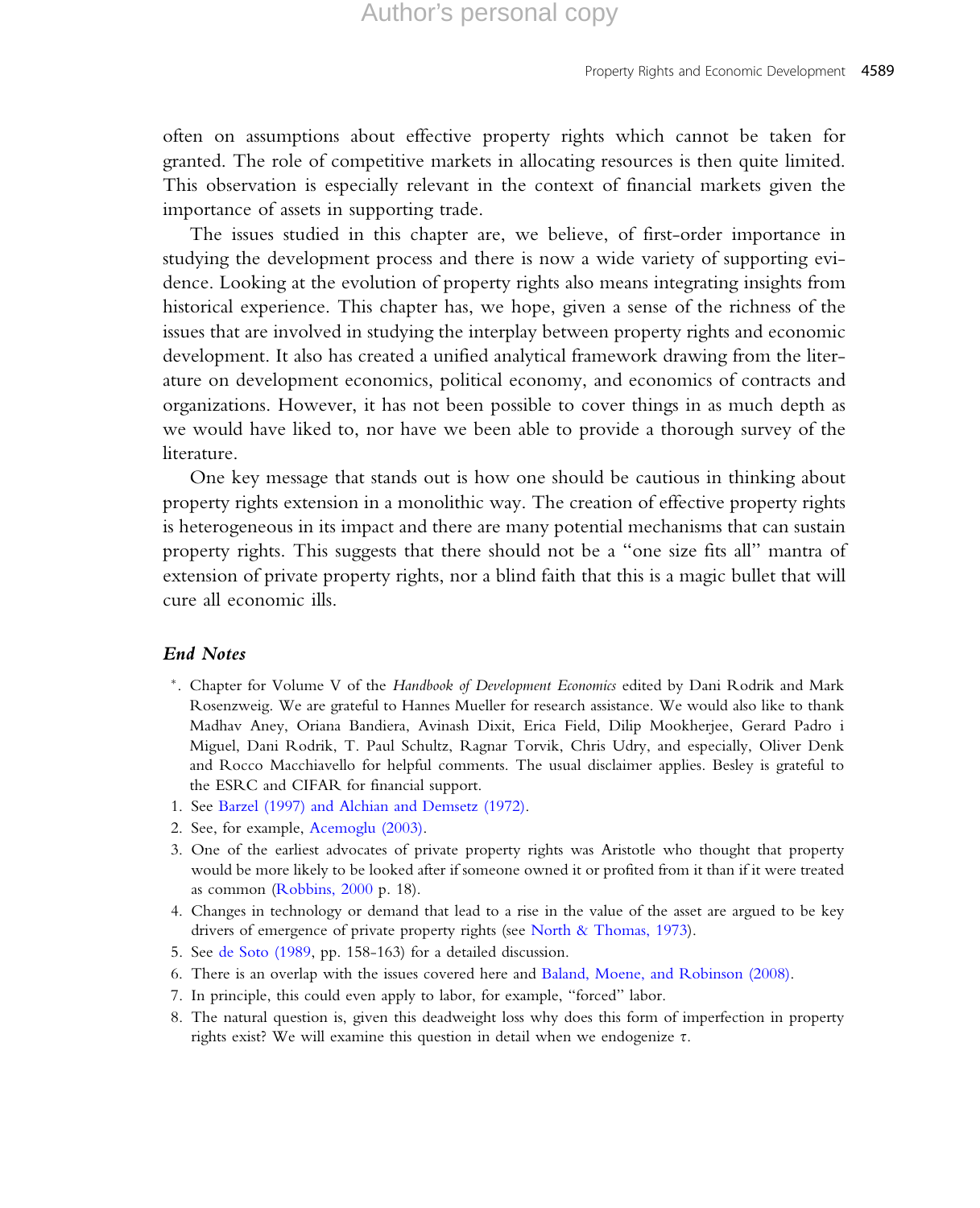- 9. A necessary condition for the existence of labor markets is property rights in one's own labor, that is, absence of slavery or other forms of coercive use of labor. In this chapter, we will focus on property rights in nonhuman assets, such as land.
- 10. This is just an application of the separation property of agricultural household models: with complete markets, individual preferences do not affect production decisions (see [Singh, Squire, & Strauss,](#page-71-0) [1986\)](#page-71-0). This is taking prices as exogenous. Otherwise, household preferences will affect production decisions when prices are endogenous: in economies where people value leisure a lot, wages will be high and this will clearly affect production decisions.
- 11. Since  $A \le 2$ ,  $\tau \in [0, 1]$ , and  $\gamma \in [0, 1]$  these solutions for effort are both interior.
- 12. For the proof of (i), observe that the sign of the derivative  $\partial \sqrt{\epsilon_1}/\partial \tau$  depends on the sign on  $\gamma^2 A^2 \tau$  $(2 - \tau) - 4$ . Now  $\tau$   $(2 - \tau)$  is increasing in  $\tau$  and the maximum value that it can take is 1. Therefore, the maximum possible value of  $\gamma^2 A^2 \tau (2 - \tau) - 4$  is  $\gamma^2 A^2 - 4$  but by assumption  $4 - (\tau \gamma A)^2 > 0$  for all  $\tau$ ,  $A$  and  $\gamma$ . For (ii) observe that the sign of the derivative  $\partial$ ,  $\partial \tau$  ( $\partial \tau$  depends on the sign on all  $\tau$ , A, and  $\gamma$ . For (ii) observe that the sign of the derivative  $\partial \sqrt{\epsilon_2}/\partial \tau$  depends on the sign on 4 +  $\tau_2^2$ ,  $\epsilon_1^2$  = 8 $\tau$ . Clearly, this is positive for low values of  $\tau$  and peoptive for high values  $\tau^2 \gamma^2 A^2 - 8\tau$ . Clearly, this is positive for low values of  $\tau$  and negative for high values of  $\tau$ . The proof of (iii) follows directly by applying the envelope theorem.
- 13. This follows from the assumptions that the asset that is subject to insecure property rights is also one where productive labor is used to generate income and the resource constraints are not binding.
- 14. See [de Meza and Gould \(1992\) and Dixit \(2004\)](#page-69-0).
- 15. For example, landlords in India often leave their land fallow rather than leasing them out for fear of rights and control to tenants due the presence of tenancy laws that provide security of tenure to tenants and regulate rents. This prevents the land-poor from accessing land through tenancy and is viewed as an unintended negative consequence of the existing tenancy laws. See [Hanstad, Haque,](#page-70-0) [and Nielsen \(2008\).](#page-70-0)
- 16. There is now a large literature that focuses on the implications of credit constraints for the path of economic development. See, for example, [Aghion and Bolton \(1997\) and Banerjee and Newman](#page-68-0) [\(1993\)](#page-68-0).
- 17. Note that together these assumptions imply  $\rho < 1$ . Given that we have normalized the cost of effort to one, this is an assumption in the relative price of the input  $x$  relative to effort  $e$ .
- 18. In [Besley and Ghatak \(2008\)](#page-69-0), we provide a more thorough microfoundation to this story using a costly state verification model.
- 19. In this case:

$$
\pi = \sqrt{\frac{A^2}{4} + w(1-\tau)} \left( A(1+\Delta) - 2\sqrt{\frac{A^2}{4} + w(1-\tau)} \right) + w(1-\tau) - \rho.
$$

- 20. Formally, the result follows by taking the derivative of r with respect to  $\tau$  and observing that  $(A^{2}/4) + w(1 - \tau) = e \le 1.$
- 21. See [Besley and Ghatak \(2008\)](#page-69-0) for further discussion of this.
- 22. This is standard in the literature following [Grossman and Hart \(1986\).](#page-70-0) The transfers solve:

$$
t^* = \arg \max \left\{ \left( a \sqrt{e_A} + b \sqrt{e_B} - \overline{u}_A^A - t \right) \left( a \sqrt{e_A} + b \sqrt{e_B} - \overline{u}_B^A + t \right) \right\}.
$$

- 23. Observe that  $(1 \lambda)(3 + \lambda)$  is strictly decreasing in  $\lambda$ . Also, it takes the value 3 for  $\lambda = 0$  and the value 0 for  $\lambda = 1$ . Hence  $(h^2/16)(1 \lambda)(3 + \lambda) < (3h^2/16) < (h^2/4)$  implying that  $\hat{S}^A$  is less than value 0 for  $\lambda = 1$ . Hence,  $(b^2/16)(1 - \lambda)(3 + \lambda) \le (3b^2/16) < (b^2/4)$  implying that  $\hat{S}^A$  is less than  $S^*$ .
- 24. See [Banerjee, Gertler, and Ghatak \(2002\) and Mookherjee \(1997\).](#page-69-0)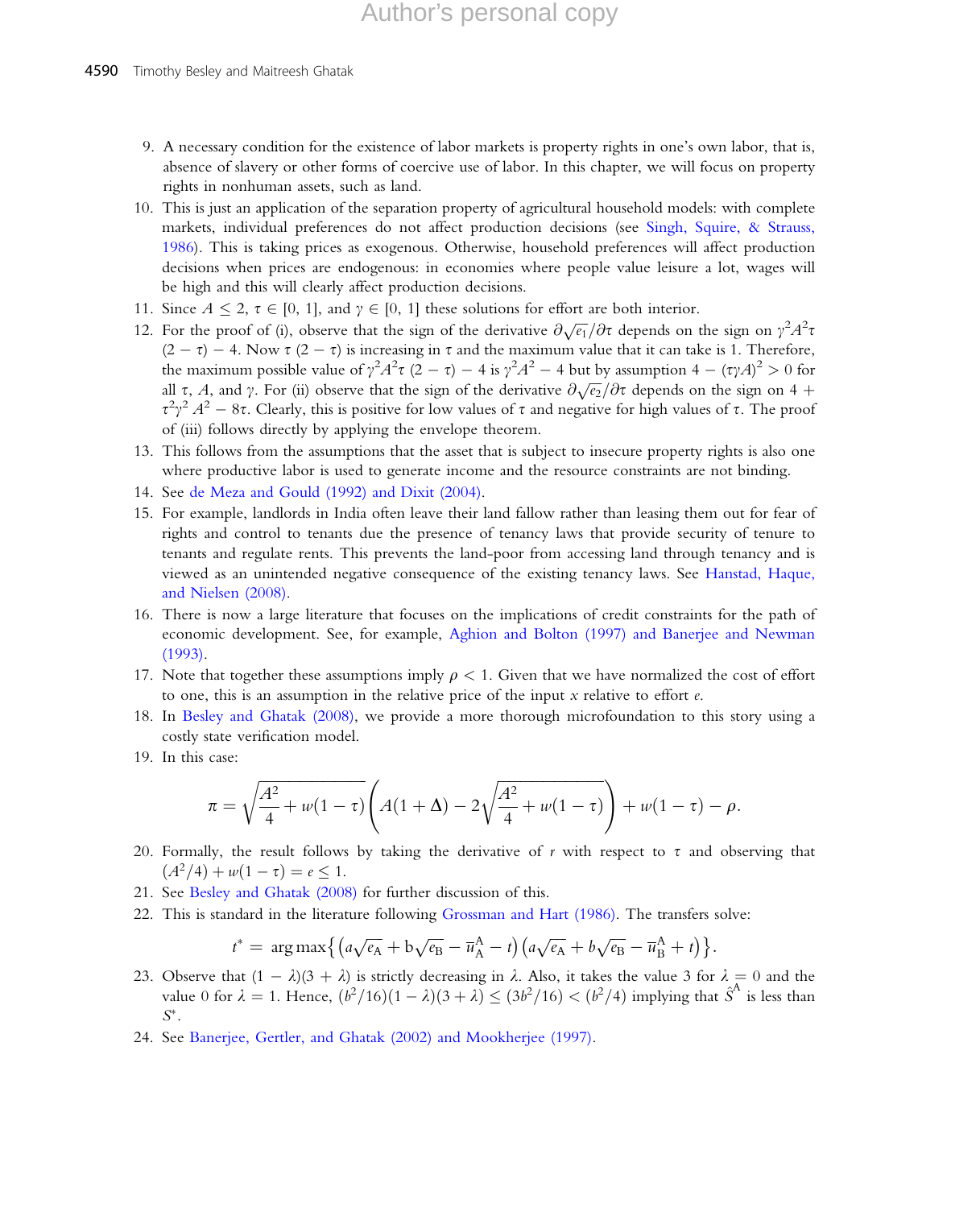- <span id="page-67-0"></span>25. Here we assume symmetric Nash-bargaining and therefore  $\tau = 1/2$ . However, if we use asymmetric Nash-bargaining then  $\tau$  can be any nonnegative number between 0 and 1 and will reflect the relative bargaining power of A.
- 26. See, for example, [Lin \(1988, 1992\)](#page-70-0).
- 27. This result holds more generally, for example, when the investments are complementary (see [Hart,](#page-70-0) [1995\)](#page-70-0).
- 28. We have set  $\overline{u}_{\text{B}} = 0$ .
- 29. See [Pande and Udry \(2005\)](#page-71-0) for a comprehensive review of this literature.
- 30. [Di Tella, Galiani, and Schargrodsky \(2007\)](#page-69-0) study the formation of beliefs using the same data set and find that lucky squatters who end up with legal titles report beliefs closer to those that favor the workings of a free market. To the extent these beliefs encourage effort and enterprise, this could be an additional channel through which property rights might affect productivity.
- 31. Our assumption (1) rules out the possibility that vis-a-vis projects with low-expected returns, collateral is not a binding constraint.
- 32. There is a large literature on private enforcement, that is, when protection is provided by profitmaximizing organizations (see [Dixit, 2004](#page-69-0)), and also, some research on private institutions for property-rights, including ones that fight against predation by the government (see [Dixit, 2009](#page-69-0)).
- 33. Discussions of private property rights enforcement include [Grief \(2005\) and Skaperdas \(1992\)](#page-70-0).
- 34. We will make assumptions to ensure that  $\tau < 1$  in any equilibrium.
- 35. Note however, that this is not the first-best outcome: there is still the standard distortion of an outputbased transfer scheme.
- 36. A general equilibrium model of rent-seeking has also been developed by [Acemoglu and Verdier](#page-68-0) [\(1998\)](#page-68-0).
- 37. Observe that if  $\alpha > 0$  and  $z = 0$ , then the coercive authority can commit to  $\tilde{\tau}$  such that:

$$
Y(\tilde{\tau}) = N\alpha.
$$

If  $z > \alpha$ , then we get the same equilibrium as with  $\alpha = 0$ .<br>We are essuming here that the coargive surfacity can eredibly

- 38. We are assuming here that the coercive authority can credibly commit to audit and expropriate if producers offer to pay some  $t' < t$  such that  $\mu \hat{y} - y \le t'$ . If this is not possible, then t will have to be set at the lowest level that is consistent with the constraint of the coercive authority, namely,  $\mu \hat{y} - y$ the lowest level that is consistent with the constraint of the coercive authority, namely,  $\mu\hat{y} - \gamma$ .
- 39. If  $y = y_0$  then the argument goes through but the authority would have been exactly as well off as before, not strictly better off. This is why we chose this particular formulation.
- 40. There could also be a fixed payment which is paid to workers regardless of whether output is realized, but we have set this to zero as we are assuming that the aim of the government is to extract as much surplus as possible from the workers under socialism.
- 41. In the language of contract theory, the coercive authority is now using a relational contract. See [Baker, Gibbons, and Murphy \(2002\)](#page-68-0) for a discussion in the context of firms and workers.
- 42. [Garfinkel and Lee \(2000\) and Marceau and Smart \(2003\)](#page-70-0) have applied these ideas to issues related to those studied in this section. See also the historical discussion in [Rajan and Zingales \(2003\).](#page-71-0)
- 43. In fact, we know from [Kydland and Prescott \(1977\)](#page-70-0) that even a welfare maximizing government may have an incentive to announced time inconsistent taxation.
- 44. See [Persson and Tabellini \(2008\)](#page-71-0) for a review and discussion of the issues.
- 45. The above condition holds with equality for  $\beta \le 1/2$ . If  $\beta > 1/2$ ,  $\tau^* = 1/2$ , and  $\lambda^* = 0$ .
- 46. See [Acemoglu, Robinson, and Verdier \(2004\)](#page-68-0) for a model along these lines.
- 47. This is an example of a collective reputation mechanism, similar to the one studied by [Greif \(1993\)](#page-70-0) for mediaeval traders in the Mediterranean. We have assumed that, even if there is no collective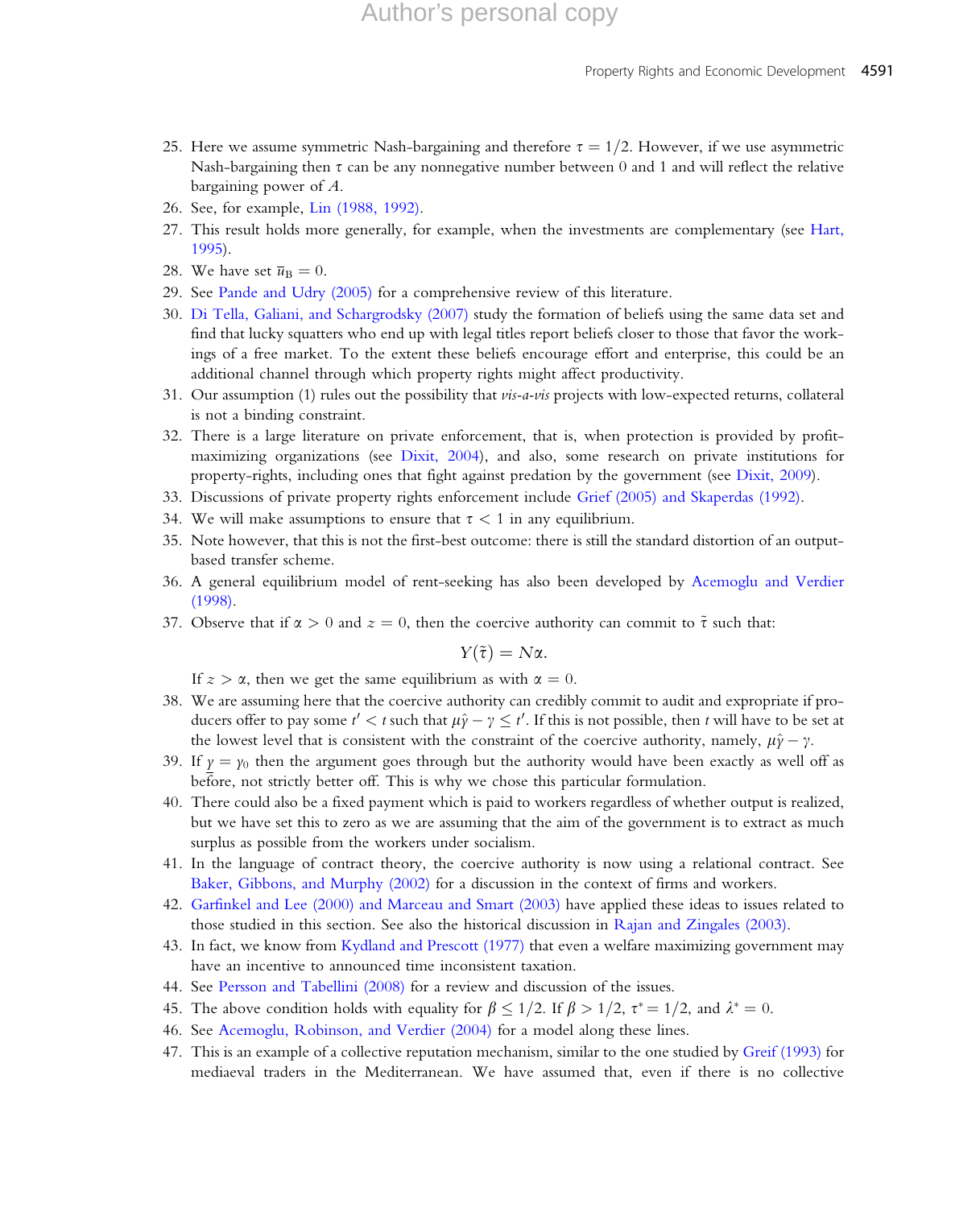<span id="page-68-0"></span>punishment, the government commits to a common expropriation rate. Otherwise, the incentive constraint for the group with low exit options would be relaxed, while the one for the group with high exit options would be strengthened.

- 48. See [Nozick \(1974\).](#page-71-0)
- 49. The fact that taxation is typically deterministic and expropriation stochastic is not the key distinction in our framework of risk-neutral producers. Indeed, here a mean-preserving spread in the tax rate or the rate of expropriation would raise efficiency so long as the producer is told which way the uncertainty is resolved before he undertakes effort. Consider a mean-preserving spread in  $\tau$  such that it is  $\overline{\tau}$ with probability p and  $\bar{\tau}$  with probability  $1 - p$ . As the producer's expected payoff is  $\frac{1}{4}(1 - \tau)^2 A^2$ <br>which is convex in  $1 - \tau$  it follows that he is better off with the random tax schedule. This is a which is convex in  $1 - \tau$  it follows that he is better off with the random tax schedule. This is a well-known result in public finance—see [Weiss \(1976\)](#page-71-0).
- 50. [Haber, Maurer, and Razo \(2003\)](#page-70-0) argue that there is considerable proprietary knowledge of markets and technology in the Mexican oil industry. They argue that this limited the amount of expropriation that the government could undertake.
- 51. In an ingenious paper, [DeLong and Shleifer \(1993\)](#page-69-0) look indirectly at property rights protection in Medieval Europe and find that absolutist monarchs presided over slower growth in urbanization.
- 52. See [Glaeser and Shleifer \(2002\)](#page-70-0) for an interesting discussion of the historical political economy behind the development of different legal codes.

#### References

- Acemoglu, D. (2003). The form of property rights: Oligarchic vs. democratic societies. NBER Working Paper No. 10037.
- Acemoglu, D. (2005). Politics and economics in weak and strong states. Journal of Monetary Economics, 52(7), 1199–1226.
- Acemoglu, D., & Johnson, S. (2005). Unbundling institutions. Journal of Political Economy, 113(5), 949–995.
- Acemoglu, D., Johnson, S., & Robinson, J. A. (2001). The colonial origins of comparative development: An empirical investigation. American Economic Review, 91(5), 1369–1401.
- Acemoglu, D., & Robinson, J. A. (2000). Why did the west extend the franchise? Democracy, inequality, and growth in historical perspective. Quarterly Journal of Economics, 115(4), 1167–1199.
- Acemoglu, D., & Robinson, J. A. (2005). Economic origins of dictatorship and democracy. Cambridge: Cambridge University Press.
- Acemoglu, D., Robinson, J. A., & Verdier, T. (2004). Kleptocracy and divide-and-rule: A model of personal rule. Journal of the European Economic Association, 2(2–3), 162–192.
- Acemoglu, D., & Verdier, T. (1998). Property rights, corruption and the allocation of talent: A general equilibrium approach. Economic Journal, 108(450), 1381–1403.
- Aghion, P., & Bolton, P. (1997). A theory of trickle-down growth and development. Review of Economic Studies, 64(2), 151–172.
- Alchian, A. A., & Demsetz, H. (1972). Production, information costs, and economic organization. American Economic Review, 62(5), 777–795.
- Bai, C. E., Li, D. D., Qian, Y., & Wang, Y. (2004). Commitment, incentives, and information: The case of anonymous banking. Available at [http://elsa.berkeley.edu/](http://elsa.berkeley.edu/~yqian/anonymous%20banking.pdf)~[yqian/anonymous%20banking.pdf](http://elsa.berkeley.edu/~yqian/anonymous%20banking.pdf)
- Baker, G., Gibbons, R., & Murphy, K. J. (2002). Relational contracts and the theory of the firm. Quarterly Journal of Economics, 117(1), 39–84.
- Baklanoff, E. (1975). Expropriation of US investments in Cuba, Mexico, and Chile. New York: Praeger Publishers.
- Baland, J. M., Moene, K. O., & Robinson, J. A. (2009). "Governance and Development" draft chapter for the Volume V of the Handbook of Development Economics. Amsterdam: North-Holland.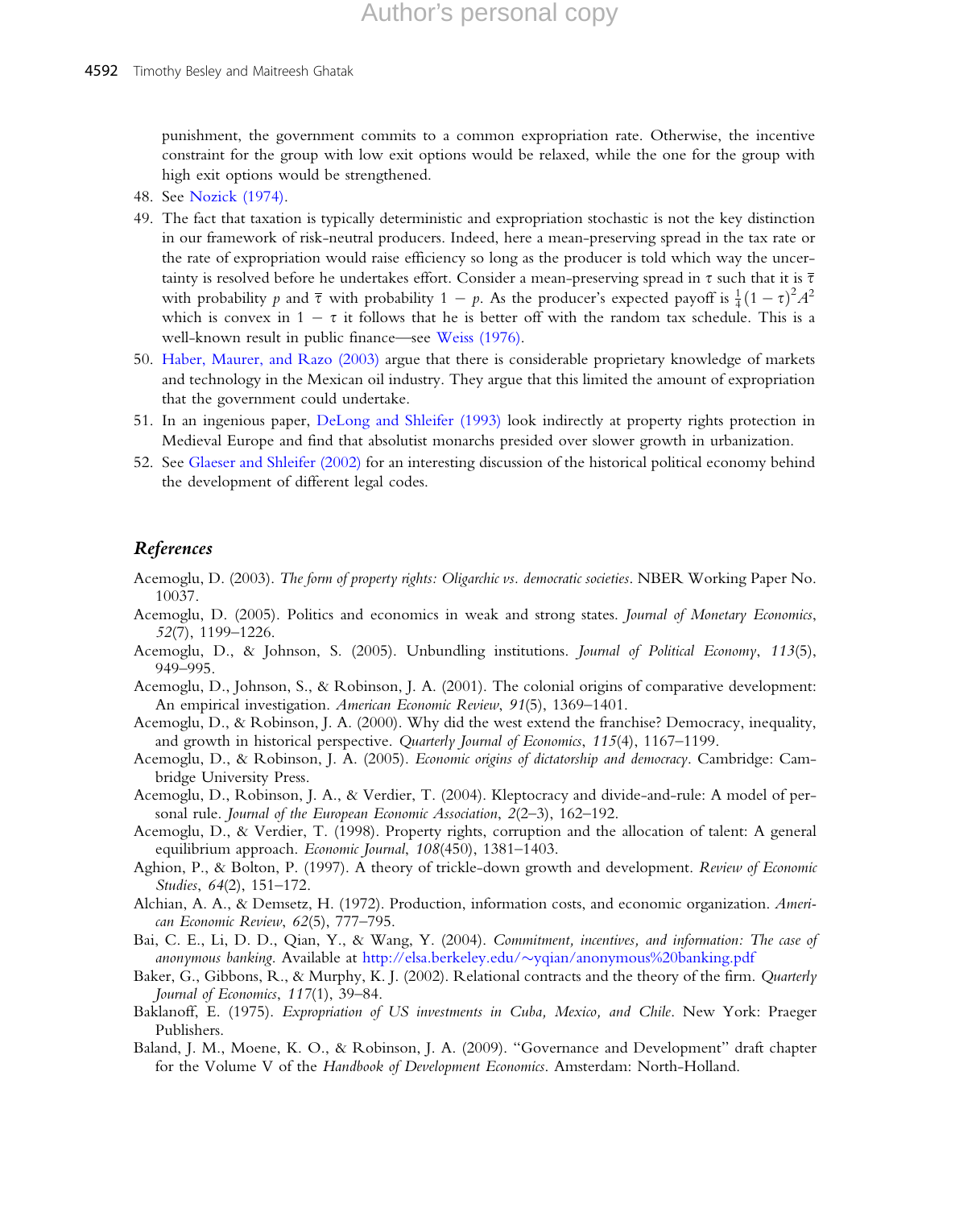- <span id="page-69-0"></span>Banerjee, A. V., Gertler, P. J., & Ghatak, M. (2002). Empowerment and efficiency: Tenancy reform in West Bengal. Journal of Political Economy, 110(2), 239–280.
- Banerjee, A. V., & Newman, A. F. (1993). Occupational choice and the process of development. Journal of Political Economy, 101(2), 274–298.
- Barber, M. (1994). The new knighthood: A history of the order of the temple. London: Cambridge University Press.
- Barzel, Y. (1997). Economic analysis of property rights (2nd ed., pp. 1–2). Cambridge: Cambridge University Press.
- Bauer, P. (1954). West African trade. Cambridge: Cambridge University Press.
- Baumol, J. (1990). Entrepreneurship: Productive, unproductive, and destructive. Journal of Political Economy, 98(5), 893–921.
- Baunsgaard, T., & Keen, M. (2005). Tax revenue and (or?) trade liberalization. IMF.
- Besley, T. (1995). Property rights and investment incentives: Theory and evidence from Ghana. Journal of Political Economy, 103(5), 903–937.
- Besley, T., & Ghatak, M. (2001). Government versus private ownership of public goods. Quarterly Journal of Economics, 116(4), 1343–1372.
- Besley, T., & Ghatak, M. (2008). Creating collateral: The de Soto effect and the political economy of legal reform. LSE.
- Besley, T., & Persson, T. (2009). The origins of state capacity: Property rights, taxation, and politics. American Economic Review, (forthcoming).
- Besley, T., & Persson, T. (2008). State capacity, conflict and development. Paper to support Persson's Econometric Society Presidential Address.
- Braguinsky, S., & Myerson, R. B. (2007). Capital and growth with oligarchic property rights. Available a[thttp://](http://home.uchicago.edu/~rmyerson/research/oligarch.pdf) [home.uchicago.edu/](http://home.uchicago.edu/~rmyerson/research/oligarch.pdf) $\sim$ [rmyerson/research/oligarch.pdf](http://home.uchicago.edu/~rmyerson/research/oligarch.pdf)
- Coase, H. (1960). The problem of social cost. Journal of Law and Economics, 3(1), 1–44.
- DeLong, J. B. (2000). Overstrong against thyself: War, the state, and growth in Europe on the eve of the industrial revolution. In M. Olson & S. Kahkohnen (Eds.), A not-so-dismal science: A broader view of economies and societies. Oxford: Oxford University Press.
- DeLong, J. B., & Shleifer, A. (1993). Princes and merchants: European city growth before the industrial revolution. Journal of Law and Economics, 36(2), 671–702.
- De Meza, D., & Gould, J. R. (1992). The social efficiency of private decisions to enforce property rights. Journal of Political Economy, 100(3), 561–580.
- De Soto, H. (1989). The other path: The economic answer to terrorism. New York: Basic Books.
- De Soto, H. (2000). The mystery of capital: Why capitalism triumphs in the west and fails everywhere else. New York: Basic Books.
- De Soto, H. (2001). The mystery of capital. Finance and development. IMF. Available at [http://www.imf.org/](http://www.imf.org/external/pubs/ft/fandd/2001/03/desoto.htm) [external/pubs/ft/fandd/2001/03/desoto.htm](http://www.imf.org/external/pubs/ft/fandd/2001/03/desoto.htm)
- Diamond, P., & Mirrlees, J. (1971). Optimal taxation and public production: I production efficiency. American Economic Review, 61(1), 8–27.
- Di Tella, R., Galiani, S., & Schargrodsky, E. (2007). The formation of beliefs: Evidence from the allocation of land titles to squatters. Quarterly Journal of Economics, 122(1), 209–241.
- Dixit, A. K. (2004). Lawlessness and economics: Alternative modes of governance. Princeton: Princeton University Press.
- Dixit, A. K. (2009). Governance institutions and economic activity. Presidential Address to the American Economic Association, Princeton University.
- Djankov, S., Glaeser, E., La Porta, R., Lopez-de-Silanes, F., & Shleifer, A. (2003). The new comparative economics. Journal of Comparative Economics, 31(4), 595–619.
- Engerman, S. L., & Sokoloff, K. L. (2002, Fall). Factor endowments, inequality, and paths of development among new world economies. Economia, 41–109.
- Fafchamps, M. (2005). Spontaneous market emergence and social networks. In G. Demange & M. Wooders (Eds.), Group formation in economics: Networks, clubs and coalitions. Cambridge: Cambridge University Press.
- Field, E. (2005). Property rights and investment in urban slums. Journal of the European Economic Association, Papers and Proceedings, 3(2–3), 279–290.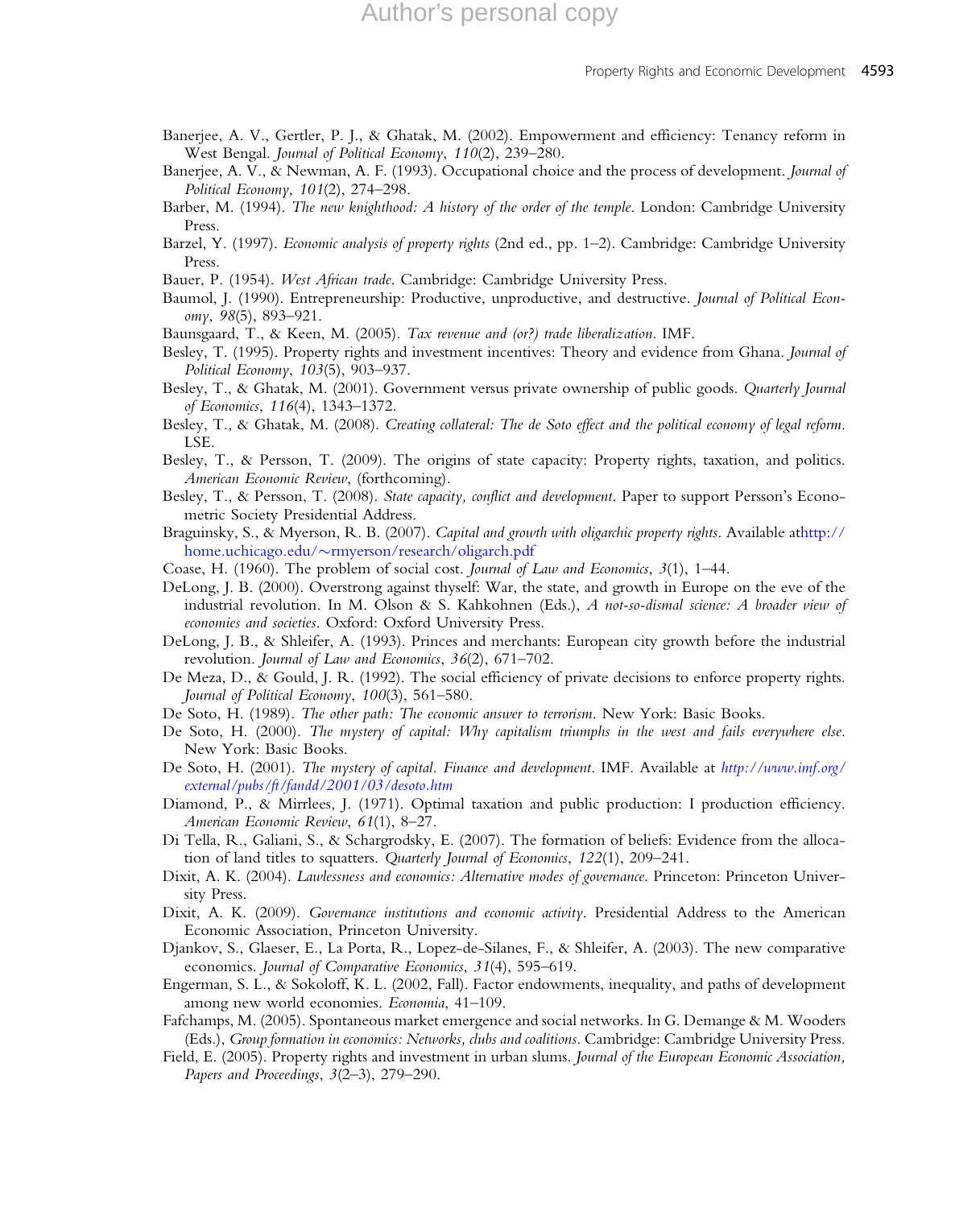# Author's personal copy

- <span id="page-70-0"></span>Field, E. (2007). Entitled to work: Urban property rights and labor supply in Peru. *Quarterly Journal of Eco*nomics, 122(4), 1561–1602.
- Field, E., & Torero, M. (2006). Doproperty titles increase credit access among the urban poor? Evidence from a nationwide titling program. Harvard University. Working Paper Available at [http://www.economics.harvard.](http://www.economics.harvard.edu/faculty/field/files/FieldTorerocs.pdf) [edu/faculty/field/files/FieldTorerocs.pdf](http://www.economics.harvard.edu/faculty/field/files/FieldTorerocs.pdf)
- Galiani, S., & Schargrodsky, E. (2005). Property rights for the poor: Effects of land titling. Business School Working Paper No. 06/2005. Universidad Torcuato Di Tella.
- Garfinkel, M. R., & Lee, J. (2000). Political influence and the dynamic consistency of policy. American Economic Review, 90(3), 649–666.
- Glaeser, E., La Porta, R., Lopez-de-Silanes, F., & Shleifer, A. (2004). Do institutions cause growth? Journal of Economic Growth, 9(3), 271–303.
- Glaeser, E. I., & Shleifer, A. (2002). Legal origins. Quarterly Journal of Economics, 107(4), 1193–1229.
- Goldstein, M., & Udry, C. (2008). The profits of power: Land rights and agricultural investment in Ghana. Journal of Political Economy, 116(6), 981–1022.
- Greif, A. (1993). Contract enforceability and economic institutions in early trade: The Maghribi traders' coalition. American Economic Review, 83(3), 525–548.
- Greif, A. (2005). Commitment, coercion, and markets: The nature and dynamics of institutions supporting exchange. In C. Menard & M. M. Shirley (Eds.), Handbook of new institutional economics. Berlin: Springer.
- Grossman, S. J., & Hart, O. (1986). The costs and benefits of ownership: A theory of vertical and lateral integration. Journal of Political Economy, 94(4), 691–719.
- Grossman, G., & Helpman, E. (1994). Protection for sale. American Economic Review, 84(4), 833–850.
- Grossman, H. I., & Kim, M. (1995). Swords or plowshares? A theory of the security of claims to property. Journal of Political Economy, 103(6), 1275–1288.
- Grossman, H. I., & Noh, S. J. (1994). Proprietary public finance and economic welfare. Journal of Public Economics, 53(2), 187–204.
- Guriev, S. M., Kolotilin, A., & Sonin, K. (2008). Determinants of expropriation in the oil sector: A theory and evidence from panel data. Available at SSRN: [http://ssrn.com/abstract](http://ssrn.com/abstract=1103019)=[1103019](http://ssrn.com/abstract=1103019)
- Haber, S., Maurer, N., & Razo, A. (2003). When the law does not matter: The rise and decline of the Mexican oil industry. Journal of Economic History, 63(1), 1–32.
- Hanstad, T., Haque, T., & Nielsen, R. (2008). Improving land access for India's rural poor. *Economic and* Political Weekly of India, 43(10), 49–56.
- Hart, O. (1995). Firms, contracts, and financial structure. New York: Clarendon Press.
- Hart, O., & Moore, J. (1990). Property rights and the nature of the firm. Journal of Political Economy, 98(6), 1119–1158.
- Hornbeck, R. (2008). Good fences make good neighbors: Evidence on the effects of property rights. New York: MIT.
- Kydland, F. E., & Prescott, E. C. (1977). Rules rather than discretion: The inconsistency of optimal plans. Journal of Political Economy, 85(3), 473–491.
- La Porta, R., Lopez-de-Silanes, F., Shleifer, A., & Vishny, R. W. (1998). Law and finance. Journal of Political Economy, 106(6), 1113–1155.
- Lin, J. Y. (1988). The household responsibility system in China's agricultural reform: A theoretical and empirical study. Economic Development and Cultural Change, 36(3), 199–224.
- Lin, J. Y. (1992). Rural reforms and agricultural growth in China. American Economic Review, 82(1), 34–51.
- Johnson, S., McMillan, J., & Woodruff, C. (2002). Property rights and finance. American Economic Review, 92(5), 1335–1356.
- Marceau, N., & Smart, M. (2003). Corporate lobbying and commitment failure in capital taxation. American Economic Review, 93(1), 241–251.
- Martin, S. (2004). The knights templar. Harpenden: Barber Pocket Essentials.
- Mehlum, H., Moene, K., & Torvik, R. (2006). Institutions and the resource curse. Economic Journal, 116 (508), 1–20.
- Mookherjee, D. (1997). Informational rents and property rights in land. In J. Roemer (Ed.), Property relations, incentives and welfare. London: Macmillan Press.